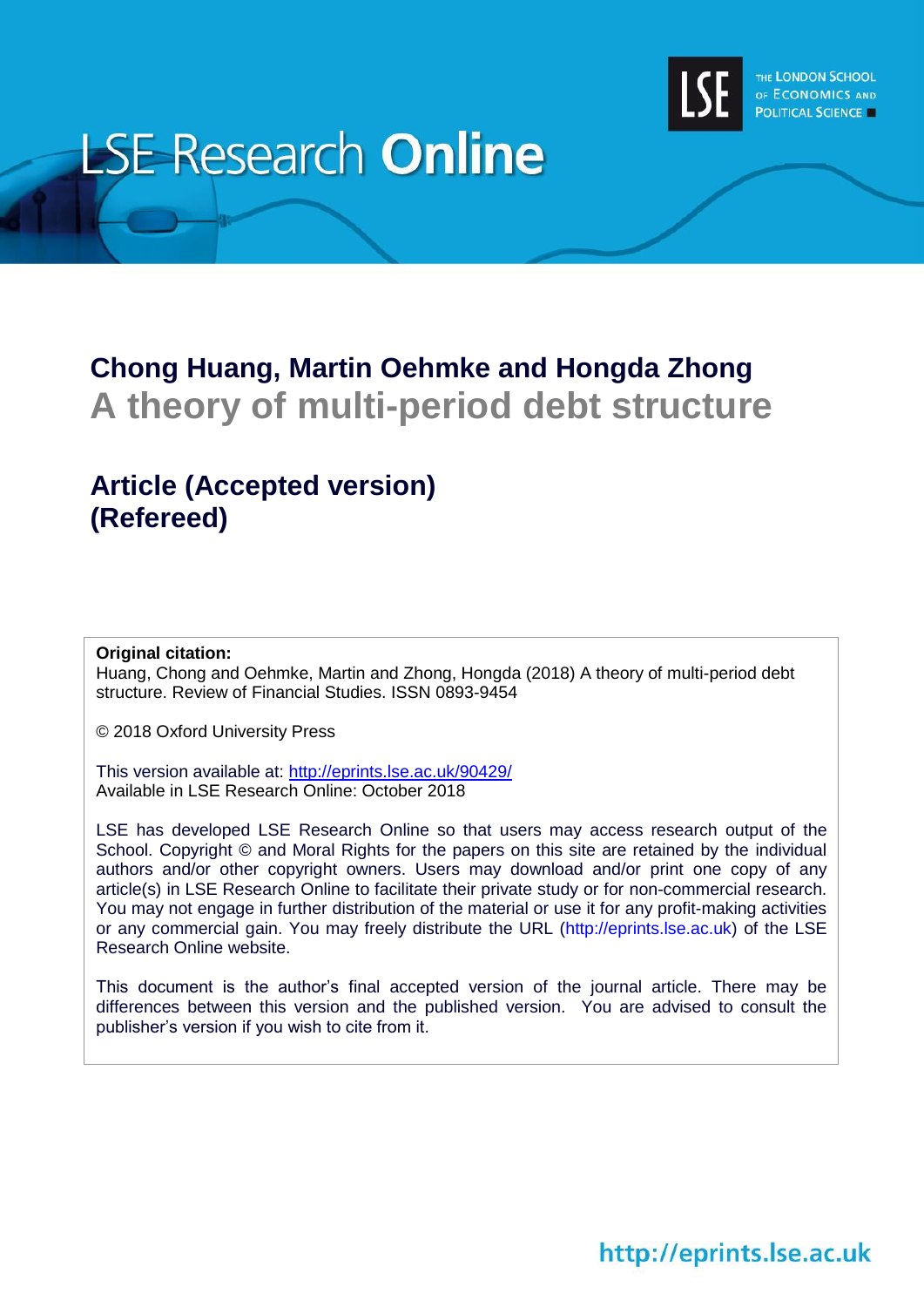# A Theory of Multi-Period Debt Structure

Chong Huang, Martin Oehmke, and Hongda Zhong <sup>∗</sup>

October 9, 2018

#### Abstract

We develop a theory of multi-period debt structure. A simple trade-off between the termination threat required to make repayments incentive compatible and the desire to avoid early liquidation determines the number of repayments, their timing, and repayment amounts. As firms increase their borrowing, they add periodic risky repayments from the back of the maturity structure, with the time between repayments increasing in cash-flow risk. Cash-flow growth or a significant risk-free cash-flow component limit the number of periodic risky repayments. Firms with significant risk-free cash-flow component choose dispersed maturity profiles with relatively safe repayments every period, rather than riskier, periodic repayments.

<sup>∗</sup>Huang is at UC Irvine. Oehmke and Zhong are at LSE. The authors can be contacted at chong.h@uci.edu, m.oehmke@lse.ac.uk, and h.zhong2@lse.ac.uk. For comments and suggestions, we thank two anonymous referees, Ulf Axelson, Bruno Biais, Patrick Bolton, Philip Bond, Mike Burkart, Ing-Haw Cheng, Vicente Cuñat, Jesse Davis, Theodosios Dimopoulos, Itay Goldstein, Denis Gromb, Zhiguo He, David Hirshleifer, Dirk Jenter, Yan Ji, Konstantin Milbradt, Emilio Osambela, Giorgia Piacentino, Anatoli Segura, Stijn Van Nieuwerburgh, Sergio Vicente, Lucy White, and Jing Zeng. We are also grateful to seminar and conference participants at LSE, UC Irvine, the London FIT workshop, Einaudi Institute, the WBS Frontiers of Finance Conference, the 6th ITAM Finance Conference, the Barcelona GSE Summer Forum, CICF, SED, ESSFM Gerzensee, BI Norwegian Business School, New Economic School, ICEF Moscow, Stockholm School of Economics, the HKUST Finance Symposium, the Colorado Finance Summit, the 2017 GEA conference at the Bundesbank, the 2018 AFA, the 2018 RCFS conference, the 2018 FIRS conference, WU Vienna, the 2018 EFA, Bocconi, and Bristol. We thank Ran Shi for excellent research assistance. Oehmke gratefully acknowledges funding from the ERC (Starting Grant 714567).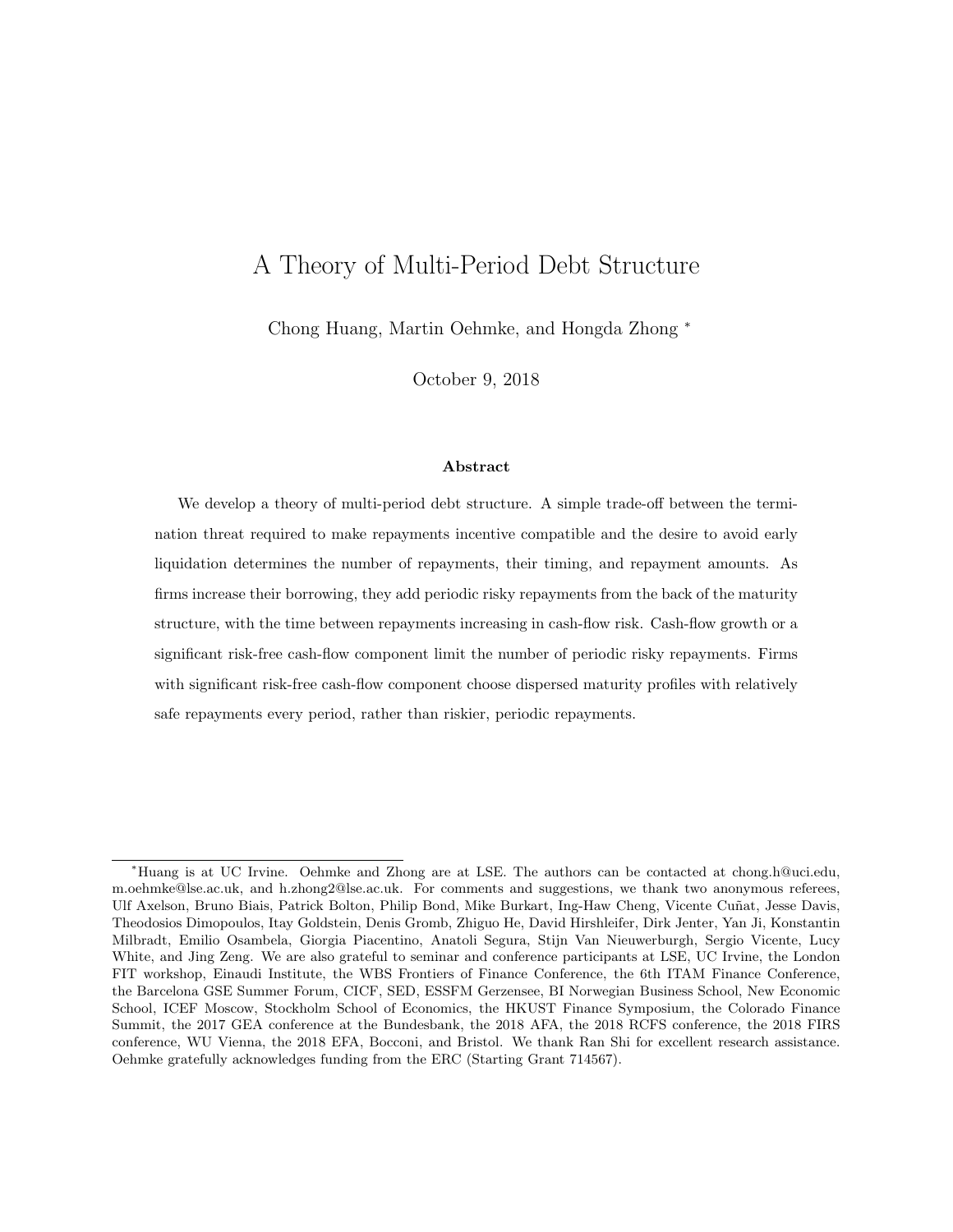How do firms choose the term structure of their debt? While a large literature has investigated why firms use debt to raise financing for investments,<sup>1</sup> we know much less about the determinants of the number of repayment dates, their timing, and the respective repayment amounts. To shed light on these issues, this paper develops a model of multi-period debt financing in a setting with privately observed cash flow. In our model, a rich term structure of debt emerges from a simple trade-off between providing the firm with incentives to repay and preventing costly early liquidation.

The main friction in our model draws on classic models of debt financing: Cash flow is privately observed by the entrepreneur, such that the entrepreneur can abscond with the cash flow instead of repaying debt. As in Bolton and Scharfstein (1990, 1996) and Hart and Moore (1998), debt induces a termination threat that makes repayment incentive compatible. However, in contrast to the two-period nature of these papers, in our model the firm produces cash flow over many periods. This multi-period setup allows us to study the optimal debt structure: How many repayment dates should there be? What should the timing and size of those repayments be?

The key trade-off that determines the optimal debt structure balances default risk with the incentives necessary to ensure repayment. Repayment incentives derive from the threat of early termination. Specifically, the firm's creditors commit to liquidate the firm if it defaults on any of its contractual repayments. Early liquidation is costly because it leads to the loss of a longer stream of future cash flows. The entrepreneur therefore would like to schedule debt repayments as late as possible. However, there is a limit to how late repayments can credibly be made to creditors: Towards the end of the project, the entrepreneur's continuation value is lower, leading to larger incentives to divert the cash flow and default.

In our baseline model, the firm generates a risky cash flow every period, drawn independently from the same binary distribution (zero or positive). In this setting, we show that a repayment profile with constantly spaced debt payments towards the end of the project is optimal, where the

<sup>1</sup>Classic contributions to this literature include models of costly state verification (Townsend (1979); Gale and Hellwig (1985)), termination threat models of debt (Bolton and Scharfstein (1990, 1996); Hart and Moore (1994, 1998)), incentive-based theories of debt (Innes 1990), and theories based on information sensitivity (Gorton and Pennacchi (1990); Dang et al. (2012)).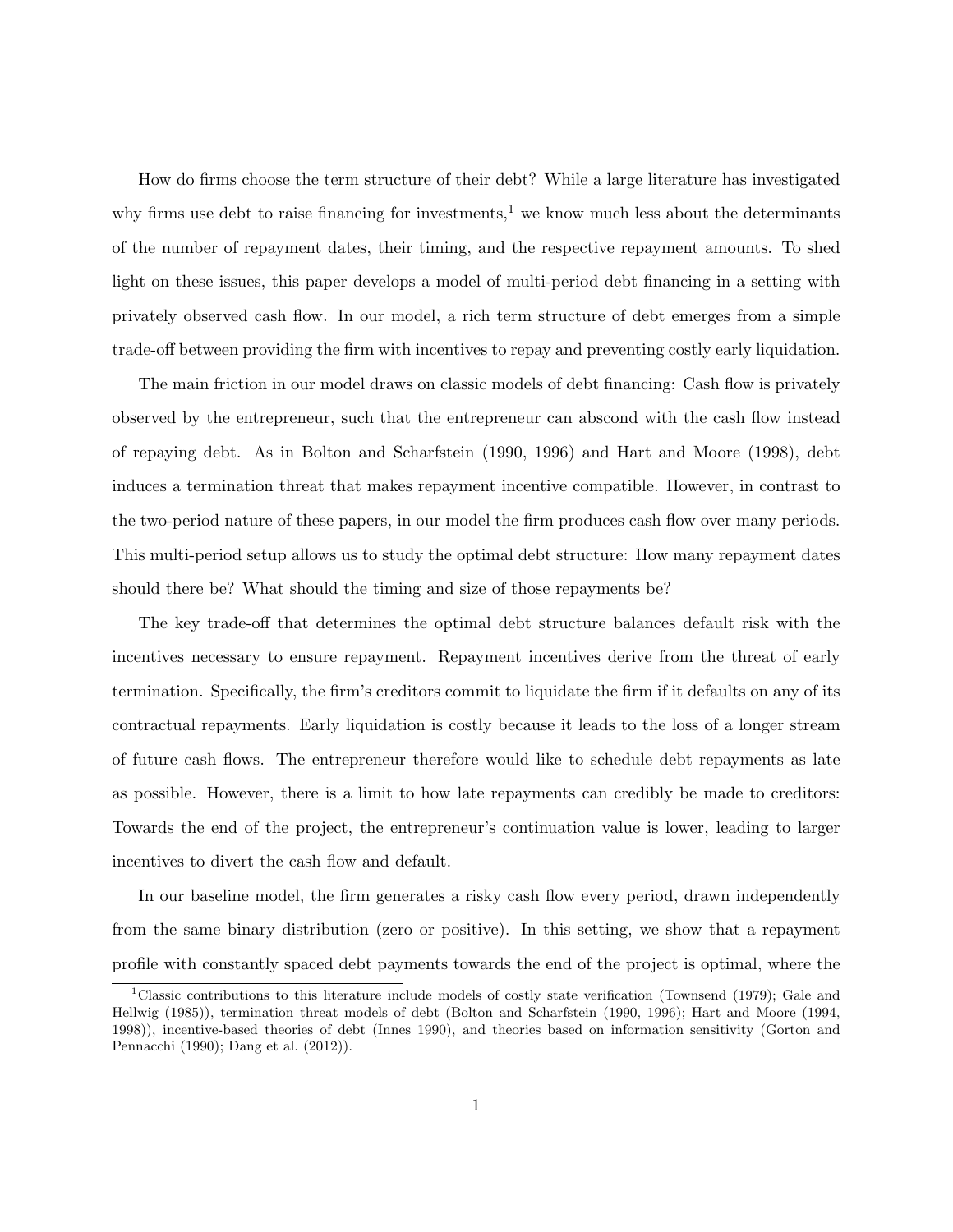time between repayment dates is determined by the riskiness of the firm's cash flows. On each repayment date, the firm pays back the entire realized period cash flow, in order to minimize the number of risky payments. The cash flows between payment dates accrue to the entrepreneur, thereby providing incentives to honor each of the contractual payments. All else equal, the larger the amount of outside financing that the firm needs to raise, the larger the number of repayment dates, and the more front-loaded the repayment schedule. A key feature of our baseline model is that pledgeable income is maximized by scheduling as many repayments as possible, subject to spacing these repayments such that they are incentive compatible. As a consequence, firms with large outside financing needs opt for more repayment dates and earlier average repayment times. This result echoes and extends the classic insight (Bolton and Scharfstein (1990, 1996) and Hart and Moore (1998)) that short-term debt alleviates financing constraints that arise under incomplete contracting.

We then extend our model to more general cash-flow distributions. Interestingly, the result that a large number of repayment dates maximizes pledgeable income no longer holds when the firm's cash flows grow over time, or when there is a significant risk-free cash-flow component. When there is growth in the firm's expected cash flows, pledgeable income is generally maximized by a debt contract with relatively few risky repayments towards the end of the project's life (even though the firm could in principle add more repayment dates). In fact, in some cases a single (bullet) repayment maximizes pledgeability. For growth firms, the optimal debt structure therefore resembles long-term debt with debt maturity closer to the maturity of the firm's assets.

When the firm generates a positive minimum cash flow in each period, the debt contract that maximizes pledgeable income depends on the riskiness of the firm. When the safe cash-flow component is large relative to total cash flow, pledgeability is maximized by offering a safe repayment in every period. If, on the other hand, the risky part of the cash flow makes up a significant fraction of the firm's overall cash flow, pledgeability is maximized by alternating between safe and risky repayments. While safe repayments occur throughout the lifetime of the firm's assets, risky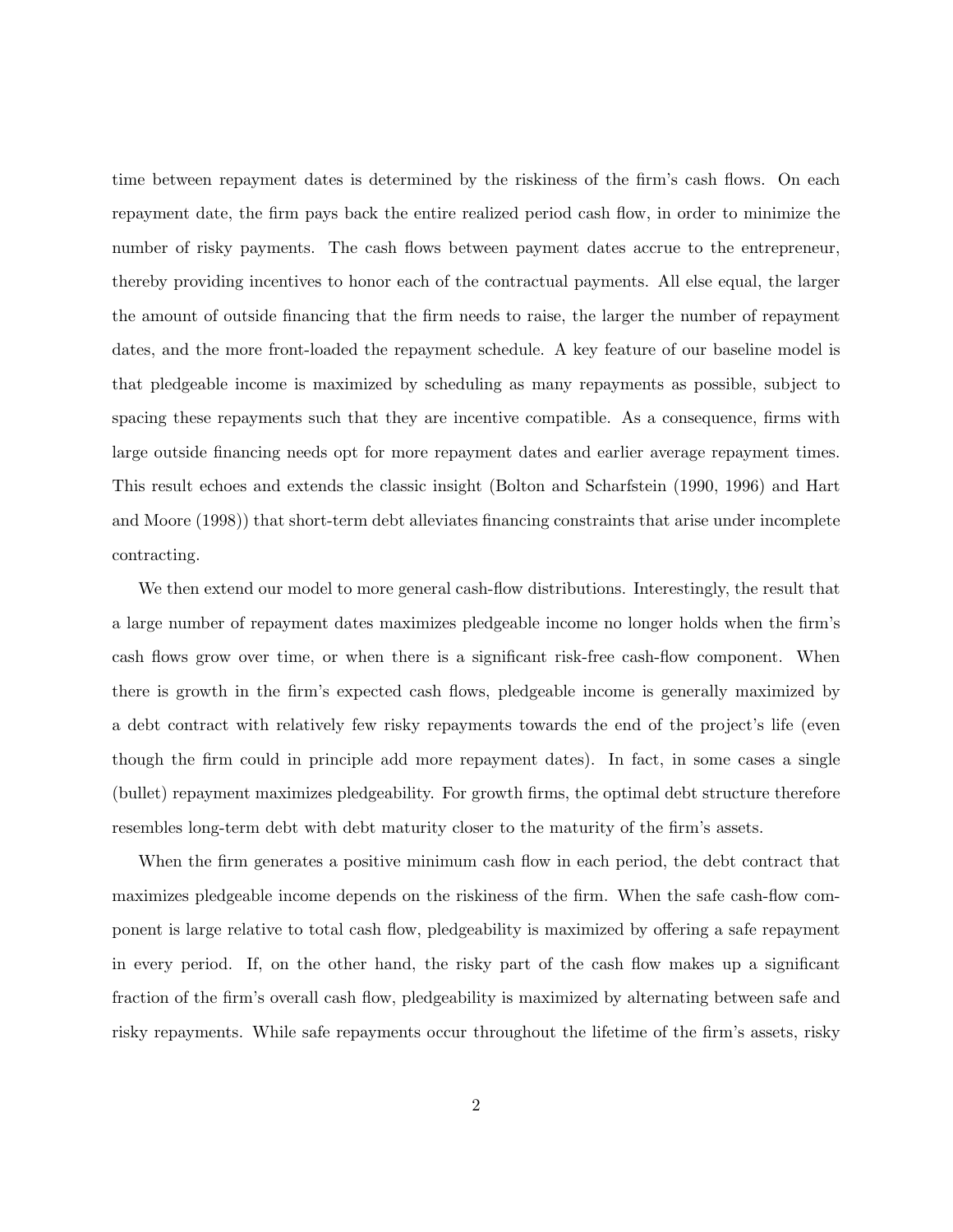repayments are scheduled towards the end of the project and need to be appropriately spaced to preserve incentive compatibility. As in the case with cash-flow growth, increasing the number of risky payments only raises pledgeability up to a point: Pledgeability is generally maximized with a fixed number of risky repayments that is independent of project maturity. In this case, the optimal debt structure resembles a combination of safe repayments and a number of risky long-term bonds or loans.

The intuition gained from the model where the binary cash flow has a risk-free component carries over to continuous distributions. Specifically, we numerically analyze the optimal debt structure when the period cash flow follows a lognormal distribution. The analysis shows that when period cash flows have limited upside (corresponding to low volatility), the firm's debt structure features frequent small and relatively safe repayments in every period. In contrast, when period cash flows have significant upside (corresponding to high volatility), the firm's debt structure is lumpy, with less frequent but larger repayments, spaced out to guarantee incentive compatibility. Our model therefore provides a unified framework that can capture both incentives to finance with smooth debt structures consisting of frequent less risky repayments, and lumpy debt structures, in which repayments are riskier and more infrequent.

Our model provides a unified framework to explain the choice of average debt maturities as well as the granularity of corporate debt (i.e., how firms spread maturity dates over time). First, the model matches many of the stylized facts on average maturities. For example, when period cash flows are riskier, the average repayment time decreases, consistent with classic empirical evidence on debt maturity in Barclay and Smith (1995), Stohs and Mauer (1996), and Custódio et al. (2013). Higher profitability, on the other hand, is associated with more backloaded repayments, consistent with the evidence in Guedes and Opler (1996), Qian and Strahan (2007) and Custódio et al. (2013). Higher leverage is associated with earlier repayment, consistent with evidence on the debt structure of leveraged buyout deals in Axelson et al. (2013), as well as the evidence in Billett et al. (2007). Second, the model matches the key findings of the recent literature on debt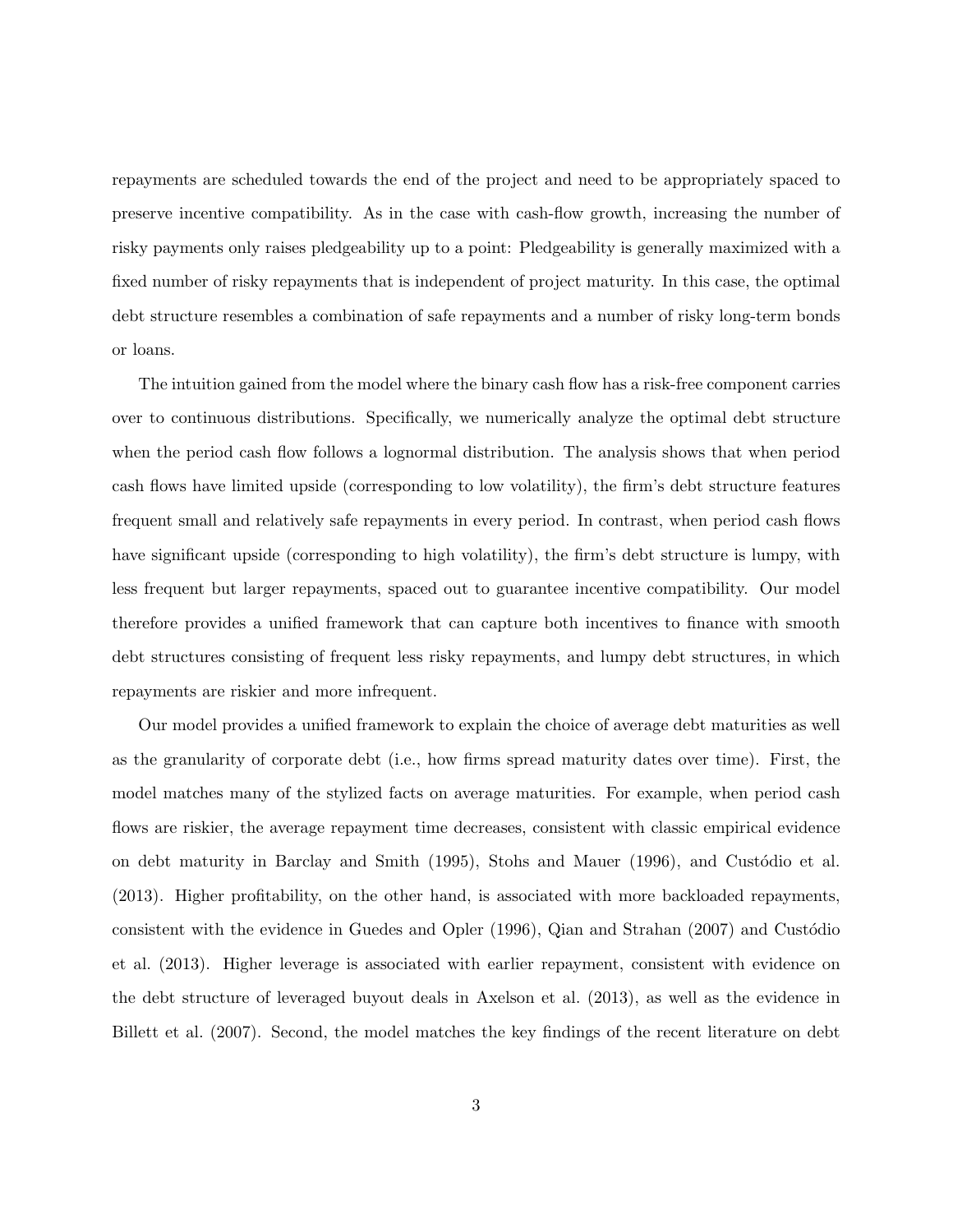granularity. In particular, consistent with the findings in Choi et al. (2017a,b), our model predicts more granular debt structures for mature firms, firms with riskier cash flows, higher leverage, and lower profitability.

In the interest of tractability, our baseline model abstracts away from savings, refinancing, and discounting. However, as we show in a series of extensions, the key results of our model remain robust to these more general settings. Most importantly, the general structure of the optimal contract derived in the baseline model remains pledgeability-maximizing when the firm can save cash flow for later periods or refinance its debt contract.

Our paper contributes to the literature on optimal debt contracts. We build on the literature on debt as a termination threat (in particular, Bolton and Scharfstein (1990, 1996); Hart and Moore  $(1995, 1998)$ ; Berglöf and von Thadden  $(1994)$ ). While these papers highlight the importance of short-term debt (relative to asset maturity), the two-period nature of these models does not lend itself to the study of the optimal repayment structure when multiple repayment dates are possible. A few papers have extended termination-threat models to more periods. For example, Hart and Moore (1994) characterize the fastest and slowest way to repay in a deterministic multi-period setting, but because of the absence of default risk, their model does not pin down the number and timing of repayments, which is the focus of our paper. Hart and Moore (1989) contains some examples of optimal debt structure in a three-period model with uncertainty. However, they do not provide a general model of multi-period debt structure.

Our approach differs from the literature on optimal financial contracting in dynamic settings (e.g., Gromb (1994); DeMarzo and Fishman (2007); Biais et al. (2007); DeMarzo and Sannikov  $(2006)$ ).<sup>2</sup> These papers derive the optimal financing contract in dynamic settings. In contrast, we restrict the contracting space to debt contracts, which allows us to derive a rich set of novel predictions on optimal multi-period debt structure.

More broadly, our paper is also related to the literature on debt maturity, albeit with a different

<sup>&</sup>lt;sup>2</sup>See also the surveys by Biais et al.  $(2013)$  and Sannikov  $(2013)$ .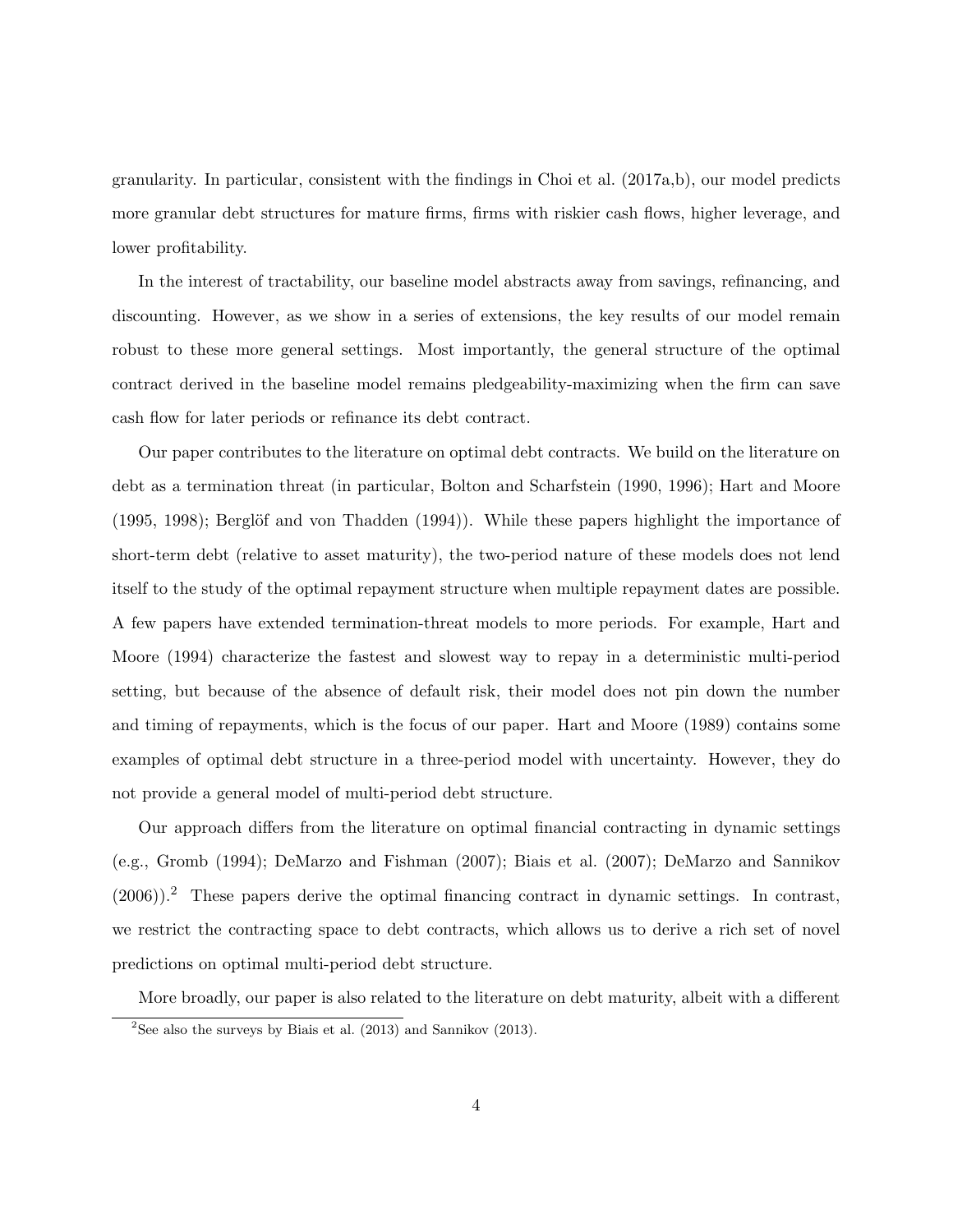focus. We study how a firm's debt structure (including maturity) emerges from the inability to observe cash flows. In contrast, classic theories of debt maturity have focused on private information (Flannery (1986); Diamond (1991, 1993)), whereas the more recent literature has highlighted strategic interaction among creditors (Cheng and Milbradt (2012)), the inability to commit to financing policies (Brunnermeier and Oehmke (2013), He and Milbradt (2016), DeMarzo and He (2016)), and debt overhang (Diamond and He (2014)).

Finally, our paper is related to a series of papers by Rampini and Viswanathan (2010, 2013), who develop a multi-period model of financing subject to enforcement constraints. A key difference to our paper is the assumption regarding exclusion. In Rampini and Viswanathan (2010, 2013), no exclusion is possible, such that the optimal contract can be implemented by one-period state-contingent debt contracts. In our paper, liquidation by creditors effectively excludes the entrepreneur from future investment, creating a non-trivial role for debt contracts of different maturities. Moreover, in these models, as in the models of dynamic financing by Albuquerque and Hopenhayn (2004) and Clementi and Hopenhayn (2006), the ability to write fully state-contingent debt contracts implies that there is no default on the equilibrium path. In contrast, the possibility of equilibrium default when debt contracts are not state-contingent is a key feature of our model.

# 1 Model Setup

Consider a risk neutral entrepreneur who seeks to undertake an investment project. At date  $t = 0$ , the investment requires an outlay of  $I$ . The entrepreneur has cash at hand  $c$  and must therefore finance the remainder  $D = I - c$  by raising outside financing from competitive, risk neutral creditors. For simplicity, we assume that there is no time discounting.

If funded, the project lasts for T periods. At each date  $t \in \{1, 2, ..., T\}$ , the project generates a random period cash flow  $X_t$ . For simplicity, we assume that period cash flows are independent draws from a binary distribution. In particular, with probability  $\frac{1}{K}$ , the project generates positive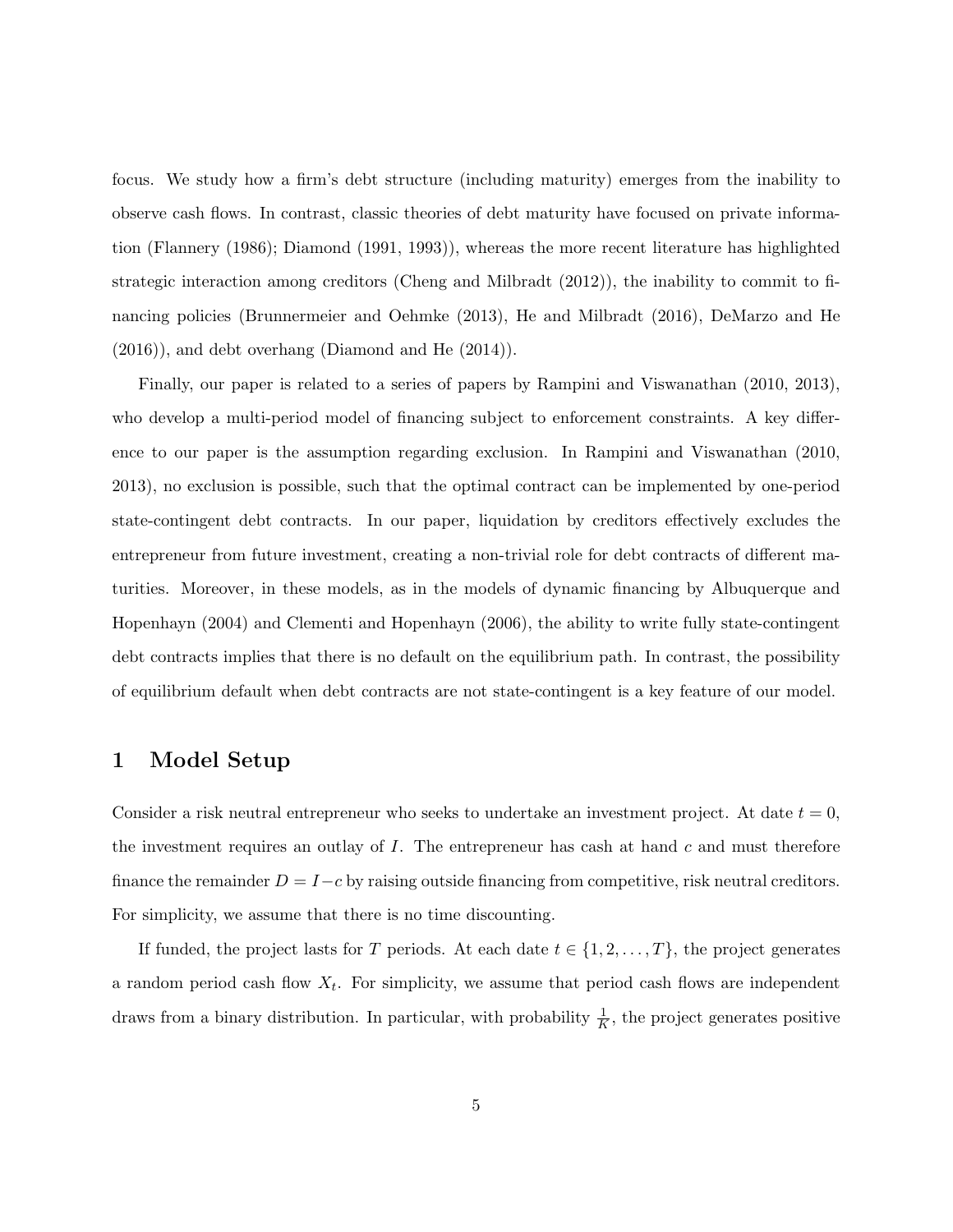cash flow of  $K\Delta$ , where  $\Delta > 0$  and  $K \in \mathbb{Z}_+$ .<sup>3</sup> With probability  $1-\frac{1}{K}$  $\frac{1}{K}$ , the period cash flow at date t is zero. Therefore, the project generates an expected period cash flow of  $\Delta$ , while the parameter K captures the riskiness of the period cash flow. As we will see, assuming a binary cash-flow distribution with a zero cash flow in the low state makes the analysis particularly tractable and allows us to highlight the key trade-offs in a transparent fashion. However, it is not without loss of generality, and we therefore extend our analysis to more general cash-flow distributions in Section 3.

The main contracting friction in our model is that cash flow is privately observed by the entrepreneur. Therefore, at any date  $t$ , the entrepreneur can abscond with the cash flow that was realized in that period, so that payments from the entrepreneur to creditors must be incentive compatible. Incentive compatibility is achieved by a termination threat imposed by creditors via the financing contract. We make three key assumptions about the contracting environment. The first is that we restrict our attention to debt contracts. This distinguishes our analysis from the literature on optimal contracting in dynamic settings (e.g., DeMarzo and Fishman (2007); Biais et al. (2007); DeMarzo and Sannikov (2006)). Second, following Hart and Moore (1995) we assume that creditors can commit to liquidate the firm when a debt repayment is missed. As the analysis of the self-defeating nature of renegotiation in Gromb (1994) shows, there are generally strong ex-ante incentives for the firm and creditor to commit to a liquidation strategy.<sup>4</sup> At the same time, the amount of commitment required for our liquidation assumption seems realistic. For example, one simple way to implement liquidation with probability one after a missed payment is to issue widely dispersed debt, as in Diamond and Rajan (2001). Alternatively, even with a single creditor commitment not to renegotiate can be achieved by purchasing sufficient CDS protection from a third party that does not participate in renegotiations, as in Bolton and Oehmke  $(2011).<sup>5</sup>$  Third,

 $3$ The assumption that K is an integer is for mathematical convenience. Our results are virtually unchanged without that assumption, except for the added notational complexity of having to deal with integer constraints.

<sup>&</sup>lt;sup>4</sup>Gromb (1994) shows that in a multi-period setting the ability to repeatedly renegotiate the debt contract severely constrains pledgeability, up to the point where no financing is possible because of anticipated future renegotiation. Due to the creditors' ability to commit to liquidate, this issue does not arise in our framework.

<sup>&</sup>lt;sup>5</sup>The amount of commitment required for unconditional liquidation in case the firm misses a contractual repayment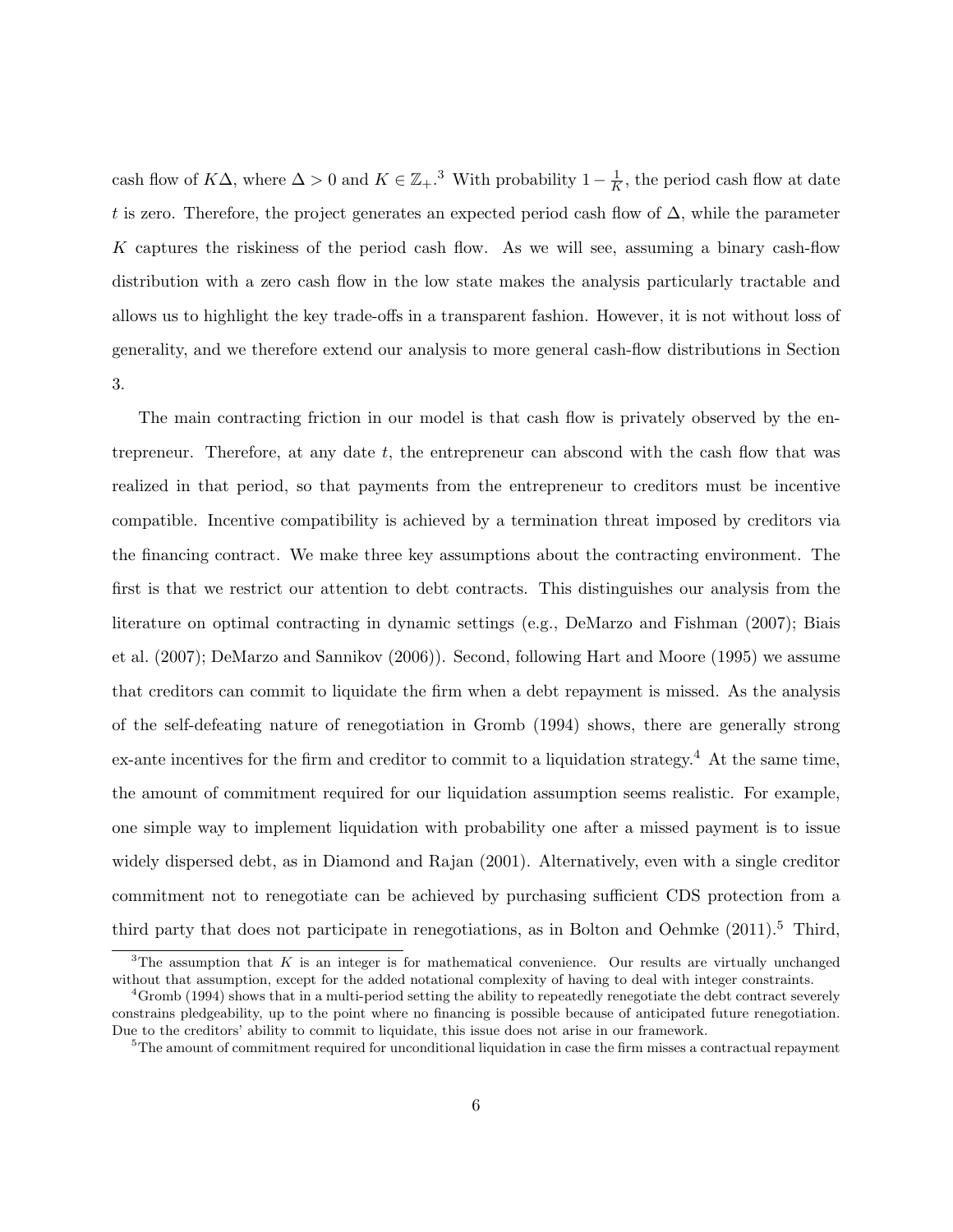for most of our analysis we assume for simplicity that the entrepreneur can neither carry forward cash balances in the firm nor refinance the debt contract entered at date 0. Therefore, at each date the entrepreneur consumes the period cash flow minus debt repayments made at that date. This assumption allows for a particularly tractable characterization of the optimal debt structure, but it is not crucial for our main results. We relax this assumption in Section 5, where we show that adding savings or refinancing does not affect the main economic insights from our model.

The firm's debt structure is characterized by a sequence of promised repayments  $\mathcal{R} = \{R_t\}$ ,  $t \in \{1, 2, \ldots, T\}$ <sup>6</sup> If at any date t the entrepreneur has promised a positive repayment  $R_t > 0$  but does not pay, the project is liquidated by the firm's creditors. Neither creditors nor the entrepreneur receive any cash flows in or after liquidation (i.e., the project's liquidation value is normalized to zero, and the entrepreneur cannot undertake another investment after liquidation, either because she is excluded from credit markets or because, without the original creditor, she has lost access to his investment project). As long as the entrepreneur makes contractual debt repayments, the project continues and the entrepreneur consumes  $X_t - R_t$ .

Denoting by  $V_t$  the entrepreneur's payoff at the beginning of date t, a debt contract  $\mathcal R$  is incentive compatible if and only if  $R_t \leq V_{t+1}$  for every  $t \geq 1$ . The entrepreneur's payoff  $V_t$  can be written recursively as

$$
V_t = \Delta + \Pr(X_t \ge R_t) (-R_t + V_{t+1}). \tag{1}
$$

This recursive formulation reflects that, at each date t, the entrepreneur generates an expected cash flow of  $\Delta$  and continues to the next period, by making the contractual repayment  $R_t$ , whenever  $X_t \geq$  $R_t$ . Because the firm cannot save or refinance existing debt, the firm can only use contemporaneous

is significantly lower than committing to the optimal liquidation strategy, which is generally probabilistic and timedependent. In particular, this optimal liquidation strategy cannot be implemented via a dispersed creditor structure and therefore implies a much higher level of commitment on behalf of creditors.

<sup>&</sup>lt;sup>6</sup>The contract  $\mathcal R$  can be interpreted in a number of ways. In the most narrow interpretation,  $\mathcal R$  is the payment schedule of a single debt contract that specifies multiple repayments over time. Interpreted more broadly,  $R$  captures the firms aggregate debt structure, where individual repayments  $R_t$  are potentially separate contracts (i.e., a portfolio of loans or bonds). While from a theoretical perspective these two interpretations are equivalent, the broader interpretation will be useful in linking our model to empirical evidence.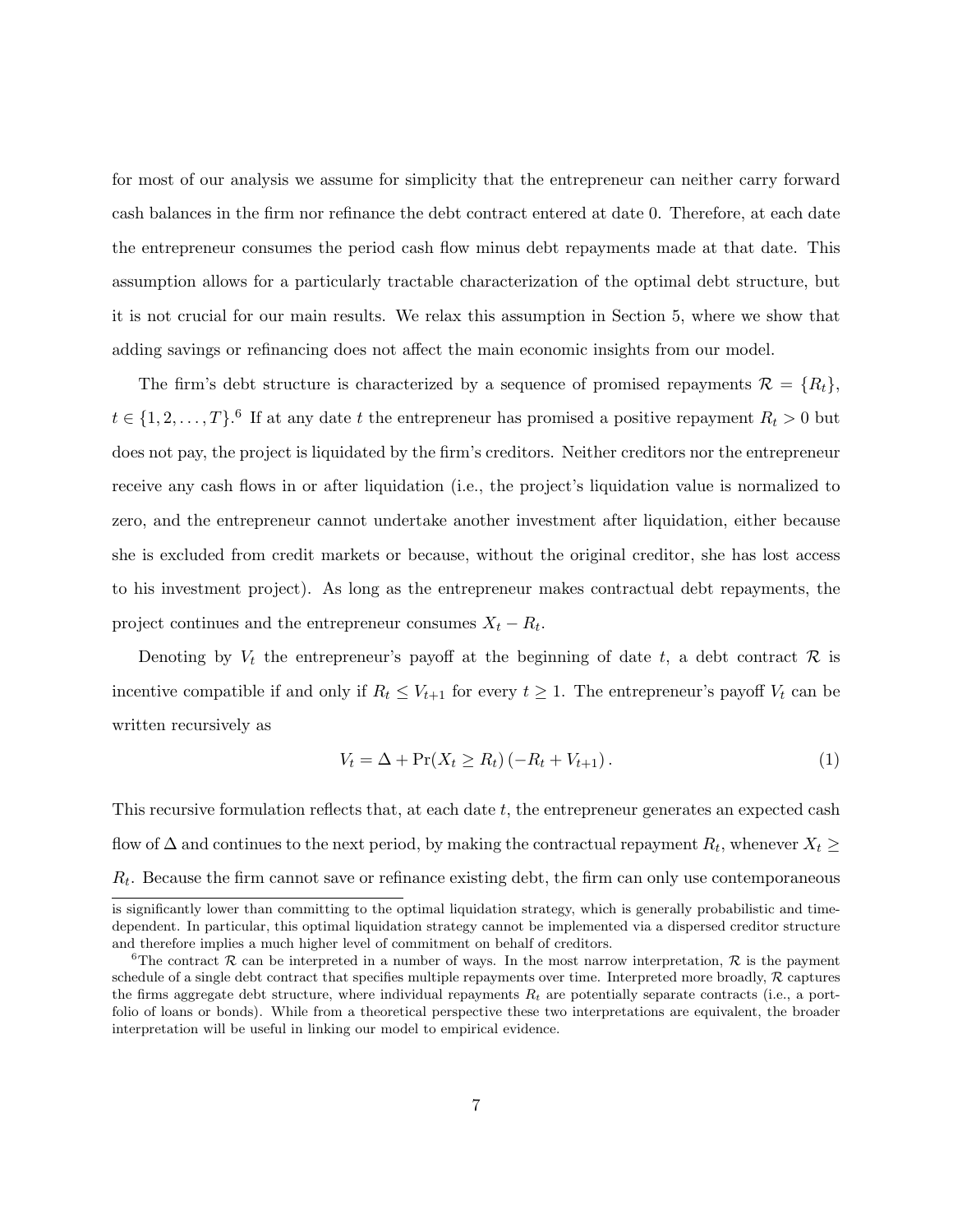cash flow to repay debt, so that the firm is liquidated at the first instance that  $X_t < R_t$ .

Given risk neutrality, the entrepreneur chooses the repayment schedule  $R$  to maximize  $V_1$ , the value of equity at the beginning of the project. Formally, the entrepreneur's maximization problem is therefore

$$
\max_{\mathcal{R}} V_1
$$
  
s.t.  $R_t \le V_{t+1}$  (IC)  

$$
\mathcal{D}(\mathcal{R}) = D
$$
 (IR), (2)

where  $\mathcal{D}(\mathcal{R})$  denotes the expected payoff to creditors,

$$
\mathcal{D}(\mathcal{R}) = \sum_{t=1}^{T} \prod_{s \le t} \Pr(X_s \ge R_s) R_t.
$$
\n(3)

The two constraints associated with the entrepreneur's maximization problem ensure that promised repayments are incentive compatible (IC) and that risk-neutral creditors break even in expectation  $(IR)$ . Given that the entrepreneur promises a repayment stream of expected value D and is liquidated the first time that  $R_t < X_t$  (i.e., in each period the entrepreneur continues with probability  $Pr(X_s \ge R_s)$ , we can write the entrepreneur's value function  $V_1$  explicitly as

$$
V_1 = \sum_{i=1}^{T} \prod_{s=1}^{i-1} \Pr(X_s \ge R_s) \Delta - D.
$$
 (4)

In addition to the two constraints above, another quasi-constraint enters the entrepreneur's optimization problem. In particular, it is never in the entrepreneur's interest to offer a debt contract that defaults with probability one in any period.<sup>7</sup> Therefore, any debt contract offered by

<sup>&</sup>lt;sup>7</sup>Suppose, in contrast, that the optimal contract contains a promised repayment  $R_t > K\Delta$  for some t. Then the entrepreneur will default with certainty at date t, even if the positive cash flow  $K\Delta$  is realized. Then, the creditor's IR constraint  $(2)$  holds only if the expected total repayments before date t are equal to D. However, if this is the case, then the entrepreneur would adjust  $R_t$  to 0. This adjustment would not change the creditor's IR constraint (2), but would give the entrepreneur a weakly larger payoff (strictly larger if  $t \leq T - 1$ ).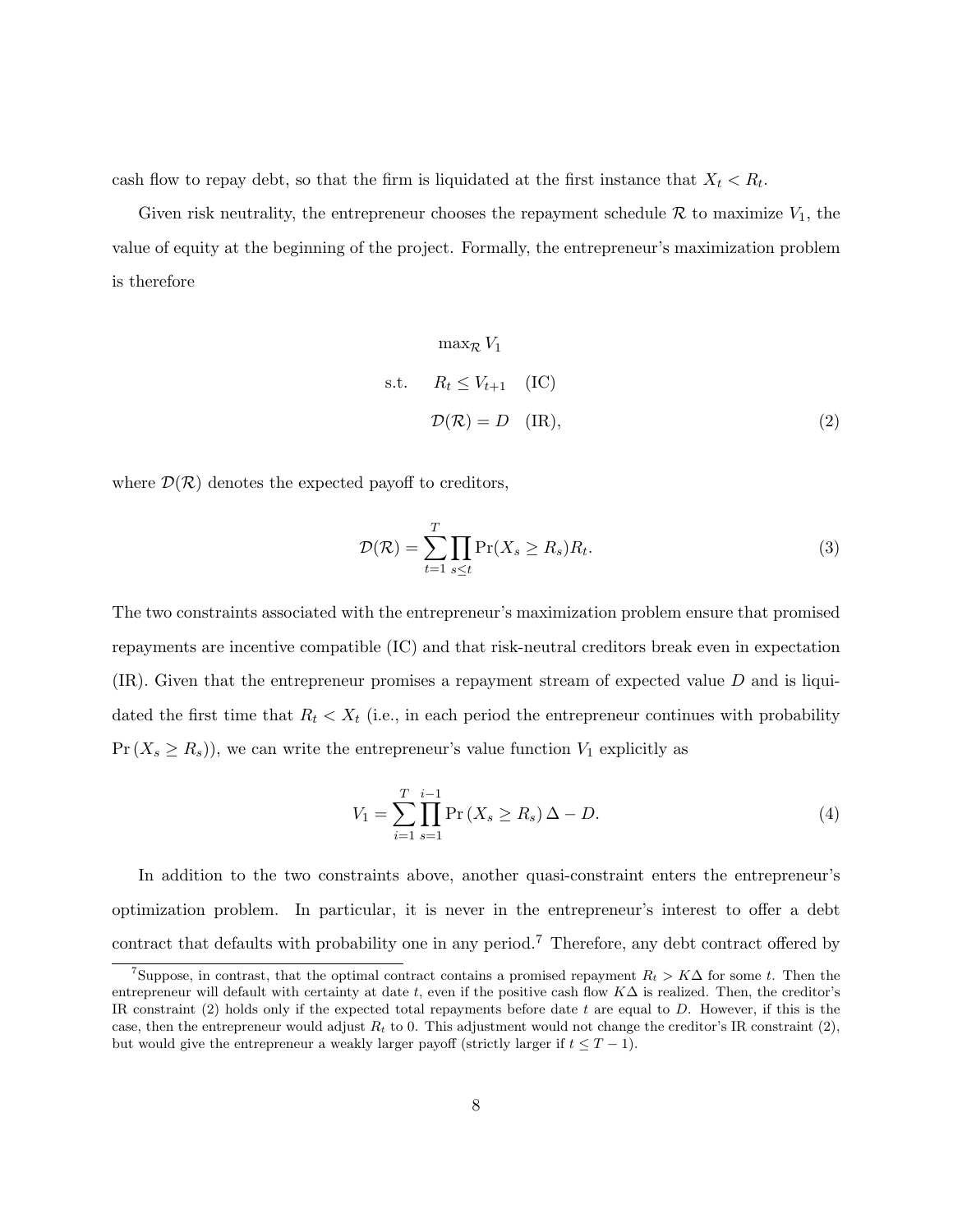the entrepreneur will consist of promised payments  $R_t$  that are weakly smaller than the positive cash-flow realization in that period,

$$
R_t \le K\Delta. \tag{5}
$$

We will refer to condition  $(5)$  as the feasibility condition.

The binary cash-flow distribution combined with the assumption that the entrepreneur cannot save or refinance allows us to simplify the above maximization problem. Specifically, with these assumptions in place, the relevant choice variable for the entrepreneur reduces to whether to promise a positive repayment at any particular date t. To see this, denote the set of dates with positive repayments by  $\mathcal{Q} \equiv \{t \in \mathcal{T} | R_t > 0\}$ . Then, as the following lemma shows, it is the timing and number of repayments that matters for the firm, whereas the exact size of each repayment is usually not uniquely determined.

**Lemma 1** For any two incentive compatible repayment schedules, R and R', if  $\mathcal{Q}(\mathcal{R}) = \mathcal{Q}(\mathcal{R}')$ and  $\mathcal{D}(\mathcal{R}) = \mathcal{D}(\mathcal{R}')$ , then the entrepreneur is indifferent between  $\mathcal{R}$  and  $\mathcal{R}'$ .

Intuitively, Lemma 1 states that if two debt contracts  $\mathcal{R}$  and  $\mathcal{R}'$  have identical repayment dates and the same expected value to creditors, then they yield the same expected payoff to the entrepreneur.<sup>8</sup>

# 2 Optimal Debt Structure

In this section we develop our baseline model of optimal debt structure. Section 2.1 presents an intuitive derivation that characterizes the economic trade-off that determines the firm's optimal debt structure. Section 2.2 then formalizes these insights in a general proposition.

<sup>&</sup>lt;sup>8</sup>Note that this result relies on the binary cash-flow assumption: The probability of making any positive repayment  $R_t \in (0, K\Delta]$  is  $Pr(X = K\Delta) = \frac{1}{K}$  (i.e., the probability of a positive cash flow realization on that date), regardless of the size of the promised repayment. This is reflected in equation  $(4)$  in that any positive repayment  $R_t$  enters the entrepreneur's payoff only through the probability of default at date t. Therefore, only the number and timing of repayments is important, but not the size of each individual repayment. The indeterminacy of individual repayment sizes is a special feature of the binary cash-flow distribution. For example, under a lognormal cash-flow distribution, repayments are uniquely pinned down (see Section 3.3).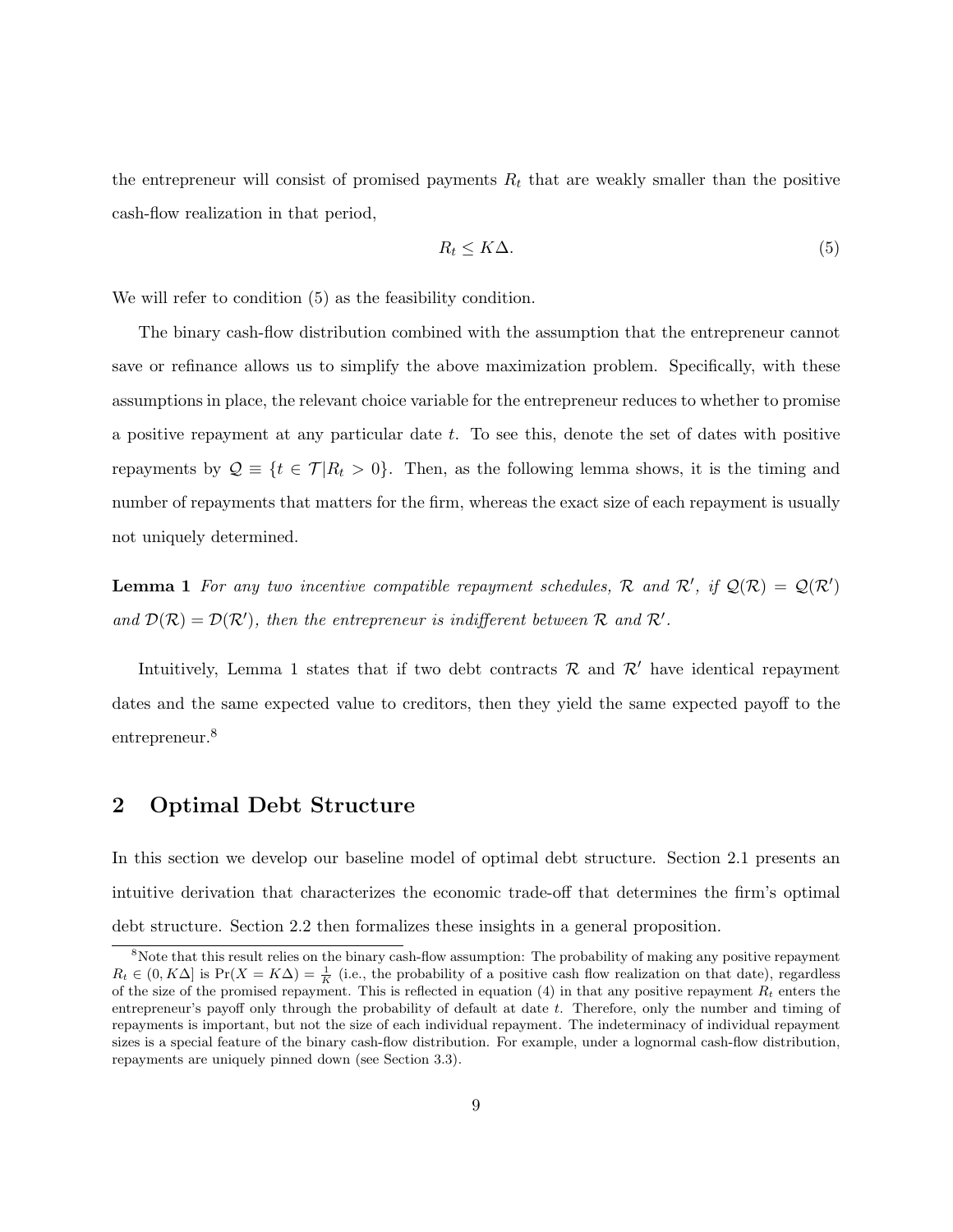#### 2.1 Optimal Debt Structure: An Intuitive Derivation

The main trade-off that determines optimal debt structure is between early liquidation and sufficient pledgeability. On the one hand, the entrepreneur likes to make debt payments as late as possible. By doing so, the project is less likely to be terminated early on, providing the entrepreneur higher expected cash flows. On the other hand, the entrepreneur faces limits to how late she can credibly promise to make repayments to creditors. Towards the end of the project, the entrepreneur's continuation value is lower, such that she has larger incentives to divert the cash flow and default.

To see how this trade-off shapes the firm's optimal debt structure, it is instructive to start by considering a firm with low outside financing needs D. The nature of the optimal debt structure then emerges as we gradually increase the amount of required outside financing. We develop these results using several cases before moving to a general proposition that fully characterizes the optimal debt repayment structure. The numbering of the cases will become clear as we move from case to case.

Case 1-1:  $D \in (0, \frac{\Delta}{K})$  $\frac{\Delta}{K}$ . We start by assuming that the amount of required outside financing D is weakly less than  $\frac{\Delta}{K}$ . Clearly, because  $V_{T+1} = 0$ , the entrepreneur cannot credibly promise to make a payment to creditors at date T. Therefore, incentive compatibility requires that  $R_T = 0$ . However, when  $D \leq \frac{\Delta}{K}$  $\frac{\Delta}{K}$ , the entrepreneur can raise D by offering a single repayment of  $R_{T-1} = KD$ at date  $T-1$  (i.e., the set of repayment dates is  $\mathcal{Q} = \{T-1\}$ ). This payment is incentive compatible because the entrepreneur's continuation value at  $T-1$  is given by  $V_T = \Delta$  (the expected cash flow at date T), which, given  $D \in (0, \frac{\Delta}{K})$  $\frac{\Delta}{K}$ , exceeds the required repayment of KD:

$$
R_{T-1} = KD \le V_T = \Delta. \tag{6}
$$

A single repayment of KD at date  $T-1$  also satisfies the creditor's IR constraint (2), as  $\mathcal{D}(\mathcal{R})=$  $\frac{1}{K}KD=D.$ 

From equation (1), we then see that the entrepreneur's continuation value at the beginning of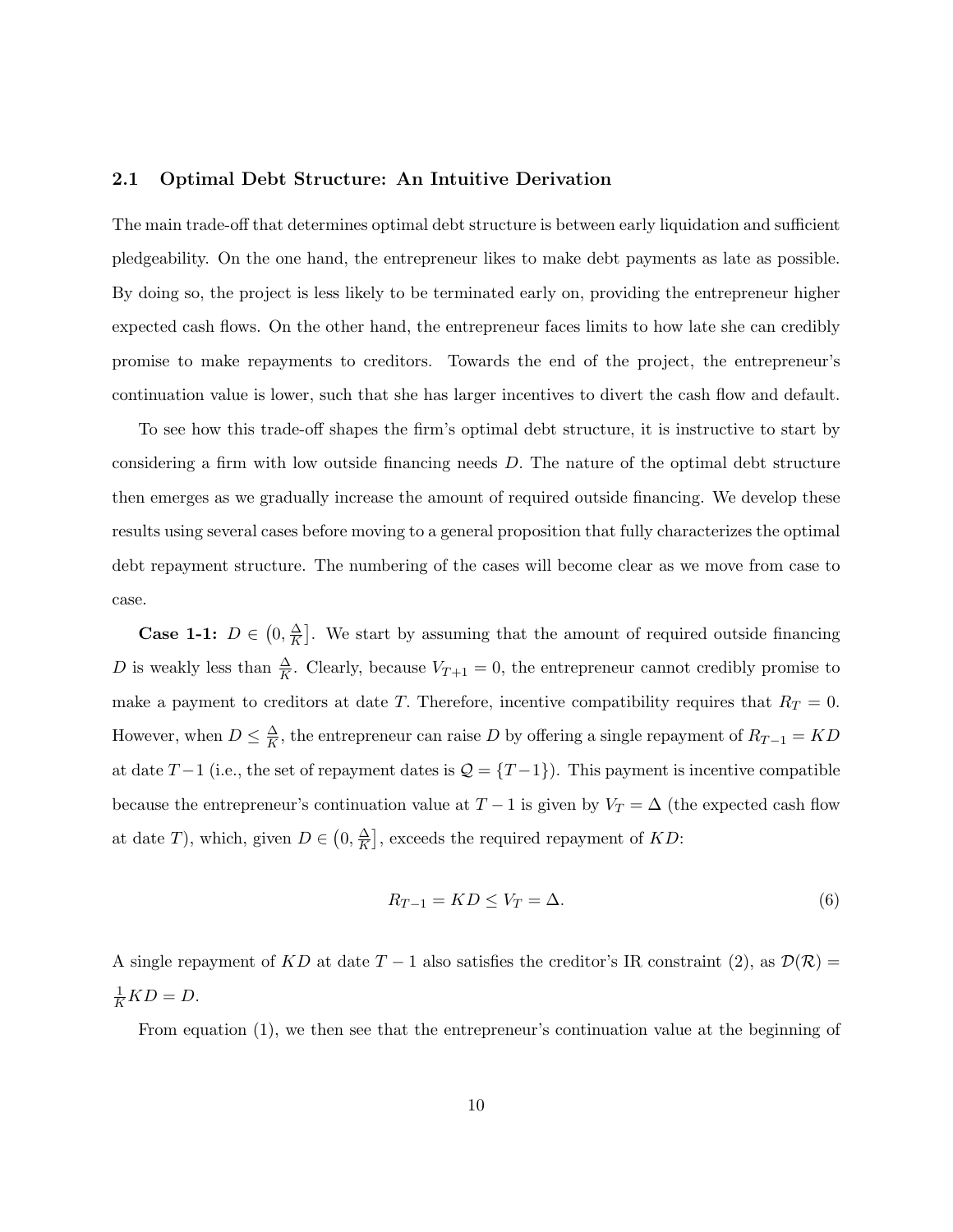date  $T - 1$  is given by

$$
V_{T-1} = \Delta + \frac{1}{K}(\Delta - KD),
$$

so that the overall payoff to the entrepreneur in this case can be written as

$$
V_1 = \dots = (T - 2)\Delta + V_{T-1} = (T - 1)\Delta + \frac{1}{K}(\Delta - KD). \tag{7}
$$

Note that even though the entrepreneur can potentially choose to make multiple repayments or offer a single repayment before date  $T-1$ , neither of these options is optimal. Intuitively, promising multiple risky repayments inefficiently increases default risk. Promising repayment earlier than date  $T-1$  risks that the project is terminated unnecessarily prematurely. Therefore, any alternative schedule with a single repayment of  $KD$  at  $t' < T-1$ , which yields a payoff to the entrepreneur of  $t'\Delta + \frac{1}{K}[(T-t')\Delta - KD]$ , is dominated by (7).

Case 1-2:  $D \in \left(\frac{\Delta}{K}, \frac{2\Delta}{K}\right)$  $\frac{\partial \Delta}{\partial K}$ . When the required amount of outside financing D exceeds  $\frac{\Delta}{K}$ , a single repayment of KD at date  $T-1$  is no longer incentive compatible: When  $KD > \Delta$ , this payment would violate the IC constraint (6). To support a higher repayment, the entrepreneur then optimally moves the single repayment date forward to  $T - 2$ . Because now the final two periods' cash flows are left to the entrepreneur, the entrepreneur's payoff from continuing past date  $T - 2$ is given by  $V_{T-1} = 2\Delta$ , which provides the upper bound for the incentive compatible repayment at  $T - 2$ :

$$
R_{T-2} = KD \leq V_{T-1} = 2\Delta.
$$

Therefore, when the required amount of financing D lies in the interval  $(\frac{\Delta}{K}, \frac{2\Delta}{K})$  $\frac{2\Delta}{K}$ , the entrepreneur can raise the required financing with a single repayment at date  $T - 2$  (i.e.,  $\mathcal{Q} = \{T - 2\}$ ). Because any additional repayment date would create unnecessary default risk, a single payment at date  $T-2$  is the optimal way to finance the project.

Case 1-K:  $D \in \left(\frac{(K-1)\Delta}{K}\right)$  $\left[\frac{-1}{K}, \Delta\right]$ . It is easy to see that as the amount of required outside financing D continues to increase, the entrepreneur optimally keeps moving the single repayment forward to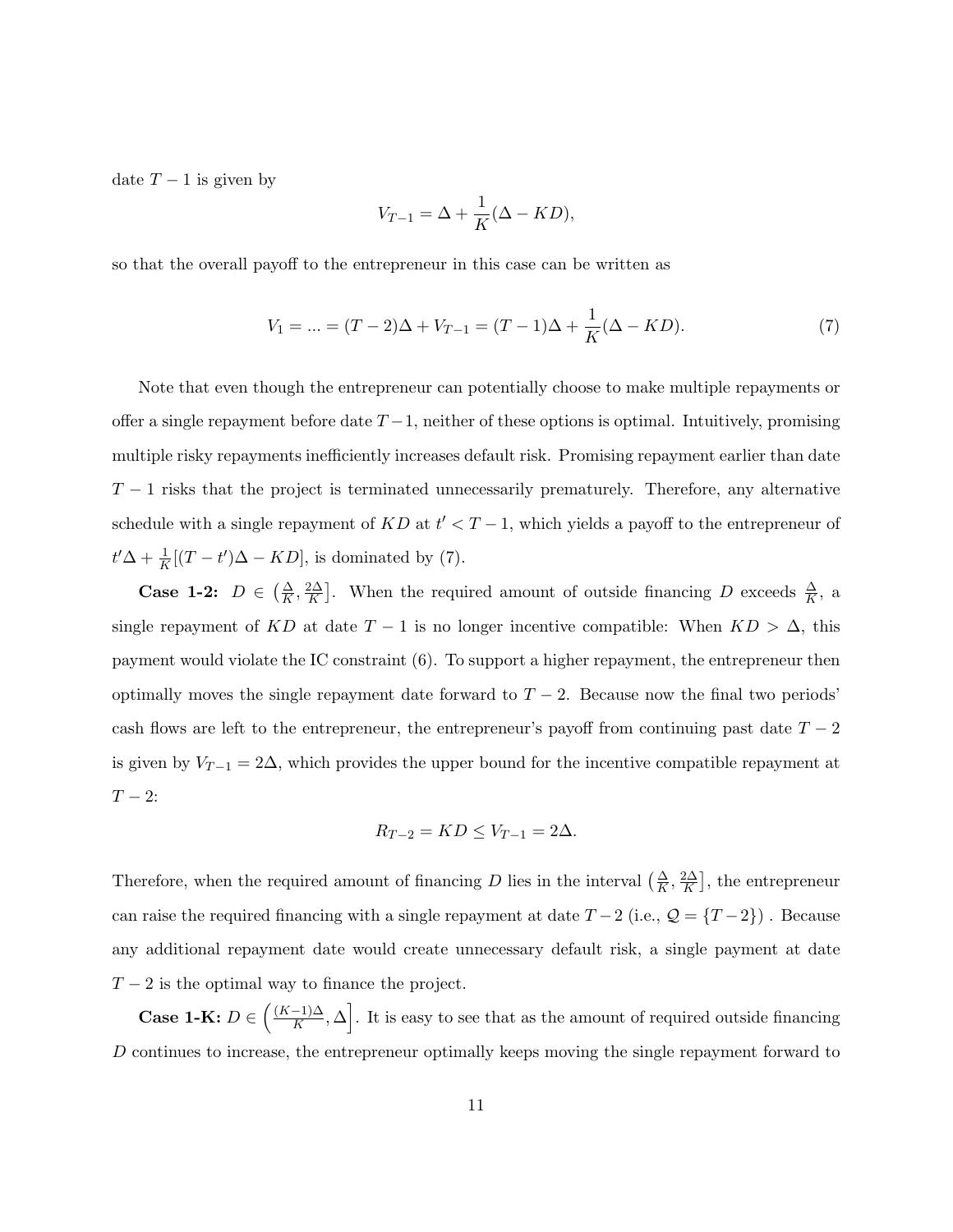

Figure 1: This figure illustrates the range of outside financing needs for which financing is possible with one repayment date, cases 1-1 to 1-K.

maintain incentive compatibility. This is possible as long as the required single repayment satisfies the feasibility condition (5). This leads us to the last case in which financing with one repayment date is possible, case 1-K, with a repayment of  $KD$  at date  $T - K$  (i.e.,  $\mathcal{Q} = \{T - K\}$ ). Analogous to before, the entrepreneur's continuation value  $V_{T-K+1} = K\Delta$  allows for a maximum incentivecompatible repayment  $R_{T-K} = K\Delta$ . However, note that at this point the feasibility constraint (5) also binds, such that moving the repayment forward even further no longer allows the entrepreneur to increase the promised face value. Therefore,  $D = \Delta$  is the maximum amount of outside financing that can be raised with a single repayment.

Figure 1 summarizes the cases in which financing with only one repayment date is possible (cases 1-1 to  $1-K$ ).

**Case 2-1:**  $D \in (\Delta, \Delta + \frac{\Delta}{K^2}]$ . When the amount of outside financing D exceeds  $\Delta$ , it is no longer possible to finance the project with a single repayment because the required repayment would violate the feasibility condition (5). Therefore, the entrepreneur must now promise repayments at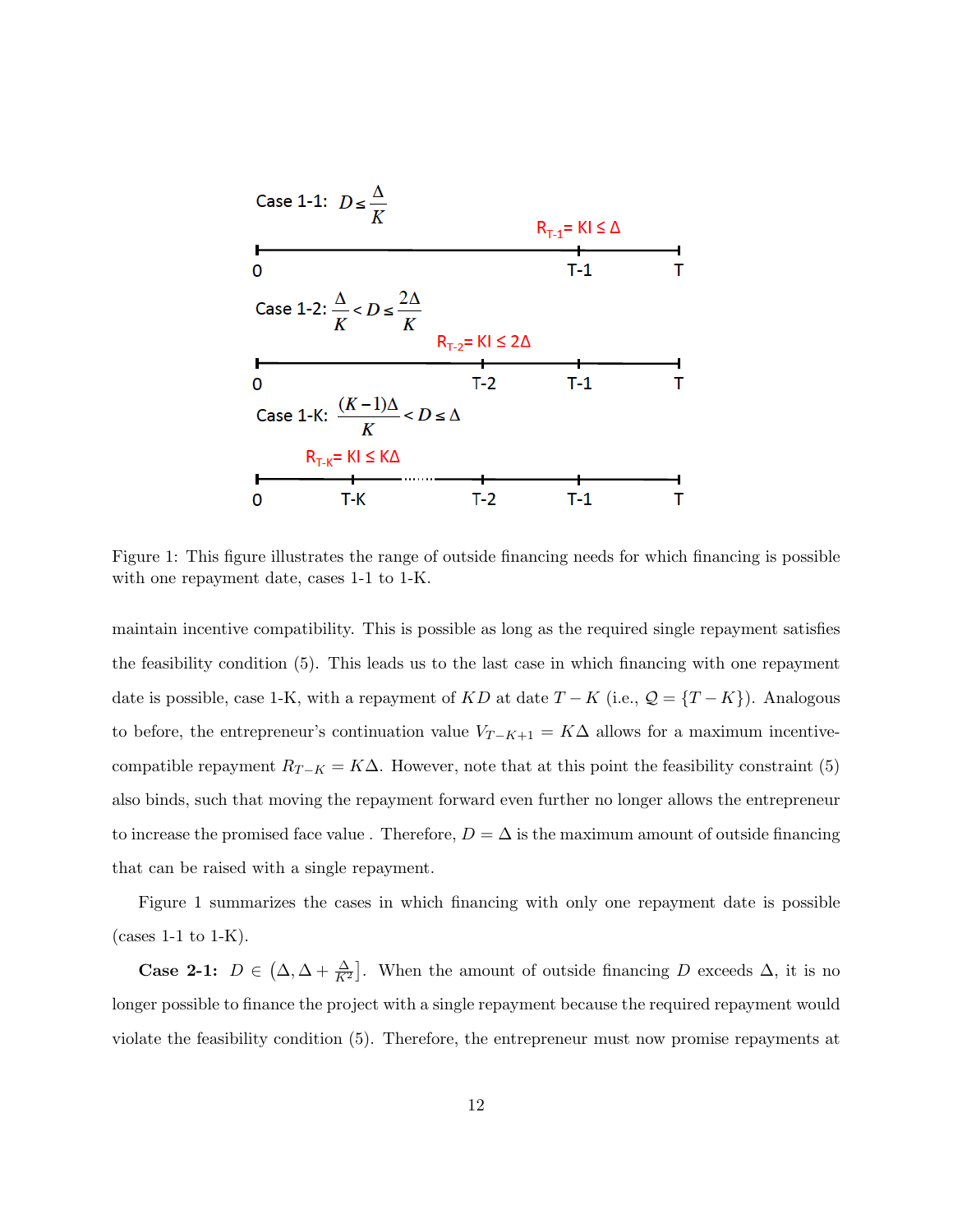two dates. The optimal way to do this is to move forward the existing repayment date from date  $T - K$  to  $T - K - 1$  and to add a second repayment at date  $T - 1$ , resulting in optimal repayment dates  $\mathcal{Q} = \{T - K - 1, T - 1\}$ . Note that once there are two repayment dates, the size of each repayment is no longer uniquely determined, except when  $D$  is at the upper boundary of the interval (i.e.,  $D = \Delta + \frac{\Delta}{K^2}$ ). One possible contract, the slowest way to repay, is to set the final repayment to the maximum incentive compatible amount,  $R_{T-1} = \Delta$ , and to then set  $R_{T-K-1} = KD - \frac{\Delta}{K}$  $\frac{\Delta}{K}$ .<sup>9</sup> One can easily verify that this contract satisfies creditor's IR condition (2),

$$
\mathcal{D}(\mathcal{R}) = \frac{1}{K} R_{T-K-1} + \frac{1}{K^2} R_{T-1} = D.
$$

Moreover, the contract is incentive compatible: For any  $D \in (\Delta, \Delta + \frac{\Delta}{K^2}]$  the IC constraint at date  $T-1$  is clearly satisfied,

$$
R_{T-1} = K^2(D - \Delta) \le \Delta = V_T.
$$

To check the IC constraint at date  $T - K - 1$ , note that, using (1), we can write the continuation value after date  $T - K - 1$  as

$$
V_{T-K} = \Delta + V_{T-K+1} = \dots = (K-1)\Delta + V_{T-1} = K\Delta + \frac{1}{K}(-R_{T-1} + \Delta).
$$

Because  $R_{T-1}$  is incentive compatible, we have  $V_{T-K} \geq K\Delta \geq R_{T-K-1}$ , such that  $R_{T-K-1}$  is incentive compatible. Intuitively, leaving  $K$  periods of cash flow between the two repayment dates to the entrepreneur makes sure that the repayment of  $K\Delta$  at date  $T - K - 1$  is incentive compatible. The second repayment at date  $T-1$  is bounded by  $\Delta$ , by exactly the same intuition in case 1-1. Finally, it is also easy to verify that the schedule R with  $R_{T-K-1} = K\Delta$  and  $R_{T-1} = \Delta$  attain the upper bound of  $D = \Delta + \frac{\Delta}{K^2}$  in this case.

<sup>9</sup>Alternatively, the fastest way to repay is to set the earlier repayment such that it just satisfies the feasibility constraint,  $R_{T-K-1} = K\Delta$ , and set the second repayment to raise the remainder,  $R_{T-1} = K^2(D - \Delta)$ . As a result, any equilibrium contract satisfies  $R_{T-K-1} \in (K\Delta - \frac{\Delta}{K}, K\Delta]$ , imposing relatively tight bounds on the size of repayments.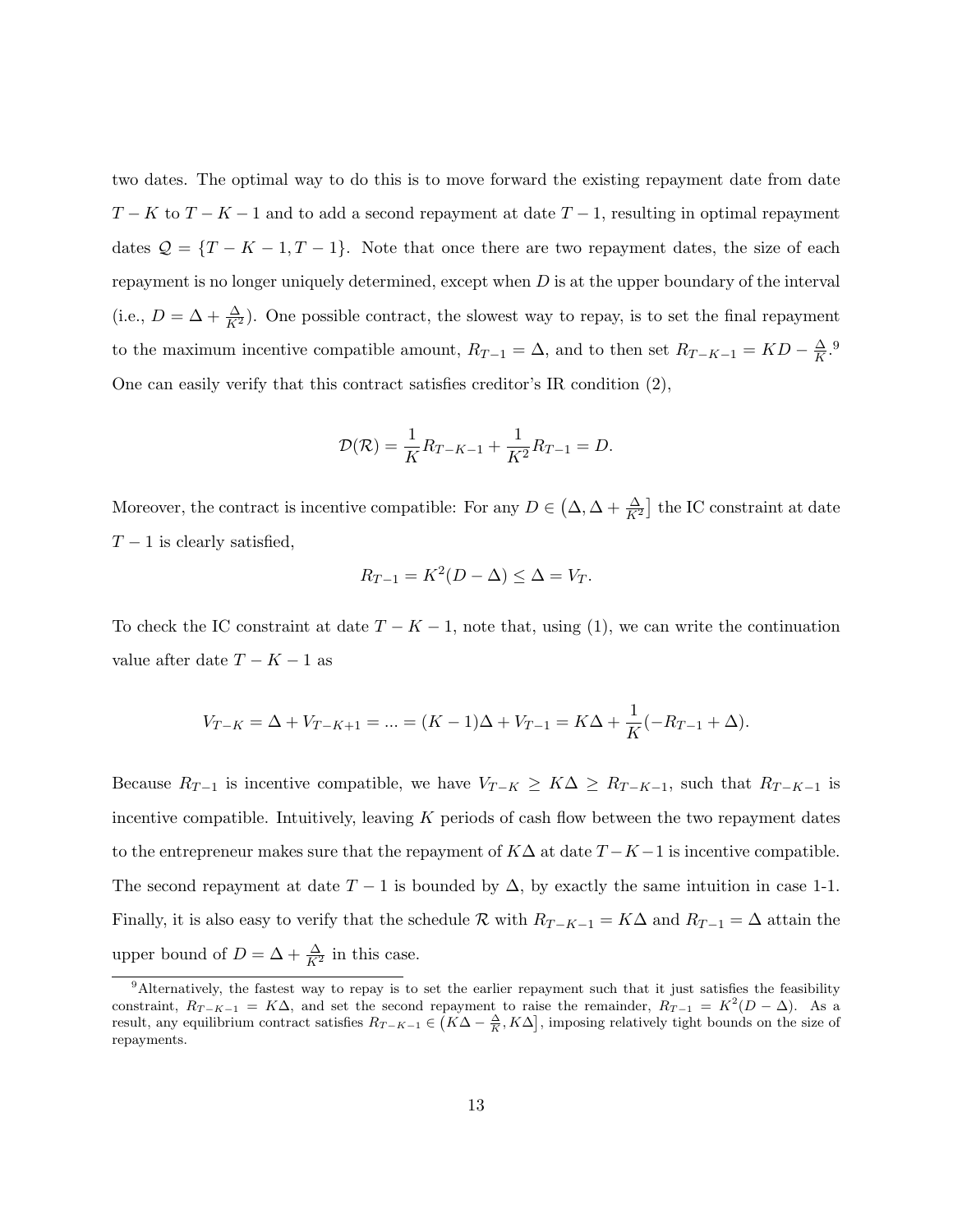

Figure 2: This figure illustrates the range of outside financing needs for which financing is possible with two repayment dates, Case 2-1 to Case 2-K.

**Case 2-2:**  $D \in (\Delta + \frac{\Delta}{K^2}, \Delta + \frac{2\Delta}{K^2}]$ . As we increase D further, the optimal repayment dates shift forward to  $Q = \{T - K - 2, T - 2\}$ . Specifically, compared with case 2-1, both repayment dates are moved forward by one period. This increases pledgeability at the second (and last) repayment date, while maintaining incentives to repay at the first repayment date. Similar to case 1-2, the maximum incentive compatible repayment at  $T - 2$  is  $V_{T-1} = 2\Delta$ . Keeping K periods between repayments maintains the incentive compatibility of the first repayment. The debt contract with  $R_{T-K-2} = K\Delta$  and  $R_{T-2} = 2\Delta$  then attains the upper bound of this case,  $D = \Delta + \frac{2\Delta}{K^2}$ .

**Case 2-K:**  $D \in \left(\Delta + \frac{(K-1)\Delta}{K^2}, \Delta + \frac{\Delta}{K}\right]$ . As we continue to increase D, at some point we arrive at Case 2-K, which is the last case in which the required amount of financing can be raised with two repayment dates, which occur at dates  $\mathcal{Q} = \{T - 2K, T - K\}$ . To raise the maximum amount of outside financing with two repayment dates, the entrepreneur offers repayments of  $R_{T-2K}$  =  $R_{T-K} = K\Delta$ , which attains the maximum debt value of  $\Delta + \frac{\Delta}{K}$ , the upper boundary of case 2-K. At this point, the feasibility condition for both repayments binds. To borrow more, the entrepreneur has to again increase the number of repayment dates. Cases 2-1 to 2-K are illustrated in Figure 2.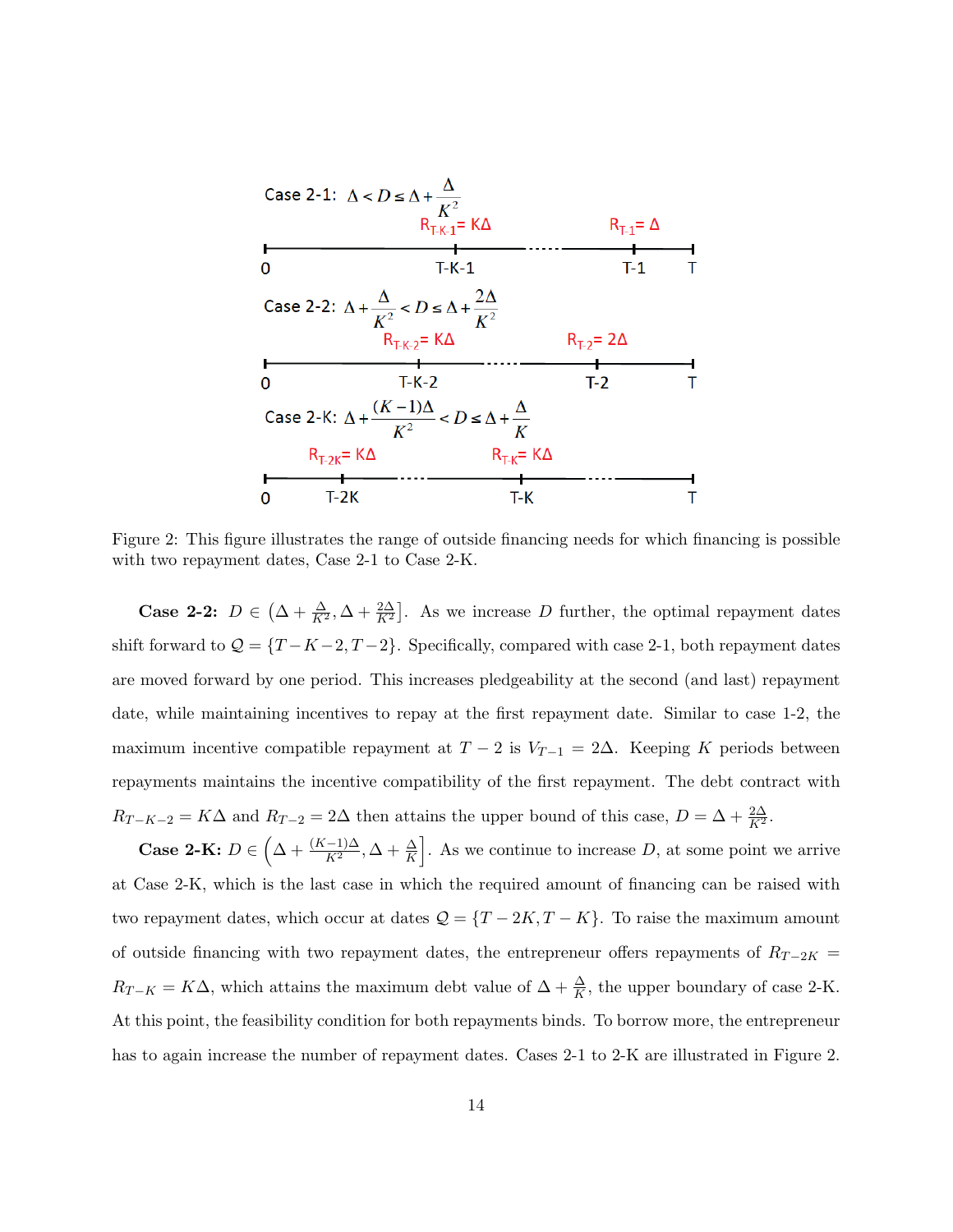

Figure 3: This figure illustrates the general case N-j.

Based on the pattern that emerges above, we are now in a position to characterize the general case N-j, which has N repayments with the final repayment occurring at date  $T - j$ . Assume that the amount of required outside financing falls into the interval

$$
D \in \left(\sum_{i=0}^{N-2} \frac{\Delta}{K^i} + \frac{(j-1)\Delta}{K^N}, \sum_{i=0}^{N-2} \frac{\Delta}{K^i} + \frac{j\Delta}{K^N}\right].
$$

Then the optimal repayment dates are given by  $\mathcal{Q} = \{T - (N-1)K - j, T - (N-2)K - j, ..., T - j\}$ and the maximum feasible and incentive compatible repayments are  $R_{T-nK-j} = K\Delta$  for all  $n =$ 1, 2, ...,  $N-1$ , and  $R_{T-j} = j\Delta$  for the final repayment at date  $T-j$ . The expected value of this debt contract is

$$
\mathcal{D}(\mathcal{R}) = \frac{1}{K}K\Delta + \frac{1}{K^2}K\Delta + \ldots + \frac{1}{K^{N-1}}K\Delta + \frac{1}{K^N}j\Delta,
$$

which is equal to the maximum amount of financing that can be raised in case N-j. Case N-j is illustrated in Figure 3.

#### 2.2 Optimal Debt Structure: General Characterization

Based on case N-j, we can now give a full characterization of the optimal repayment schedule Q.

Proposition 1 In an optimal debt contract, the set of repayment dates is

$$
Q_{N,j} \equiv \{T-j, T-K-j, T-2K-j, ..., T-(N-1)K-j\}
$$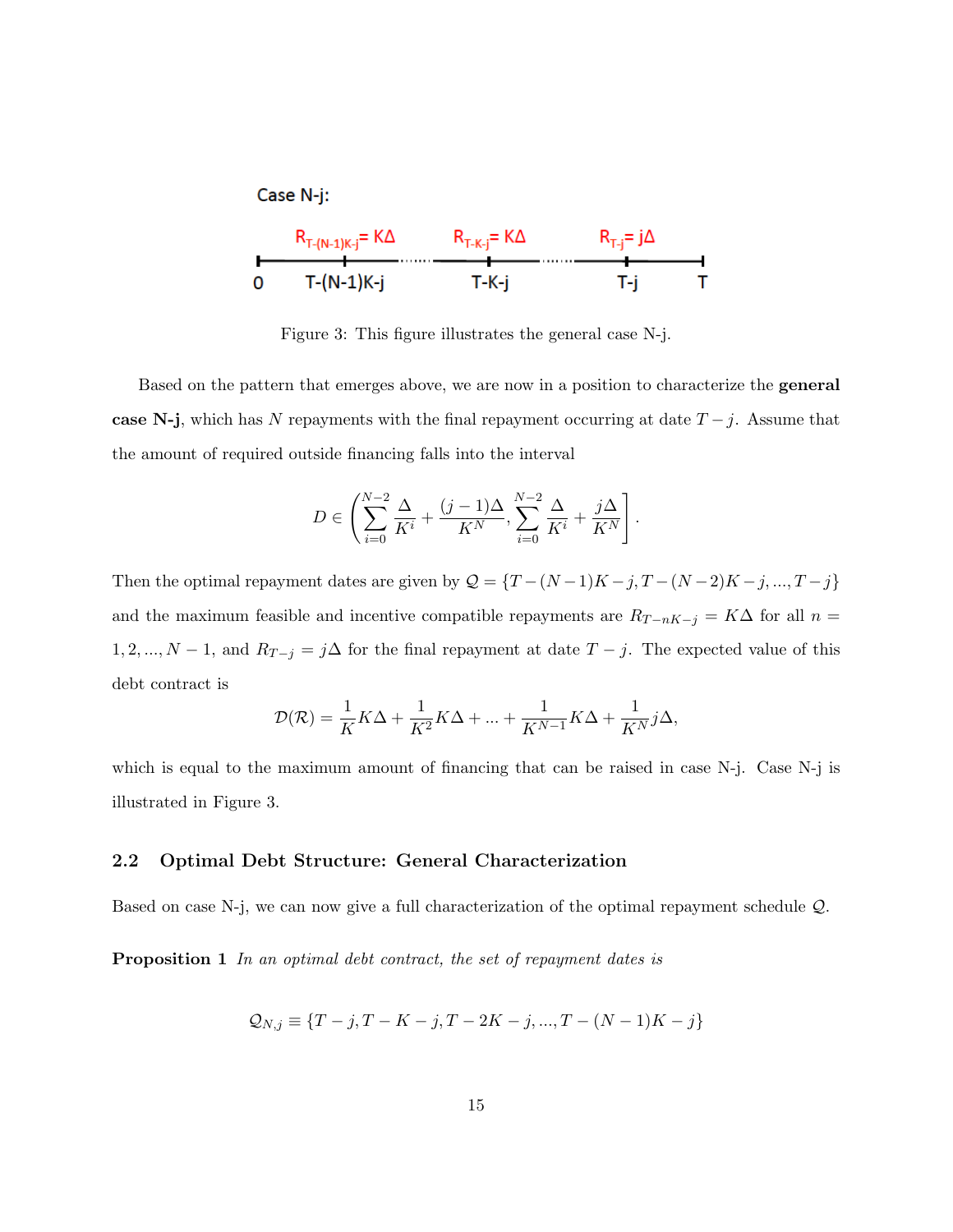if and only if the required investment

$$
D \in \left(\sum_{i=0}^{N-2} \frac{\Delta}{K^i} + \frac{(j-1)\Delta}{K^N}, \sum_{i=0}^{N-2} \frac{\Delta}{K^i} + \frac{j\Delta}{K^N}\right],\tag{8}
$$

which is a partition of all feasible investment amounts when  $(N, j)$  is any pair of positive integers such that

$$
T - 1 - (N - 1)K - j \ge 0.
$$

In addition, when D equals any one of the cutoff values  $\sum_{i=0}^{N-2} \frac{\Delta}{K^i} + \frac{j\Delta}{K^N}$ , the unique optimal debt repayment schedule is given by

$$
R_t = \begin{cases} K\Delta, & \text{if } t \in \mathcal{Q} \setminus \{T - j\} \\ j\Delta, & \text{if } t = T - j \\ 0, & \text{otherwise.} \end{cases}
$$

Proposition 1 characterizes the firm's optimal debt structure. For a given amount of required outside financing  $D$ , the proposition uniquely characterizes the optimal repayment dates, as well as the optimal payment amounts at each repayment date at the boundary of each of the intervals in (8). At the boundaries, the incentive compatibility constraints bind at each of the repayment dates, such that it is impossible to shift repayments between repayment dates in  $\mathcal{Q}$ . In between the boundaries of the intervals in (8), the repayment dates are still uniquely determined, but the repayment amounts are not uniquely determined. As shown in Lemma 1, the entrepreneur is then indifferent between all incentive compatible (and feasible) repayment patterns based on the repayment dates Q.

One key feature of the optimal repayment schedule is that, once the firm starts making repayments, these repayments are constantly spaced, separated by  $K$  periods to ensure incentive compatibility. Intuitively, because each additional repayment date adds a discrete amount of addi-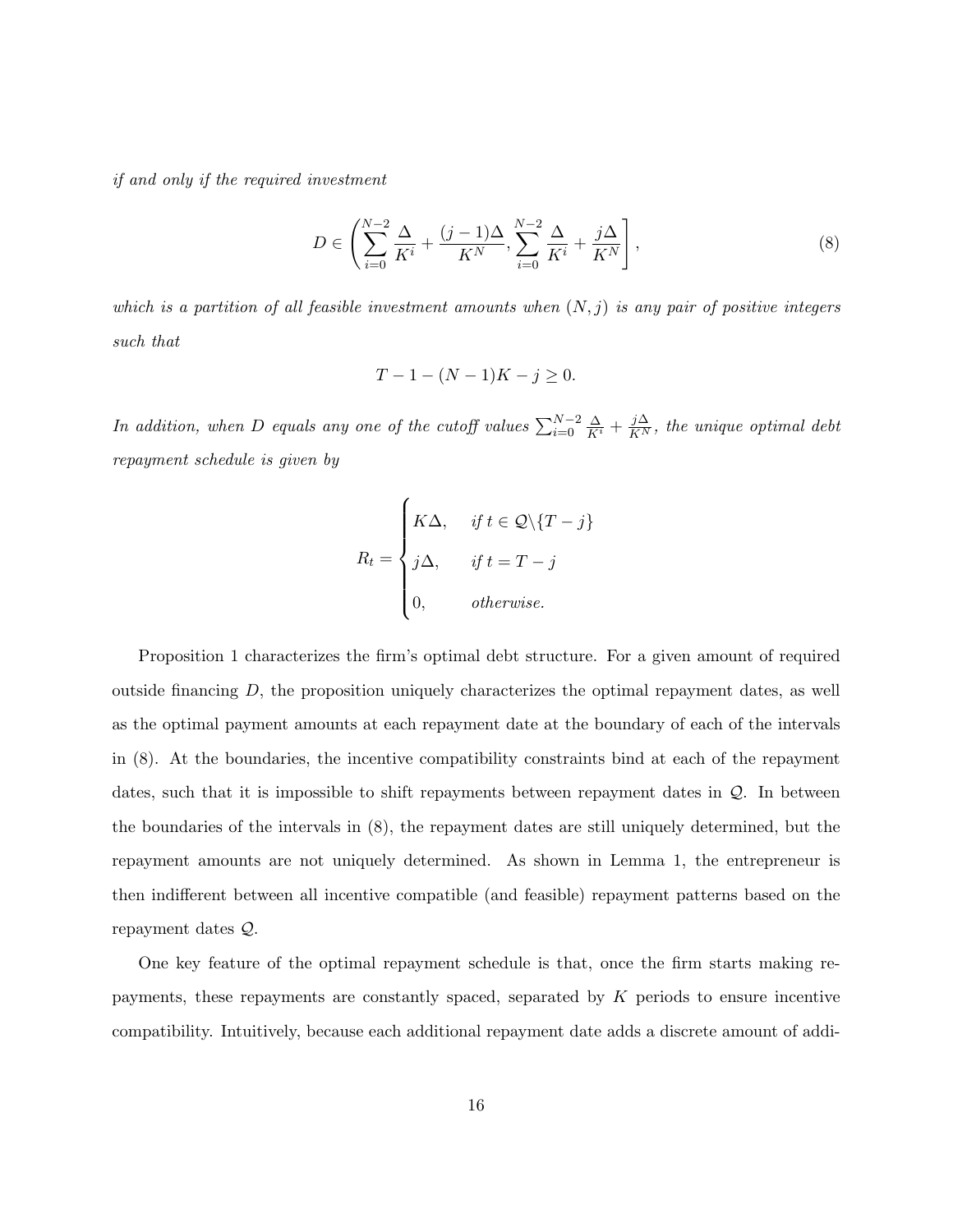tional default risk, firms do not smooth their repayments across all periods. Instead, it is optimal to minimize the number of repayments, subject to incentive compatibility and feasibility constraints.

Denoting by  $PI(N)$  the maximum pledgeable income of a debt contract with  $N \leq \frac{T-1}{K}$  $\frac{-1}{K}$  risky repayment dates, pledgeable income takes the form of a simple geometric sum,

$$
PI(N) = \Delta \sum_{n=0}^{N-1} \frac{1}{K^n}.
$$
\n(9)

Intuitively, the maximum the firm can pledge with N repayment dates is N repayments of  $R_{T-nK}$  = K $\Delta$ , each weighted by the probability of making the  $n^{\text{th}}$  repayment  $\frac{1}{K^n}$ , where  $n = 1, 2, ..., N$ . Therefore, pledgeable income is maximized by offering as many risky repayments as possible.

### 3 More General Cash-Flow Distributions

In this section, we extend the baseline to more general cash-flow distributions. We proceed as follows. First, in Section 3.1, we allow for growth in the project's cash flow. Second, in Section 3.2, we allow for a risk-free cash-flow component. In contrast to the results, in Section 2, in both of these cases, pledgeable income is generally no longer maximized by offering as many risky repayments as possible. Rather, pledgeable income is generally largest under a contract that limits the number of risky repayment dates to strictly less than the maximum feasible number. The resulting contract then resembles risky long-term debt, in extreme cases with just one risky bullet repayment. Moreover, firms with risk-free cash-flow component smooth out at least part of their debt structure by offering safe repayments every period. Finally, in Section 3.3, we discuss continuous cash-flow distributions and provide a numerical solution for the case in which the period cash flow follows a lognormal distribution. Under the lognormal distribution, we show that high cash-flow volatility leads to a lumpy optimal debt structure, where repayments are relatively large and spaced apart. In contrast, when cash-flow volatility is low, the optimal debt structure is smooth, in the sense that it features a debt payment in every period once the firm starts making repayments.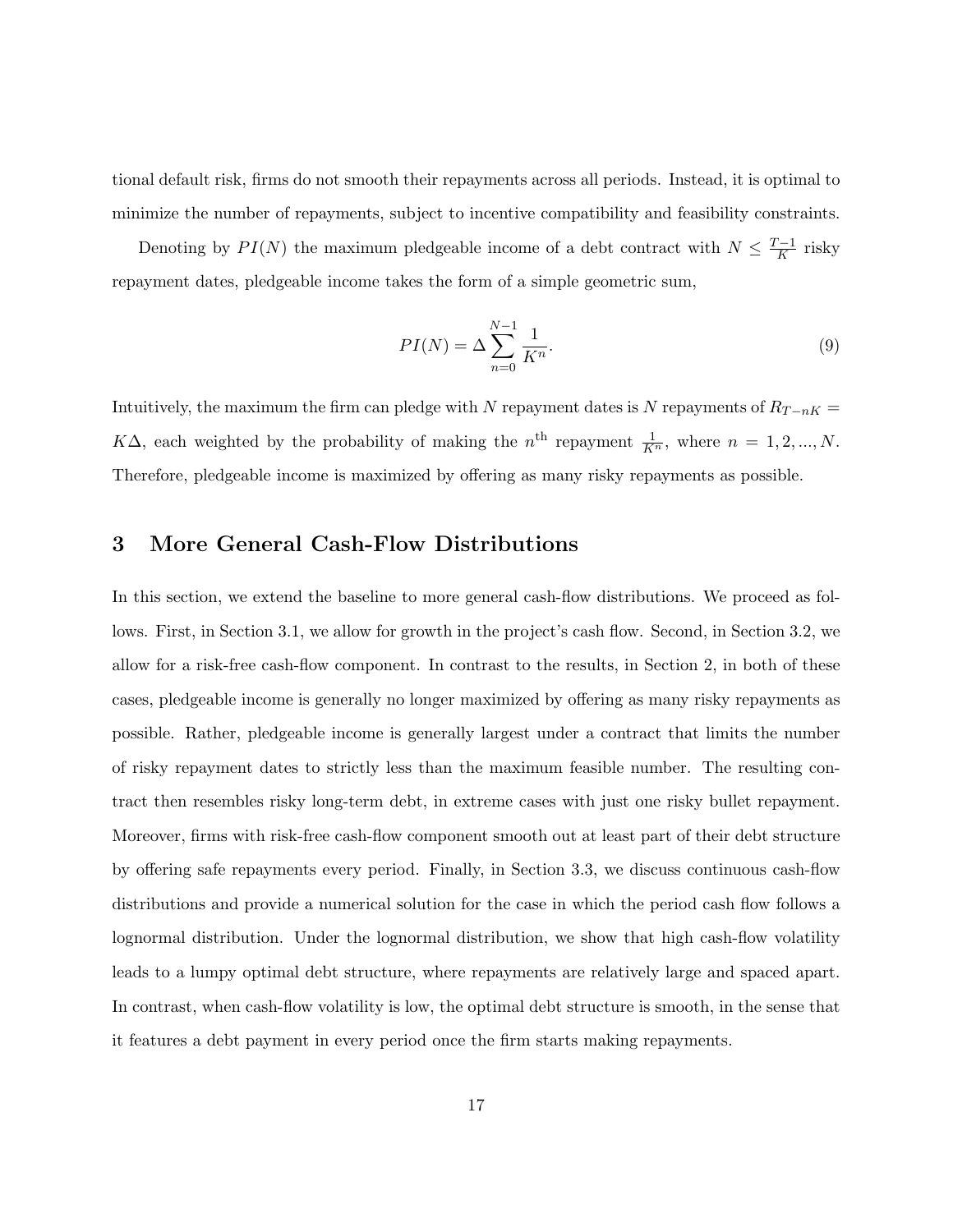#### 3.1 Cash-Flow Growth

Suppose that the positive cash flow realizations grow at the rate  $\mu > 1$ . Specifically, at any date  $t \in \mathcal{T}$ , the cash flow is given by  $X_t \in \{K\mu^t \Delta, 0\}$ . As in the baseline model, the probability of receiving a positive cash flow  $K\mu^t\Delta$  at date t is  $\frac{1}{K}$ , such that the expected cash flow at date t is  $\mu^t \Delta$ .

This cash-flow distribution differs from the baseline model mainly in that the maximum feasible repayment now depends on the time when the particular repayment is made. In contrast, in the baseline model, the maximum feasible repayment  $K\Delta$  is time-invariant. The specification with growth in cash flow may be particularly relevant for young firms, growth firms, and other situations in which the firm's capacity to produce cash flow increases over time.

Similar to the baseline model, where we assumed that  $K$  is an integer, we now make an analogous assumption on the pair of  $(K, \mu)$ .

**Assumption 1** There exists  $m \in \mathbb{Z}_+$  such that

$$
K = \sum_{s=1}^{m} \mu^s. \tag{10}
$$

Assumption 1 ensures that it is incentive compatible for the firm to repay the maximum feasible amount  $K\mu^t\Delta$  at t if the next m periods' cash flows are left to the entrepreneur,

$$
K\mu^t \Delta = \mu^{t+1} \Delta + \mu^{t+2} \Delta + \dots + \mu^{t+m} \Delta.
$$

As a result, it is incentive compatible for the entrepreneur to repay  $K\mu^t\Delta$  every m periods.

Some of the main insights from the baseline model remain valid with growth in cash flow. As before, the entrepreneur would like to minimize the number of risky repayments and schedule them as late as possible, subject to maintaining incentive compatibility. Moreover, once the firm starts making repayments, these are constantly spaced. The slight difference is that cash-flow growth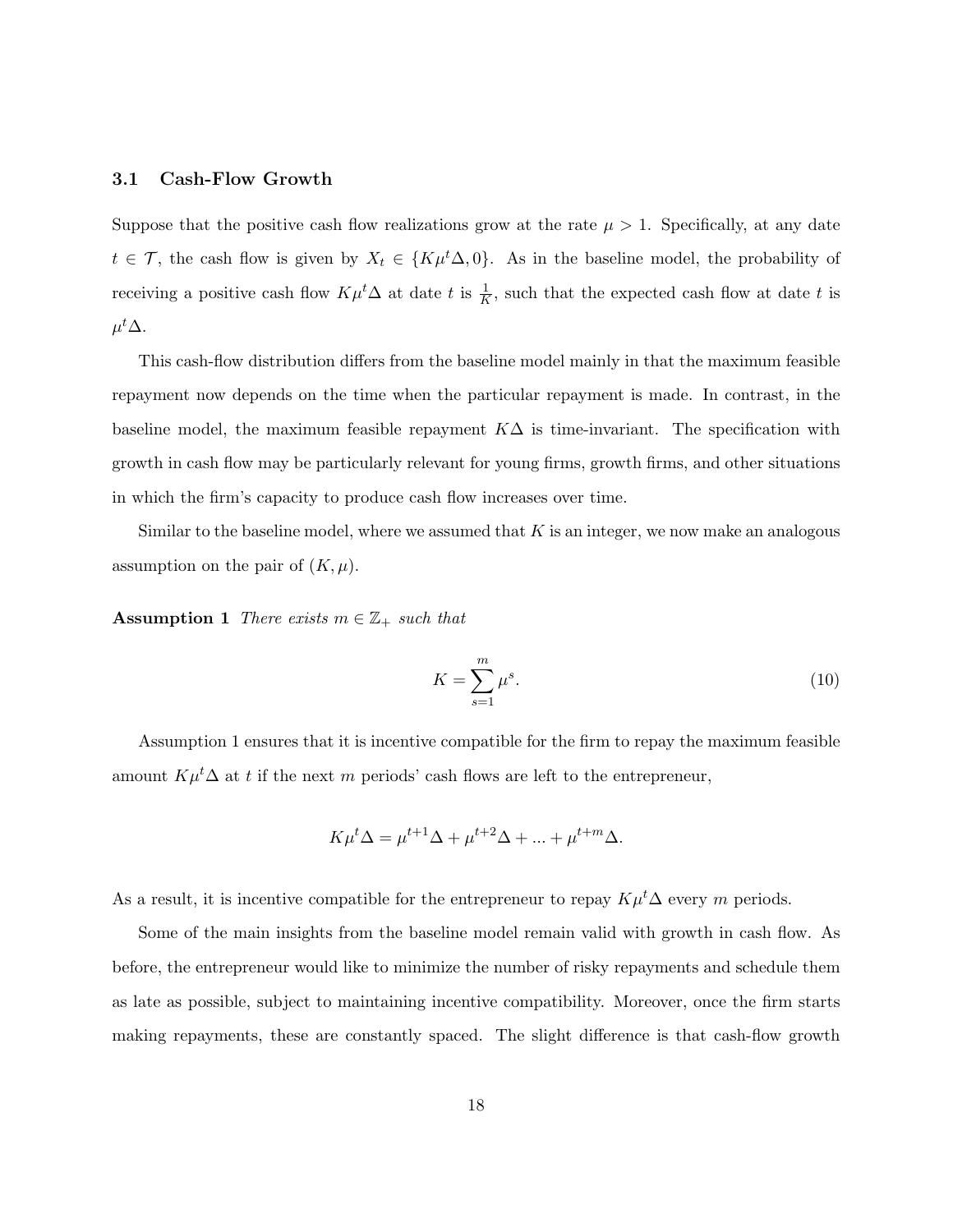

Figure 4: In the presence of cash-flow growth, shifting forward existing repayments and adding an additional repayment can reduce pledgeable income. Existing repayments that are shifted forward need to be reduced by the growth factor  $\mu$  to preserve feasibility. The resultant reduction in the value of all existing repayments outweighs the extra pledgeable income generated by the additional repayment (equal to  $\frac{1}{K^N} \mu^T \Delta$ ) when the number of existing repayments N is sufficiently large.

allows risky repayments to be scheduled closer to each other, at intervals of  $m < K$ .

Despite these similarities, one key implication of the baseline model changes when we allow for growth in cash flow. Whereas in the baseline model pledgeable income is maximized by scheduling as many repayments as possible (recall equation (9)), in the presence of cash-flow growth, increasing the number of repayments no longer necessarily increases pledgeable income. To see this, note that the key to increasing pledgeable income by introducing an additional repayment is that the value of existing repayments, which are shifted forward to accommodate the additional repayment, remains unchanged. As illustrated in Figure 4, this is no longer the case when there is cash-flow growth. In particular, when cash flows grow over time, positive cash-flow realizations are smaller in earlier periods, such that existing repayments have to be scaled down when they are shifted forward. Therefore, whether adding an additional repayment increases pledgeable income depends on which effect dominates, the decrease in the value of existing repayments that are being shifted forward or the value of the additional repayment that is added at the end.

When the number of existing repayments  $N$  is large, the reduction in expected repayments from the first  $N$  repayment dates dominates: Shifting forward the existing  $N$  repayments by one period reduces their values by the growth factor  $\mu$ . On the other hand, the value of the additional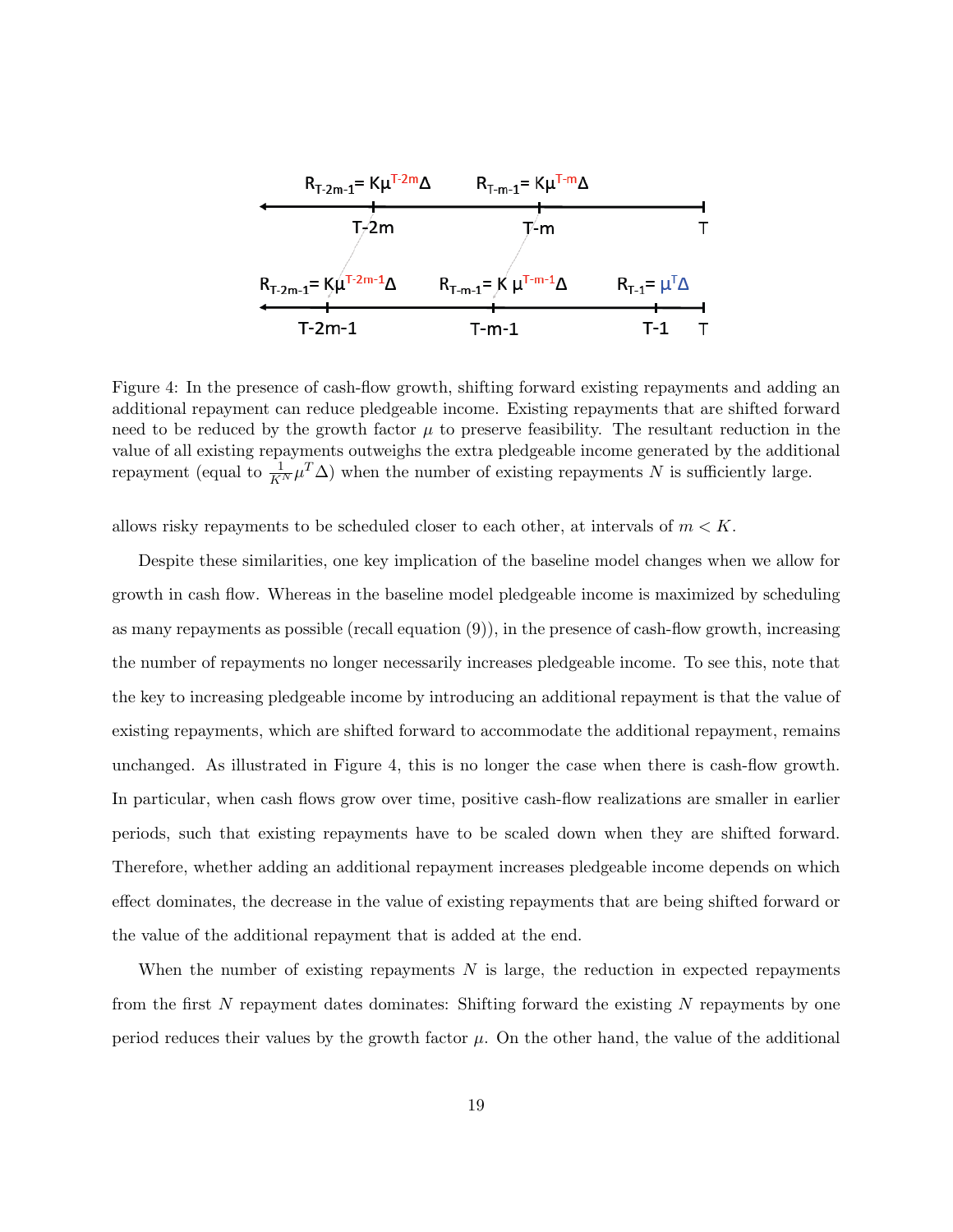

Figure 5: When there is growth in cash flow, pledgeable income is generally maximized with a fixed number of  $N^*$  repayments towards the end of the project.

repayment (e.g.  $\mu^T \Delta$  at date  $T - 1$  in Figure 4) is weighted by the probability that the firm survives past the first N repayments,  $\frac{1}{K^N}$ , and therefore becomes arbitrarily small when N is large. As a result, for large N a further increase in the number of repayments decreases pledgeable income. Pledgeability is then maximized with  $N^*$  repayments, where  $N^* > 0$  is given by the smallest integer such that

$$
\left[ (\mu^{-1} - 1)K \sum_{j=1}^{N^*} \left( K \mu^{-m} \right)^j \right] + 1 < 0. \tag{11}
$$

Because  $\mu > 1$  and  $K\mu^{-m} > 1$  (by the definition of m above),  $N^*$  is well defined and unique. Importantly,  $N^*$  is independent of T. Therefore, even when asset maturity and, therefore, the number of possible repayment dates T grows large, pledgeability continues to be maximized with a fixed number of  $N^*$  repayments, as illustrated in Figure 5.

**Proposition 2** In the model with growing cash flows  $(\mu > 1)$ ,

- 1. the pledgeable income with N repayments  $PI(N)$  is maximized at  $N^*$  for any T sufficiently large;
- 2. for any  $N \leq N^*$ ,

$$
PI(N) = \sum_{i=0}^{N-1} \frac{\mu^{T-(N-i)m}}{K^i} \Delta;
$$

3. for any  $N \leq N^*$ , if  $D \in (PI(N-1), PI(N)]$ , the optimal debt contract has N repayment dates and has the first repayment date  $t_1 \geq T - Nm$ ;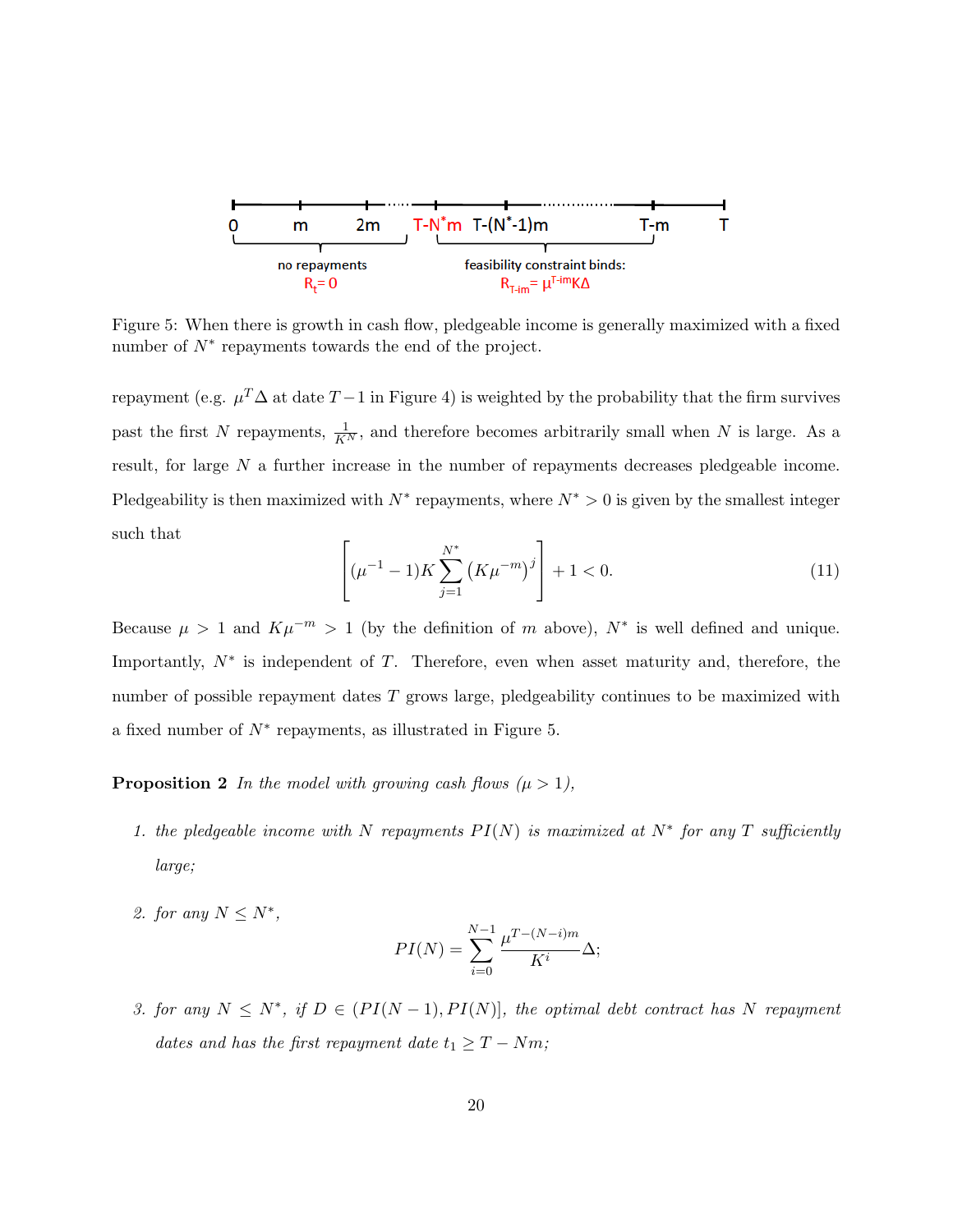4. for any  $N \leq N^*$ , if  $D = PI(N)$ , there is a unique optimal debt contract characterized by

$$
R_t = \begin{cases} \mu^t K \Delta, & \text{if } t \in \{T - m, T - 2m, \dots, T - Nm\} \\ 0, & \text{otherwise.} \end{cases}
$$

A key implication of Proposition 2 is that for some firms it may never be optimal to schedule more than one repayment.

**Corollary 1** When  $1 > \frac{1}{K} + \mu^{-m}$ , the maximum number of repayment dates  $N^*$  is 1.

From Proposition 2 and Corollary 1, we see that, in the presence of cash-flow growth, the optimal debt contract resembles long-term debt. Independent of the project's horizon  $T$ , all repayments occur in the final  $N*m$  periods. In particular, as T becomes large, the earliest possible repayment date under the optimal debt contract,  $T - N^*m$ , approaches T, in the sense that  $\lim_{T \to \infty} \frac{T - N^*m}{T} =$ 1.

The finding that long-term debt can maximize pledgeability puts an interesting twist on our understanding of the role of short-term debt in increasing pledgeability via a termination threat. In two period models, for the threat of termination to be credible, debt essentially has to be short-term, one-period debt. When many repayment dates are possible, on the other hand, it is possible that the debt maturity that maximizes pledgeability roughly matches the project's horizon, especially when  $T$  is large. Depending on parameters, our model can therefore capture both, incentives to finance with short average maturities (leading to maturity mismatch) and incentives to finance with longer term debt (approximate matching of the maturities of assets and liabilities).

#### 3.2 A Risk-Free Cash-Flow Component

In this section, we extend the model to allow for a risk-free cash-flow component L. Specifically, we assume that the cash-flow distribution  $X_t$  is binary with a high cash flow of  $L + K\Delta$  with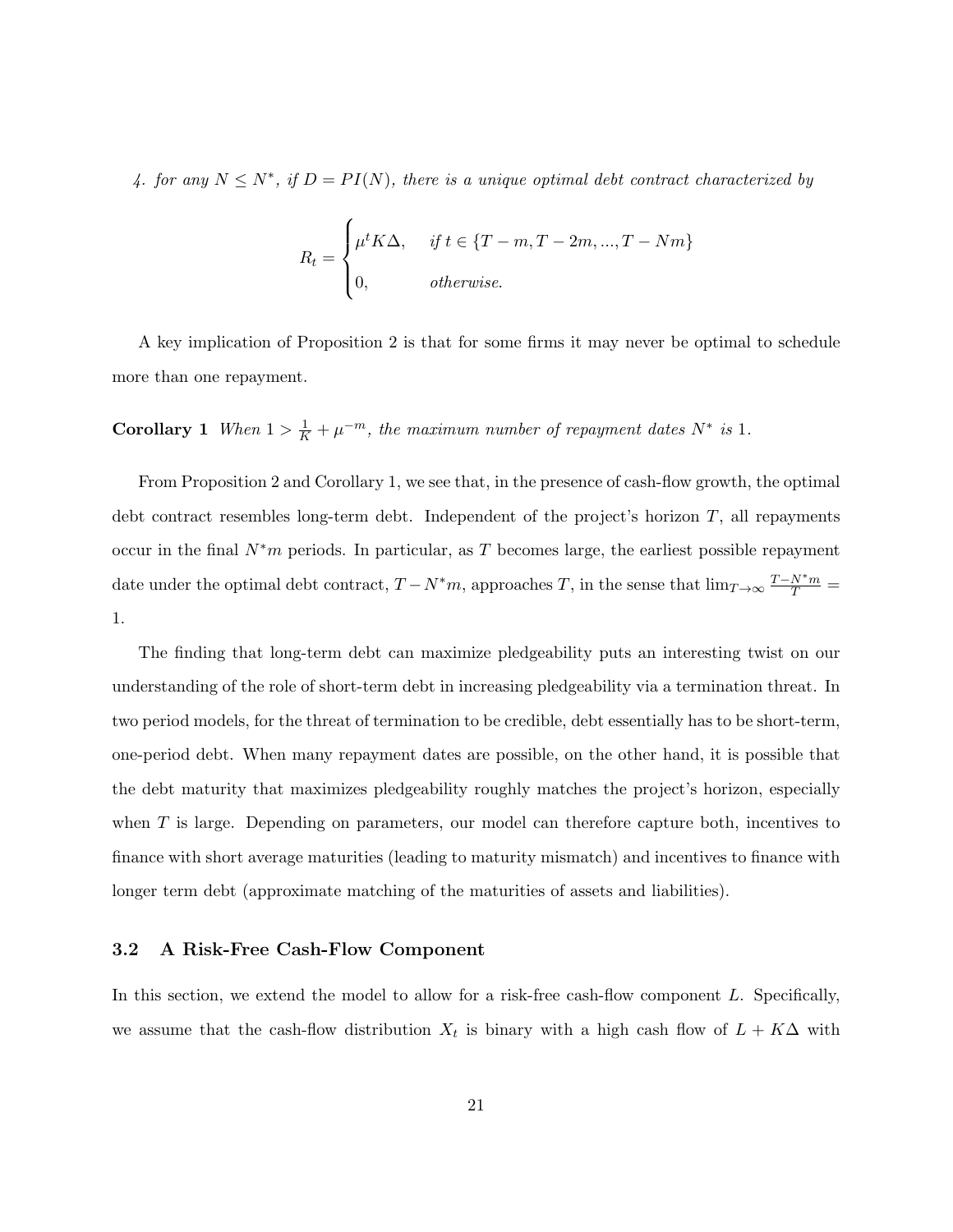

Figure 6: When  $L \geq \frac{\Delta}{K-1}$ , pledgeable income is maximized by making a risk-free repayment of L every period.

probability  $\frac{1}{K}$  and a low cash flow of  $L > 0$  with complementary probability. The average perperiod cash flow is therefore  $\Delta+L$ . We assume that L is subject to the same enforceability issues as the risky cash-flow component (i.e., also repayments from the risk-free cash-flow component need to be incentive compatible).

Obviously, if  $D \leq (T-1)L$ , the optimal debt structure is to repay by risk-free cash flows up to L at every  $t \in \{1, 2, ..., T - 1\}$ . One can also easily verify that any risk-free repayment profile is indeed incentive compatible. More generally, Proposition 3 shows that when the risk-free cash-flow component is sufficiently large, it is never optimal to use risky debt, and pledgeable income is maximized by making a risk-free repayment at every date, as illustrated in Figure 6.

#### Proposition 3 If

$$
L \ge \frac{\Delta}{K - 1},\tag{12}
$$

then the risk-free schedule  $R_t = L$  for all  $t \in \{1, 2, ..., T - 1\}$  maximizes pledgeable income.

The intuition behind Proposition 3 is as follows. The benefit of increasing repayments beyond the risk-free level is that the entrepreneur pays back more when the high cash flow is realized, which improves pledgeable income. However, this risky repayment also generates default risk, which hurts the expected value of the current as well as all subsequently scheduled repayments. Therefore, risky repayments are never optimal when the loss of a risk-free repayment of  $L$  is larger than the expected gain of adding a risky repayment  $\frac{\Delta+L}{K}$ , as implied by condition (12). Note that condition (12) is more likely to hold when cash-flow risk is large (high  $K$ ). When default risk is higher, risk-free debt is more likely to be optimal.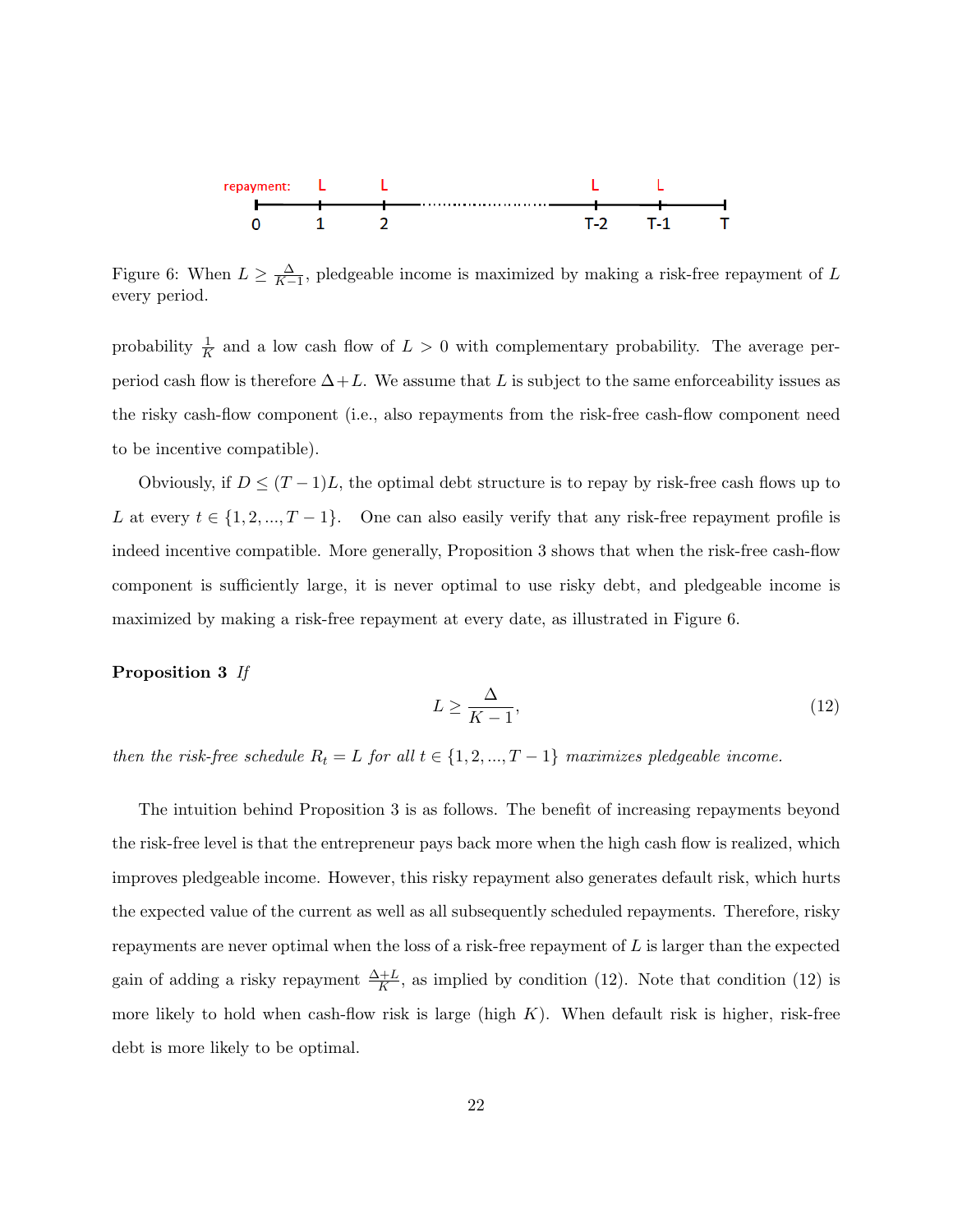For the remainder of this section, we assume (12) does not hold, in order to focus on the case in which introducing risky repayments can increase pledgeability. As in the case with cash-flow growth analyzed in Section 3.1, some of the baseline results continue to hold. Specifically, all risky repayments continue to be scheduled towards the end of the project. In addition, in order to minimize the number of risky repayments, every risky repayment is set to the entire high cash flow realization of  $K\Delta + L$ , and risky repayments are spaced K periods apart. However, similar to the case with cash-flow growth, we again find that pledgeable income is maximized by limiting the number of risky repayments, in this case to  $N^{**} > 0$ , where  $N^{**}$  is the smallest integer for which the value of a lost risk-free repayment is larger than the value gained from an additional risky repayment,

$$
\frac{\Delta+L}{K^{N^{**}+1}} < L.
$$

Proposition 4 In the presence of a risk-free cash-flow component L,

- 1. the pledgeable income  $PI(N)$  is maximized with  $N^{**}$  repayment dates for any T sufficiently large;
- 2. for any  $N \leq N^{**}$ ,

$$
PI(N) = (T - 1 - NK)L + \sum_{j=1}^{N} \frac{\Delta + L}{K^{j-1}};
$$

- 3. for any  $N \leq N^{**}$ , if  $D \in (PI(N-1), PI(N)]$ , the optimal debt contract has N repayment dates, and the first risky repayment will be made at date  $t_1 \geq T - NK$ ;
- 4. for any  $N \le N^{**}$ , if  $D = PI(N)$ , there exists a unique optimal contract that is characterized by

$$
R_t = \begin{cases} K\Delta + L, & \text{if } t \in \{T - K, T - 2K, ..., T - NK\} \\ L & \text{otherwise.} \end{cases}
$$

Part 3 of Proposition 4 shows that in the presence of a risk-free cash-flow component, scheduling as many risky repayments as possible does not generally maximize pledgeability. While this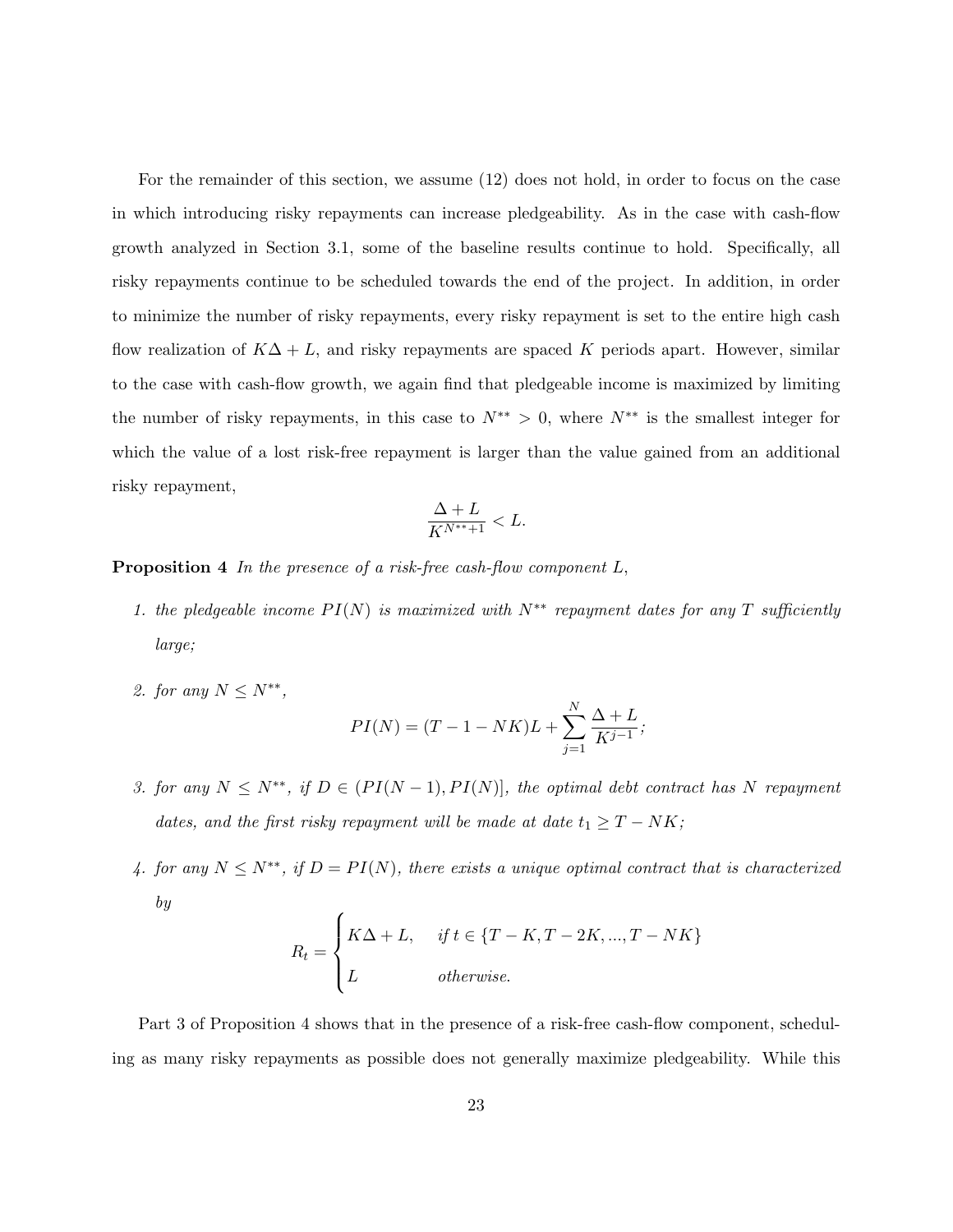

Figure 7: When  $L < \frac{\Delta}{K-1}$ , pledgeability is maximized by limiting the number of risky repayment dates to  $N^{**}$ . Risky repayments are scheduled towards the end of the project and spaced K periods apart.

result is similar to the case with cash-flow growth, the intuition for limiting the number of risky repayments is slightly different. As the entrepreneur moves the repayment schedule forward by one period to increase risky repayments, she sacrifices one period with a risk-free repayment of L. The contribution to the firm's pledgeable income from the final risky repayment is weighted by the probability of making this repayment  $\frac{1}{K^N}$  (if there are N risky repayments). Therefore as N becomes very large, the benefit from the last risky repayment diminishes exponentially, and the cost of sacrificing a risk-free repayment of L dominates.

Part 4 of Proposition 4 shows that a risk-free cash-flow component leads to incentives to partially smooth repayments over time. While the firm continues to only offer periodic risky repayments (if any), the firm pays out the risk-free cash-flow component L every period.

#### 3.3 Continuous Cash-Flow Distributions

In this section, we relax the assumption of a binary period cash-flow distribution and extend our analysis to continuous distributions. The analysis demonstrates that the firm's optimal debt structure continues to be determined by the economic trade-off highlighted by the baseline model of Section 2 and the extension to a risk-free cash-flow component in Section 3.2. In particular, we show that when the cash-flow distribution is lognormal, high cash-flow volatility leads to a lumpy optimal debt structure, under which repayments are relatively large and spaced apart. In contrast, when cash-flow volatility is low, the optimal debt structure is smooth, in the sense that it features a relatively small debt payment in every period once the firm starts making repayments.

Because of the additional complexity of dealing with continuous distributions in our multi-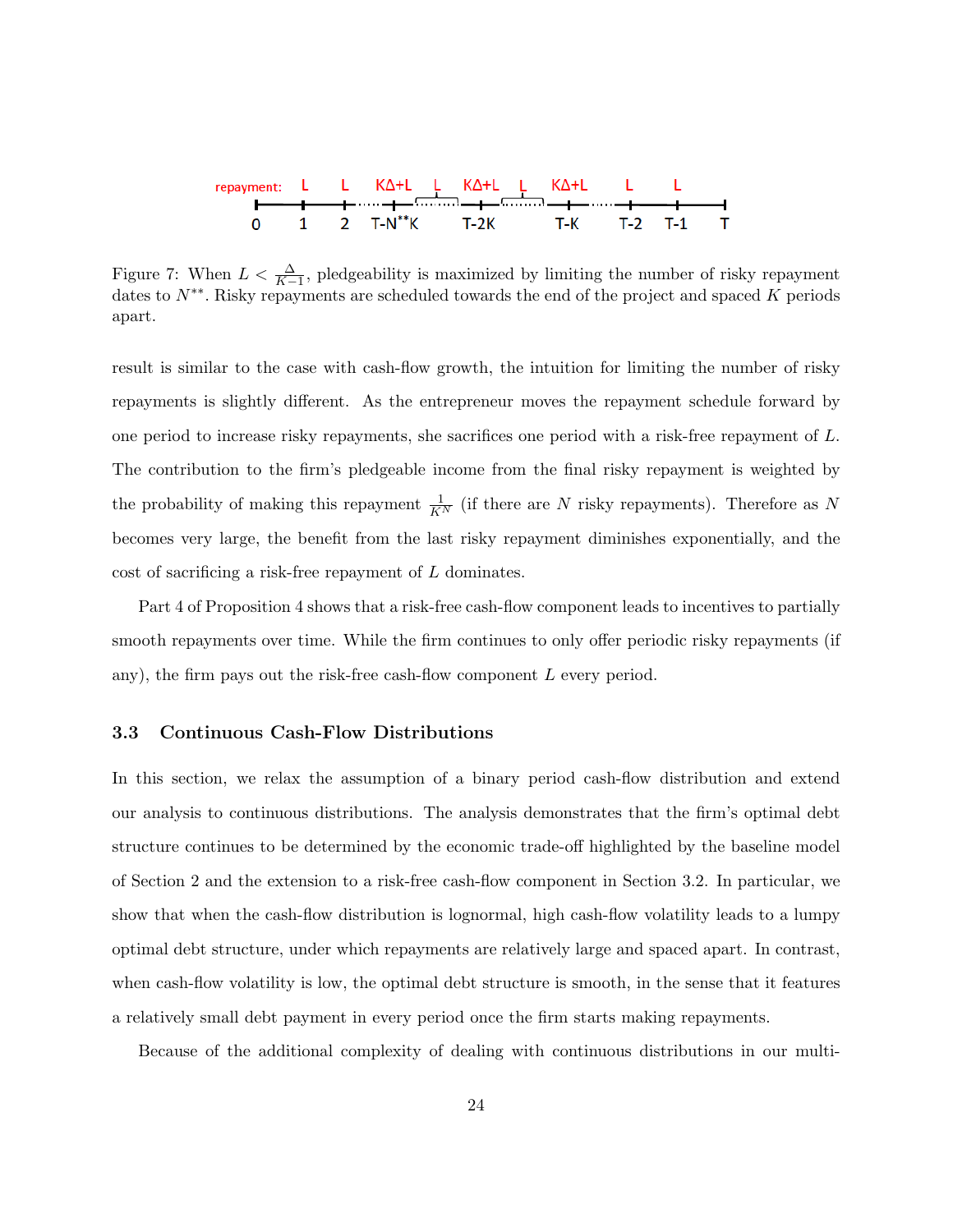period setup, most of the analysis is this section is numerical. However, before proceeding to the numerical analysis, we analytically establish a necessary condition on the distribution from which period cash flows are drawn, such that lumpy repayment profiles can become optimal. As in the baseline model, we assume that period cash flows are independent and identically distributed (IID).

Define the single-period pledgeability-maximizing face value as

$$
\overline{R} \equiv \arg\max_{R} P(X_t \ge R)R.
$$

This face value maximizes the amount raised by a single repayment (assuming this payment is incentive compatible). Clearly, there is no reason for the firm to ever offer a repayment that exceeds  $\overline{R}$ , because any repayment  $R_t > \overline{R}$  raises less financing but results in higher default risk than a repayment of  $\overline{R}$ . Therefore, if  $\overline{R}$  is smaller than the expected cash flow in the next period,

$$
\overline{R} \le E(X_t),\tag{13}
$$

then the incentive compatibility constraint is trivially satisfied in every period, without the need to space out repayments over multiple periods. In this case, the optimal debt structure is smooth: Once repayments start, they occur every period. Moreover, the optimal repayment profile is gradually increasing; earlier repayments are smaller in order to reduce default risk in early periods when defaulting is particularly costly.

If condition (13) is violated, such that  $\overline{R} > E(X_t)$ , then, as in the baseline model, it can be optimal for the entrepreneur to offer relatively large repayments  $R_t \in (E(X_t), \overline{R}]$ . These larger repayments must be separated by smaller or zero repayments in order to preserve the borrower's incentive to repay. As the following numerical analysis shows, the lumpy debt structure of the baseline model then emerges when the period cash flow has sufficient upside, whereas smoothing of debt repayments is optimal when the upside in the period cash flow is limited.

For our numerical analysis, we assume that period cash flows follow an IID lognormal distribu-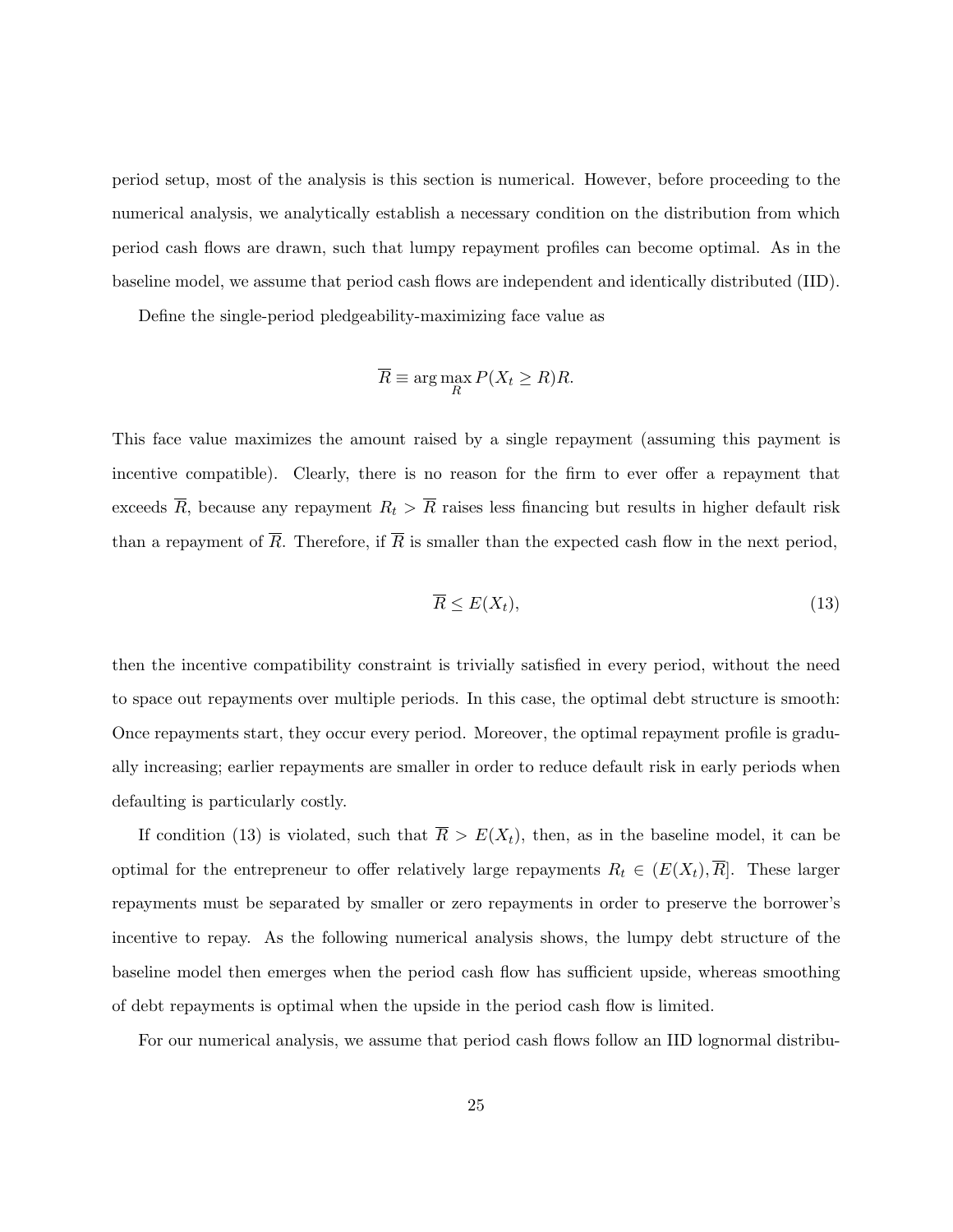tion.<sup>10</sup> Throughout the analysis, we normalize the mean of the periodic cash flow to  $E(X_t) = 1$ .<sup>11</sup> For our numerical calculations, we discretize the distribution of the cashflow  $X_t$  and the repayments  $R_t$  at intervals of 0.1 and then use a numerical algorithm to solve for the optimal debt structure for different amounts of required outside financing in a setting with eleven periods  $(T = 11)$ . A detailed description of the algorithm is given in Appendix B.

Figure 8 shows optimal debt structures for different outside financing needs when the period cash flow has relatively high volatility, matching the 90th percentile of asset volatility documented in Frank and Goyal (2009) (corresponding to an asset volatility of  $62\%$ ).<sup>12</sup> In this case, the period cash-flow distribution has significant upside. As in the baseline model, the optimal debt structure emerges from the back: When only a small amount of financing has to be raised, the firm offers one repayment at the penultimate date (top left panel). As the outside financing need increases, more repayment dates are added, and are often spaced two periods apart. Pledgeability is maximized with six repayments at dates 1, 3, 5, 7, 9 and 10 (bottom right panel.) Figure 9, in contrast, shows the optimal debt structure when the period cash flow has relatively low volatility, matching the 90th percentile of asset volatility documented in Frank and Goyal (2009) (corresponding to an asset volatility of  $3\%$ ).<sup>13</sup> In this case, there is limited upside in the period cash-flow distribution, but overall the cash flow is relatively safe. Again, the optimal debt structure emerges from the back as the required amount of outside financing increases, but in this case it is smooth: Once repayments start, they occur in every period except the last one (in which no repayment can be extracted). The larger the financing need, the more and larger repayments are offered. The pledgeabilitymaximizing debt structure (bottom right panel) features a repayment in every period, except at

 $10$ The lognormal cash-flow distribution is attractive because it is the workhorse distribution in many structural corporate finance models. It guarantees a strictly positive, unbounded cash flow.

 $11\,\text{By}$  the properties of the lognormal distribution, this implies that the underlying normal distribution is of the form  $N\left(-\frac{\sigma^2}{2}\right)$  $\left( \frac{\sigma^2}{2}, \sigma \right)$ .

 $12$ Asset volatility is calculated as the return volatility of the period cash flow relative to date-0 unlevered firm value  $T * E(X)$ . Following this calculation, an asset volatility of 62% corresponds to a volatility parameter for the underlying normal distribution of  $\sigma = 1.9646$ , which gives  $\frac{\sqrt{e^{\sigma^2}-1}}{T* E(X)} = \frac{\sqrt{e^{1.9646^2}-1}}{11*1} = 0.62$ , using the fact that  $\mu = -\frac{\sigma^2}{2}$  $\frac{r^2}{2}$ .

 $13$ Following the same calculation as before, an asset volatility of  $3\%$  corresponds to a volatility parameter for the underlying normal distribution of  $\sigma = 0.3216$ .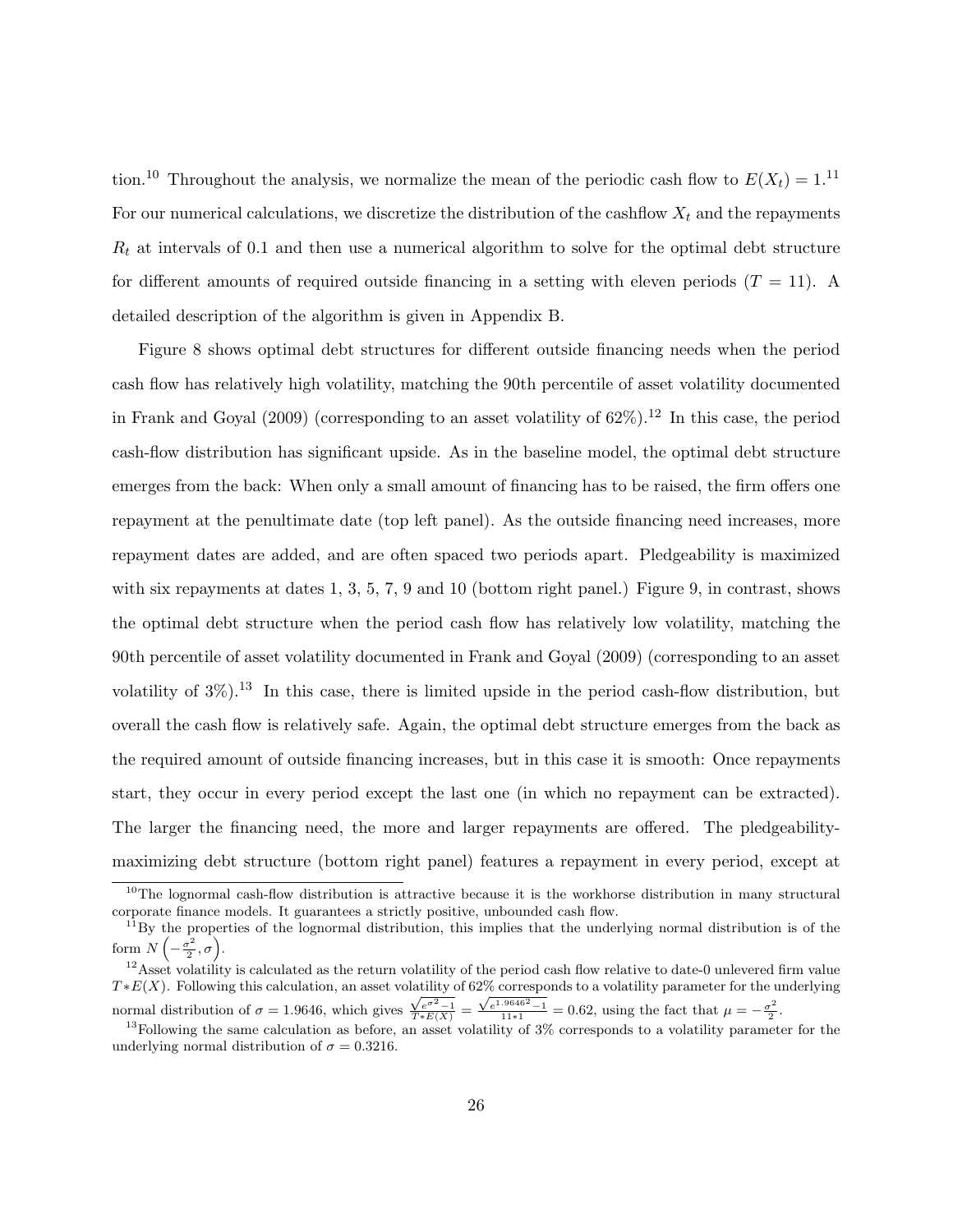

Lognormal cash-flow distribution with 62% asset volatility

Figure 8: Lumpy debt structure with lognormal cash flow. This figure shows the optimal debt structure for different amounts of outside financing when the period cash flow follows a lognormal distribution with 62% asset volatility, corresponding to the 90th percentile in Frank and Goyal (2009). The top left panel shows the optimal eleven-period debt structure when the amount raised is equal to the maximum that could be raised with just two periods  $(D = D2)$ . In the remaining panels, the amount of outside financing is then increased to the maximum that could be raised with 6, 8, and 11 periods (denoted by  $D6$ ,  $D8$ , and  $D11$ , respectively). The bottom right panel therefore corresponds to the pledgeability-maximizing debt structure with 11 cash-flow dates.

the final date.

Therefore, when the period cash flow is sufficiently volatile, under a lognormal cash-flow distribution the optimal debt structure features spacing that is similar to the baseline model (Proposition 1) and the model with significant risky cash-flow component (Proposition 4). In contrast, when cash-flow volatility is relatively low, then under the lognormal distribution the optimal debt structure features smoothing, similar to the case with a significant risk-free cash-flow component (Proposition 3), where the upside from offering a higher face value is limited.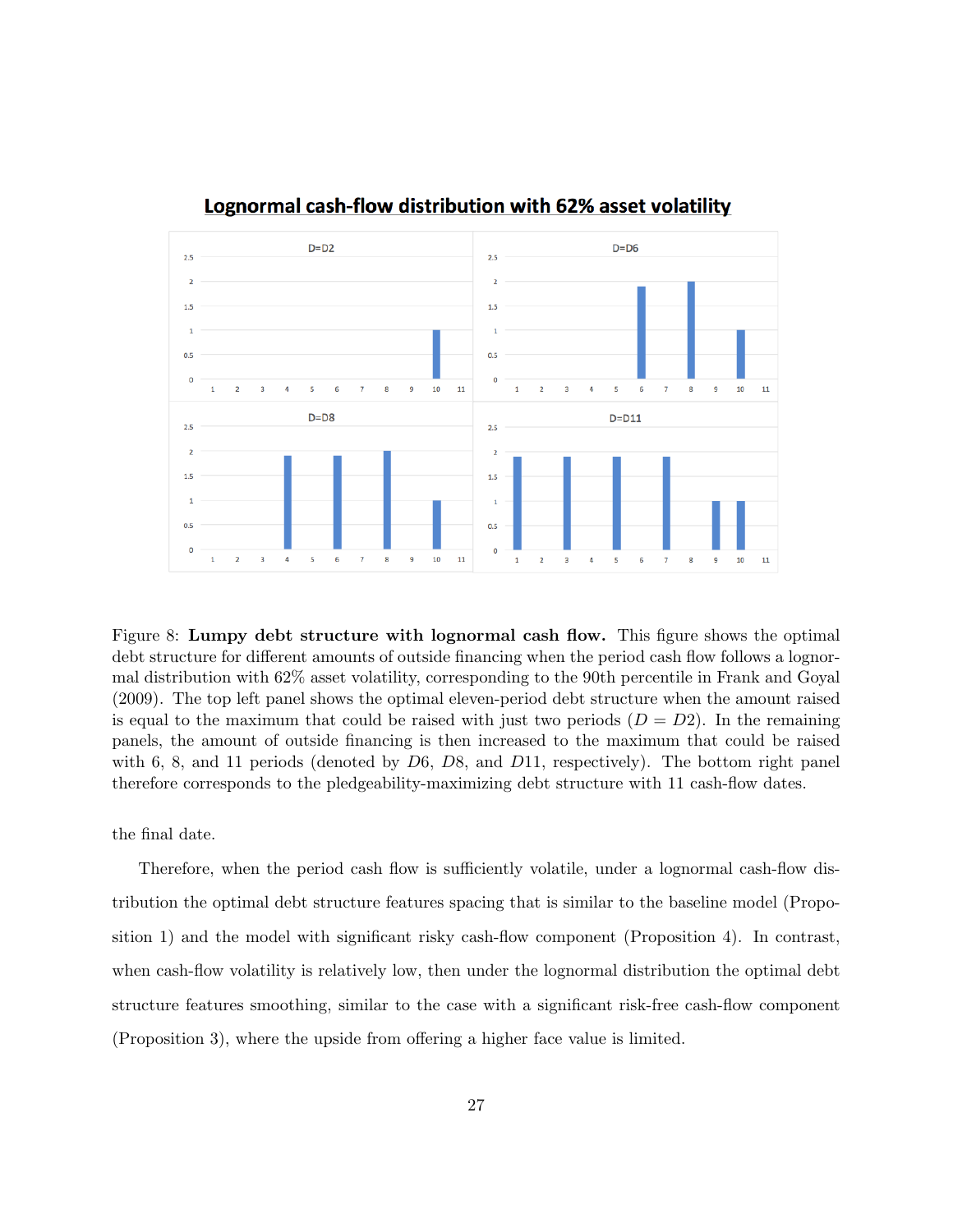

# Lognormal cash-flow distribution with 3% asset volatility

Figure 9: Smooth debt structure with lognormal cash flow. This figure shows the optimal debt structure for different amounts of outside financing when the period cash flow follows a lognormal distribution with 3% asset volatility, corresponding to the 10th percentile in Frank and Goyal (2009). The top left panel shows the optimal eleven-period debt structure when the amount raised is equal to the maximum that could be raised with just two periods  $(D = D2)$ . In the remaining panels, the amount of outside financing is then increased to the maximum that could be raised with 6, 8, and 11 periods (denoted by  $D6$ ,  $D8$ , and  $D11$ , respectively). The bottom right panel therefore corresponds to the pledgeability-maximizing debt structure with 11 cash-flow dates.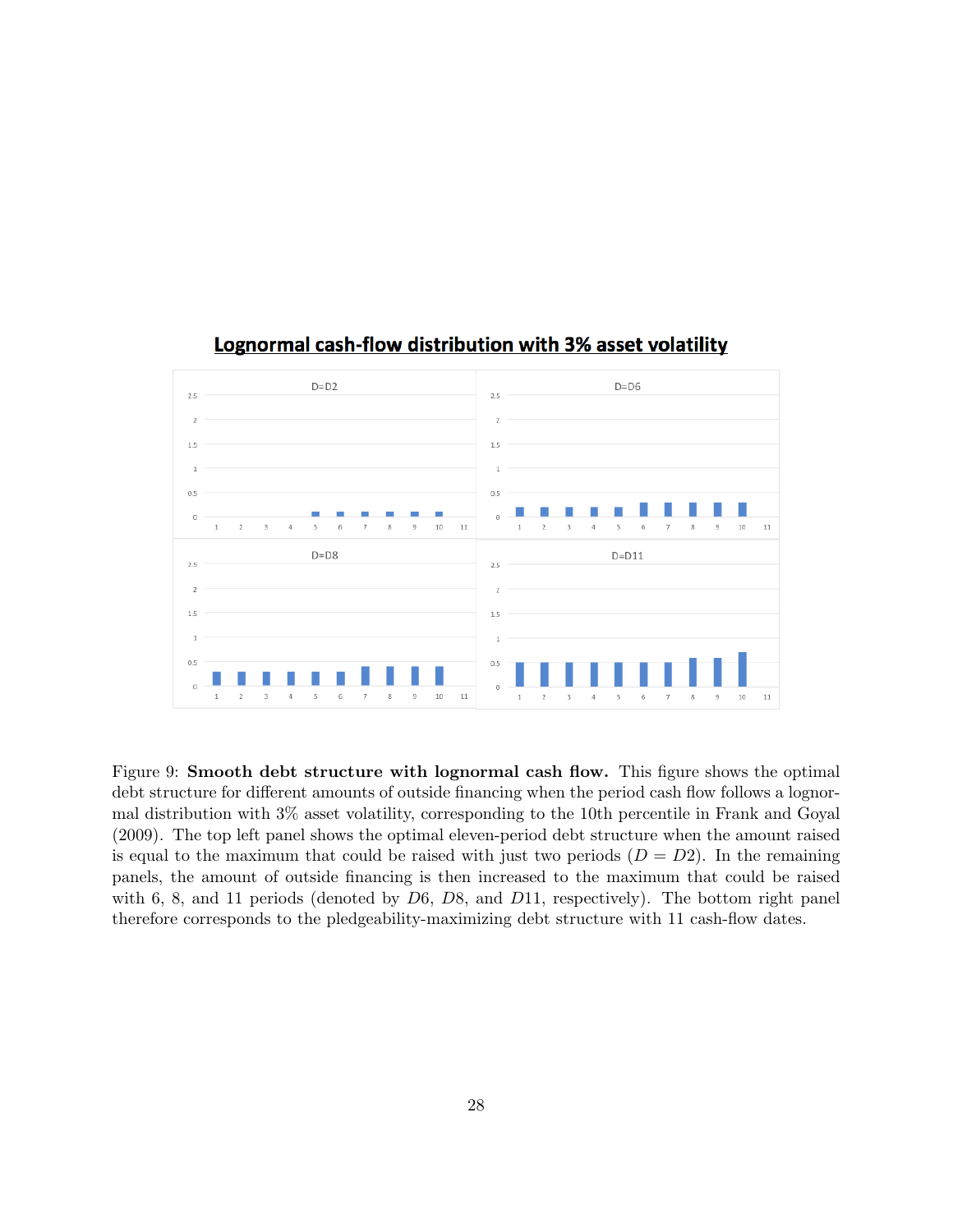# 4 Empirical Implications

In this section, we discuss the key empirical implications of our model. We first link our results to the empirical literature on debt maturity, which has mainly focused on the average maturities of firms' debt liabilities. We then turn to the more recent literature that has examined the granularity of corporate debt (i.e., how firms spread maturity dates over time). Our model, which provides a unified framework to study debt maturity and debt dispersion from first principles, matches the key empirical findings of these two literatures.

#### 4.1 Average Maturity

In our model, the expected average repayment time under the optimal debt contract, taking into account the possibility of default, is given by  $\frac{1}{D}\sum_{t=1}^T t \frac{R_t}{K^t}$ . This measure is similar to classic measures of duration, in that it weights different repayments dates by the present values of the corresponding repayments. One slight complication is that, as shown in Proposition 1, the exact repayment amounts at each repayment date, and therefore the average repayment time, are not pinned down uniquely except at the point where the debt structure maximizes pledgeable income for a given number of repayment dates.<sup>14</sup> For expositional purposes, we therefore focus on the longest average repayment time, which is achieved by backloading repayments as much as possible. The results for the shortest average repayment time are similar, with very minor modifications.<sup>15</sup>

**Lemma 2** Given any sustainable amount  $D$  of outside financing, the longest average repayment time is attained by maximally backloading repayments,  $R_{t_i} = K\Delta$  for all  $2 \leq i \leq N-1$ ,  $R_{t_N} = j\Delta$ ,

<sup>&</sup>lt;sup>14</sup>Repayment dates are uniquely determined, but except at the boundaries between cases there are a number of repayment amount schedules that raise the required amount of outside financing.

<sup>&</sup>lt;sup>15</sup>As an alternative to our duration measure, one could simply calculate the average scheduled repayment time, not adjusted for the probability of default,  $\frac{\sum_{t=1}^{T} R_t t}{\sum_{t=1}^{T} R_t}$ . Focusing on the most backloaded contract, the comparative statics under this alternative definition are qualitatively the same as those under the measure that adjusts for default risk. We use the default-risk adjusted measure, because it is closer to standard measures of duration, which also adjust for default through the yield. Moreover, the proofs are simpler when adjusting for default risk.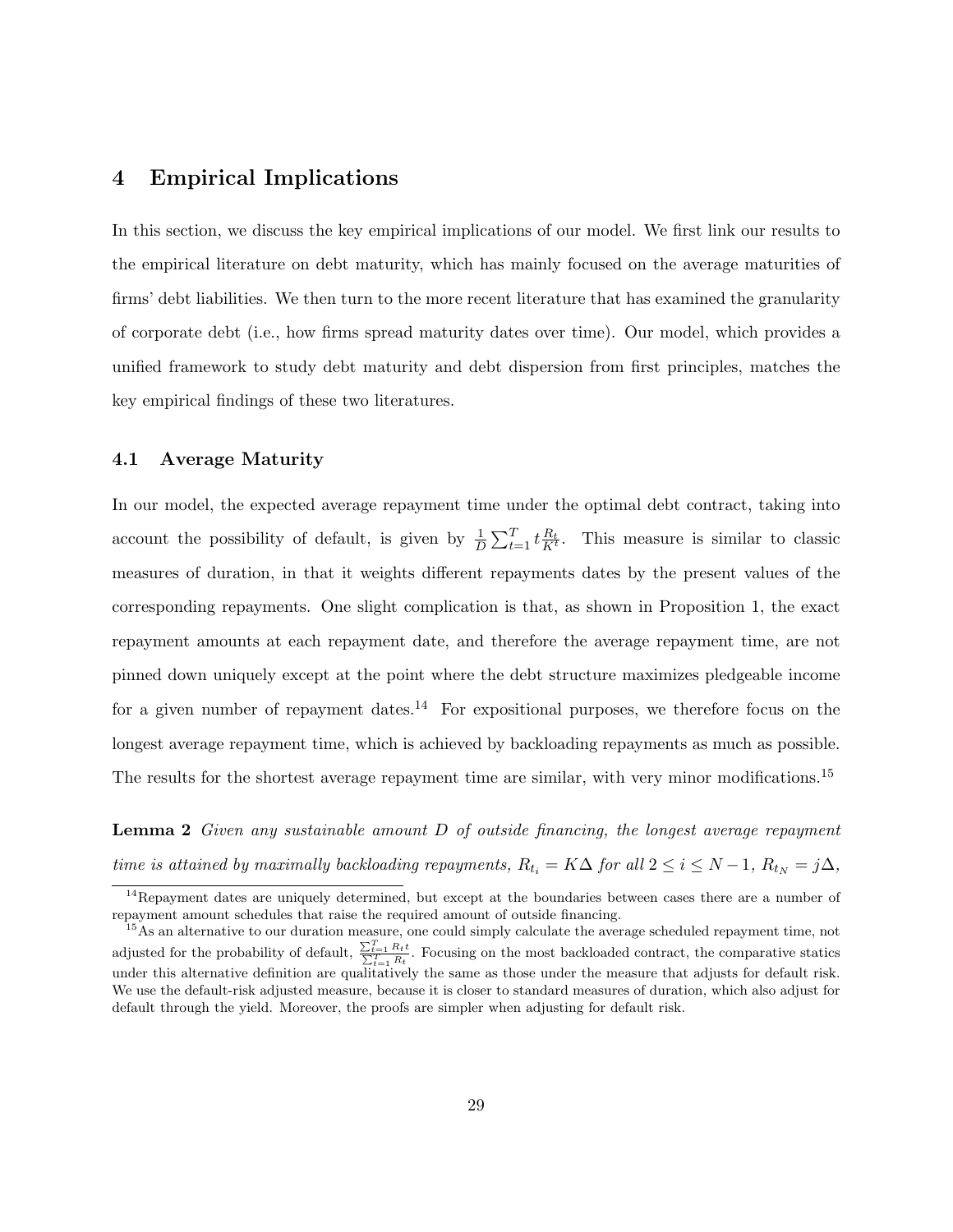and  $R_{t_1} = K(D - \sum_{i=1}^{N-2} \frac{\Delta}{K^i} - \frac{j\Delta}{K^N})$ , and can be written as

$$
ART \equiv [T - j - (N - 1)K] + \frac{1}{D} \left[ \sum_{i=1}^{N-2} \frac{\Delta}{K^{i-1}} i + \frac{j\Delta}{K^{N-1}} (N - 1) \right]. \tag{14}
$$

In addition to characterizing average repayment times, our model also makes predictions about the number and spacing of repayments. These predictions, which we also point to in the predictions laid out below, are, to the best of our knowledge, largely untested.

#### 4.1.1 Cash-Flow Risk

Our first set of empirical predictions relates to the riskiness of cash flows, which in our model is captured by the parameter  $K$ . The effect of cash-flow risk on the optimal debt structure is an immediate corollary of Proposition 1: When cash flow becomes riskier, the repayment profile consists of larger promised repayments  $(K\Delta)$  and longer time intervals  $(K)$  between two repayment dates. In addition, maximum pledgeable income with N repayments  $PI(N)$  is decreasing in cashflow risk. As a result, to raise the same amount of outside financing, a firm with riskier cash flows needs to spread its debt repayments across more repayment dates. Combined with the longer intervals between repayments, this implies that the entire repayment profile of the optimal debt contract extends forward. Consequently, the average repayment time decreases.

Prediction 1 (Cash-Flow Risk and Average Maturity) As cash-flow risk K increases, holding all other parameters constant, the number of repayments N weakly increases; the time between two repayments increases; and the average repayment time decreases.

The prediction that cash-flow risk is associated with earlier average repayment has broad support in the empirical literature on debt maturity. Stohs and Mauer (1996) find that riskier firms (as measured by lower EBITDA volatility) have shorter maturity debt. Barclay and Smith (1995) document that higher volatility of asset returns (implied from equity returns) correlates negatively with the fraction of debt that matures in more than three years. Guedes and Opler (1996) document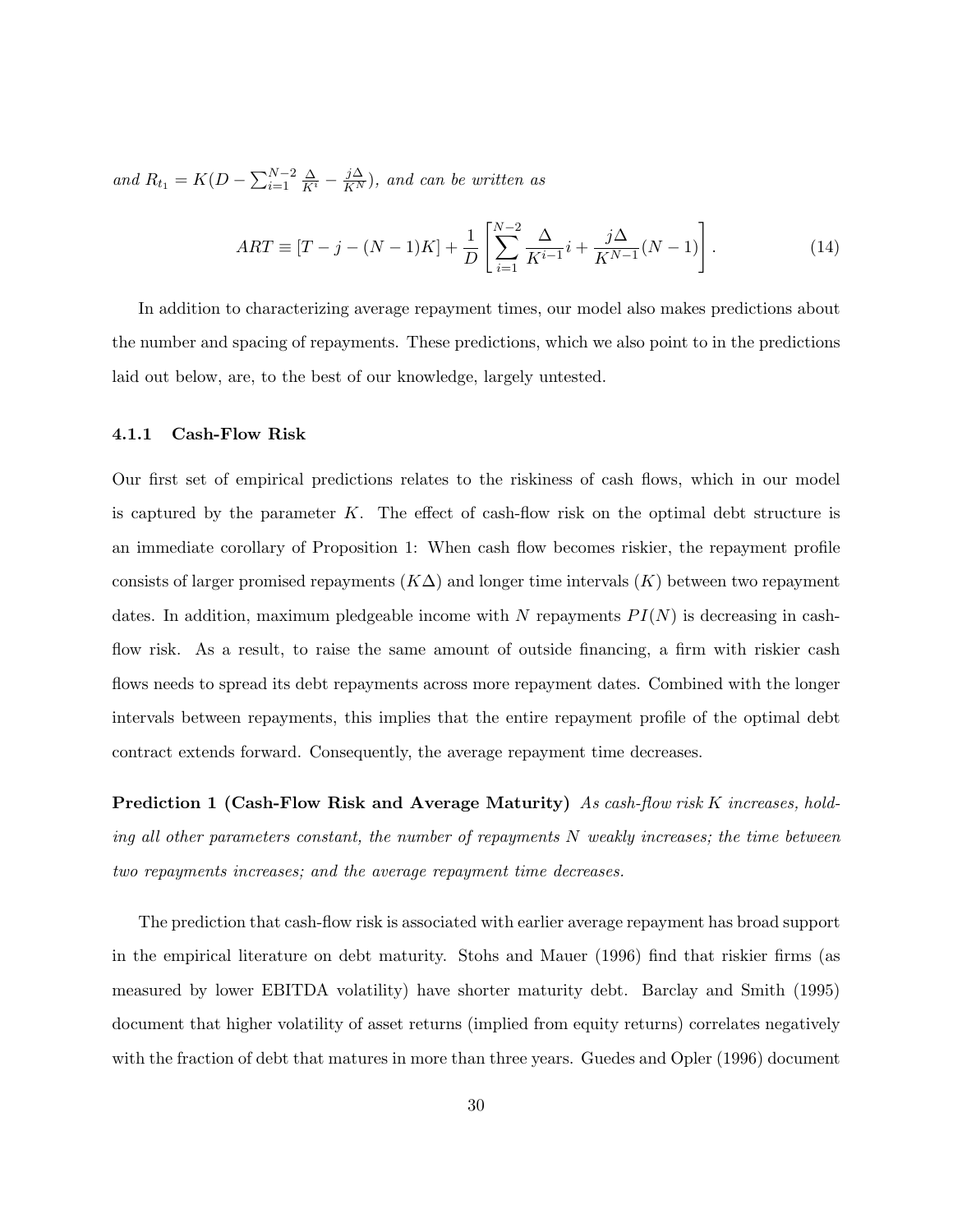that higher industry volatility of ROA growth is negatively correlated with the maturity of newly issued debt. Custódio et al. (2013) document that debt maturity correlates negatively with asset volatility.

#### 4.1.2 Profitability

Second, we examine the effect of profitability on the average repayment time. The expected period cash flow  $\Delta$  is a natural measure of profitability. However, given the binary cash-flow structure, a change in  $\Delta$  also affects the variance of the period cash flow,  $\Delta^2 (K - 1)$ . To analyze the marginal effect of higher profitability, we therefore increase  $\Delta$  while holding cash-flow variance constant by reducing K. This reduction in K implies that the comparative static with respect to profitability is the inverse of Prediction 1: The debt profile of a more profitable company features fewer repayments and shorter intervals between repayment dates, concentrated towards the end of the project's life. The average repayment time is therefore longer.

Prediction 2 (Profitability and Average Maturity) As the expected period cash flow  $\Delta$  increases, holding cash-flow variance  $\Delta^2 (K-1)$  and all other parameters constant, the number of repayments weakly decreases, the time between risky repayments decreases, and the average repayment time increases.

The prediction that higher profitability is associated with more backloaded repayments is consistent with the evidence that profitability is generally associated with longer debt maturity. For example, Qian and Strahan (2007) find that more profitable firms (as measured by net income divided by assets) borrow longer-term. Similarly, Guedes and Opler (1996) show that less profitable firms (as measured by larger operating loss carry-forwards) tend to issue debt of shorter maturity, whereas Custódio et al. (2013) document that abnormal earnings are associated with longer debt maturities.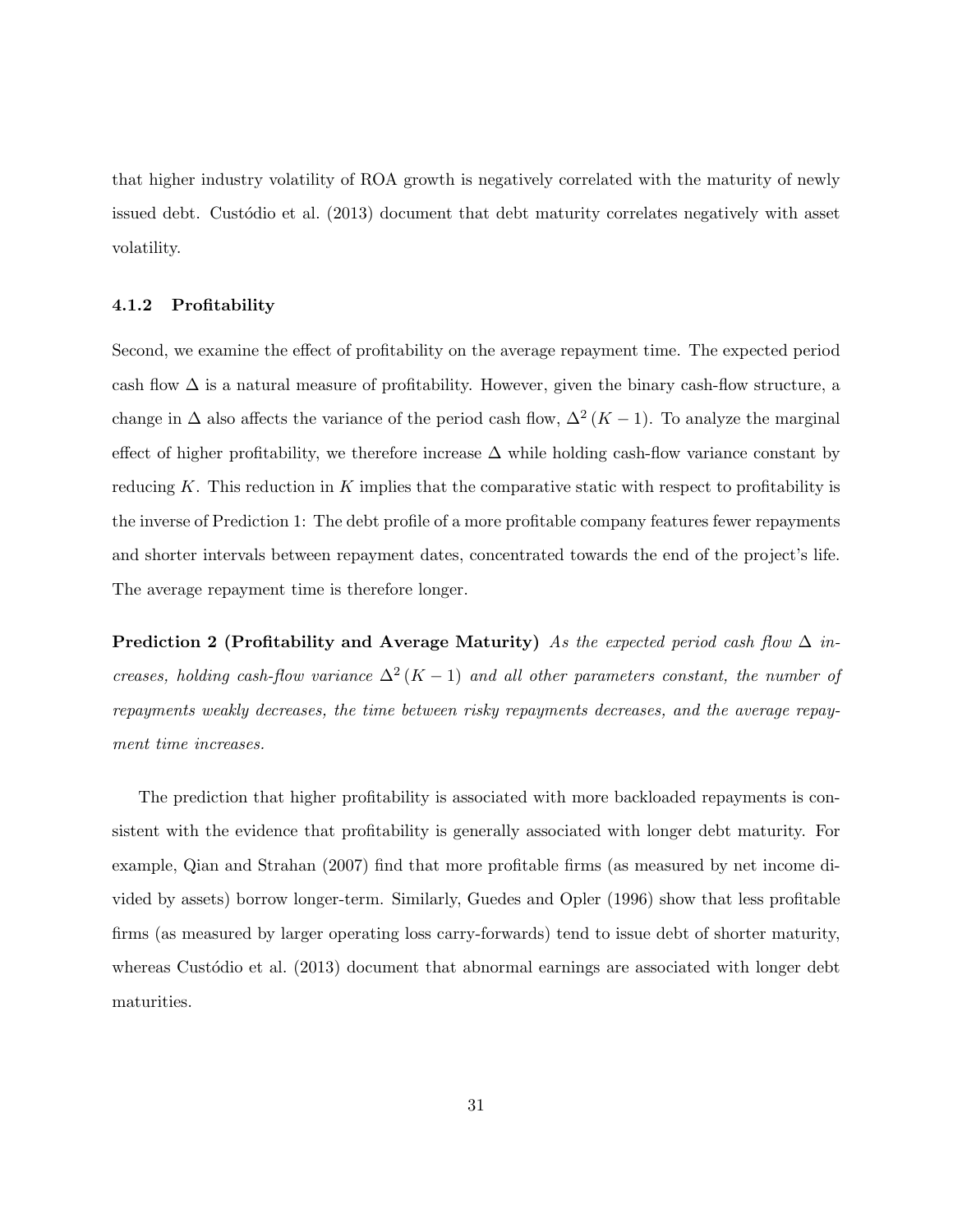#### 4.1.3 Leverage

Finally, we analyze the effect of leverage. The easiest way to analyze higher leverage in our model is through a reduction of the firm's cash resources c. Less cash at hand directly translates into a higher required amount of outside financing  $D = I - c$ , while leaving the expected cash flows of the firm's project unchanged. From Proposition 1 we know that the entrepreneur can increase the amount of financing raised in three ways: (i) by increasing promised repayments within a given case  $N - j$ ; (ii) by moving existing repayment dates forward (an increase in j); and (iii) by adding more repayment dates (an increase in  $N$ ). In the latter two scenarios, the optimal debt contract clearly becomes more short-term, in the sense that the average repayment time of the optimal debt contract decreases. However, even in the first case, in which the entrepreneur simply raises face values for a given set of repayment dates (i.e., within a given case  $N - j$ ), the average repayment time decreases. This is because repayments are maximally backloaded, so that higher  $D$  increases the first repayment, which reduces the average repayment time.

Prediction 3 (Leverage and Average Maturity) Holding all other parameters constant, an increase in leverage (higher  $D$ ) weakly increases the number of repayments N and decreases the average repayment time.

Empirically, our model therefore predicts that the debt structures of highly levered firms are more front-loaded, with more repayment dates. As a result, high leverage is predicted to be associated with shorter debt duration. This finding is consistent with the evidence on the debt structure of leveraged buyout deals in Axelson et al. (2013), who document that repayment profiles of buyout deals are more frontloaded during times when deals are highly levered. Similarly, Billett et al. (2007) document that the proportion of short-term debt increases with firms' leverage.<sup>16</sup>

<sup>&</sup>lt;sup>16</sup>Interestingly, Barclay and Smith (1995) and Stohs and Mauer (1996) document a positive correlation between leverage and debt maturity. Relative to Axelson et al. (2013), the reason for this difference may be that buyouts, where the entire repayment structure is optimized at the time of the deal, more closely correspond to the setting in our paper than looking at snapshots of the average maturity of a firm's existing debt.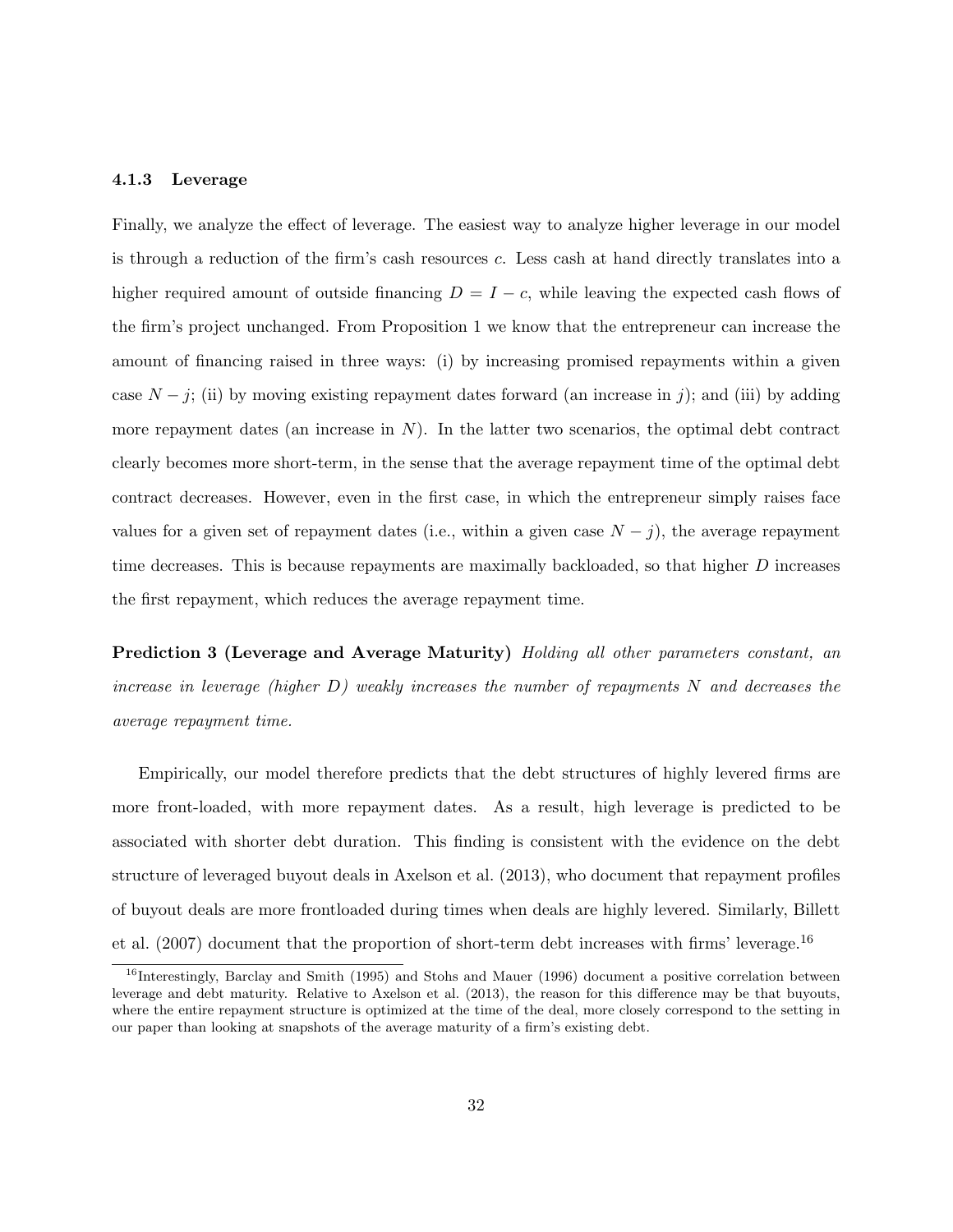#### 4.2 Debt Granularity

In a series of recent papers, Choi et al.  $(2017a,b)$  have investigated the granularity of corporate debt. The key object of interest in this literature is the choice between "granular" (or "dispersed") maturity structures (repayments are spread out over time) and "concentrated" maturity structures (with repayments clustered at, say, one or two dates). Our model provides a novel angle to this literature by generating predictions for debt granularity from first principles, based on the same incomplete contracting friction that underpins many of the leading theories of debt financing.

In defining debt granularity, we follow Choi et al.  $(2017a,b)$ , who employ two measures: (i) the inverse of the Herfindahl index of a firm's debt issues and (ii) the squared distance between a firm's maturity profile and a perfectly dispersed maturity profile with equal fractions of face value maturing each date. Based on both of these measures, our model makes the following predictions.

#### Prediction 4 (Debt Granularity) The granularity of the optimal debt contract

- 1. increases with cash-flow risk K, particularly for high-leverage firms;
- 2. is higher, the larger the risk-free cash-flow component  $L$ ;
- 3. is higher for firms with high leverage D;
- 4. is higher for less profitable firms.

These predictions are consistent with the evidence in Choi et al. (2017a,b). First, Choi et al. (2017a) show that higher rollover risk after the Ford/GM downgrade in 2005 led to more dispersed new debt issuance, particularly for high-leverage firms. Consistent with this finding, in our model higher K, which increases the likelihood for the firm of not being able to make a given debt repayment, leads to a debt structure with more repayment dates N and therefore higher debt granularity.<sup>17</sup> Moreover, our model predicts that the increase in debt dispersion is particularly

<sup>&</sup>lt;sup>17</sup>For example, denoting the fraction of face value due at date t by  $w_t$ , the squared deviation from the perfectly smooth maturity structure can be written as  $D2 = -log \sum_{i=1}^{T} (w_t - 1/T)^2 = -log(1/N - 1/T)$ , which is increasing in the number of repayment dates N.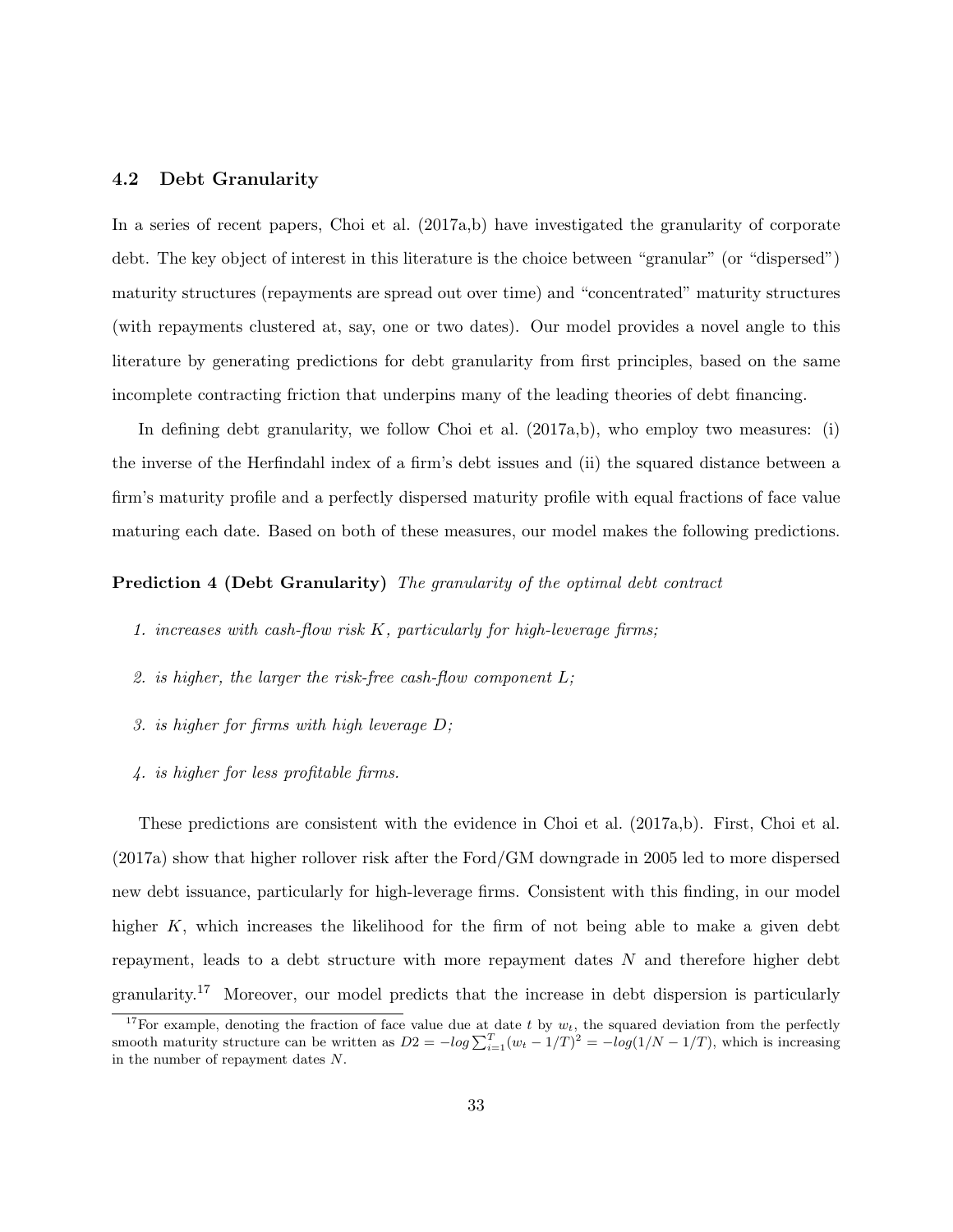large for highly-levered firms for which the number of repayment dates is particularly sensitive to cash-flow risk  $K^{18}$  Moreover, Choi et al. (2017b) document a positive association between profit volatility and debt granularity. They also show that mature firms have more dispersed maturity structures, consistent with the model's prediction that firms spread out the repayments based on the safe cash-flow component  $L$ , and firms with higher leverage and lower profitability have more dispersed debt structures, consistent with the final two predictions. Finally, while Choi et al. (2017a,b) mostly focus on the granularity of a firm's entire stock of existing debt, Norden et al. (2016) document similar patterns for new debt issuances.

# 5 Extensions

#### 5.1 Savings

In the baseline model, we assumed for simplicity that the entrepreneur can only use contemporaneous cash flow to make repayments. In this section, we show that the optimal debt structure derived in the baseline model (repayments of  $K\Delta$  spaced K periods apart once repayments start and, potentially, a smaller final repayment of  $j\Delta$  at date  $T - j$  with  $j \leq K$ ) remains pledgeability maximizing when the entrepreneur can save. This is a general result, but for expositional purposes we illustrate the inuition through an example rather than providing a full formal treatment.

As in the baseline model, we assume that the firm raises an amount D to finance the project at date 0. The main difference relative to the baseline model is that, when saving is possible, the entrepreneur can use cash flow from previous periods to make repayments. This has two key implications. First, savings allow the entrepreneur to potentially make payments that exceed the period cash flow (i.e.,  $R_t > K\Delta$  does not necessarily violate the feasibility condition). However, as we show below, it is never optimal to offer repayments that exceed  $K\Delta$ . Second, savings introduce a non-trivial trade-off between repayment timing and default risk. Specifically, when the entrepreneur

<sup>&</sup>lt;sup>18</sup>However, note that in our model the firm does not, in fact, reduce rollover risk by offering more repayment dates. Rather, to raise the same amount of outside financing in the presence of higher cash-flow risk, firms have to offer more repayments because each individual repayment is less likely to be made.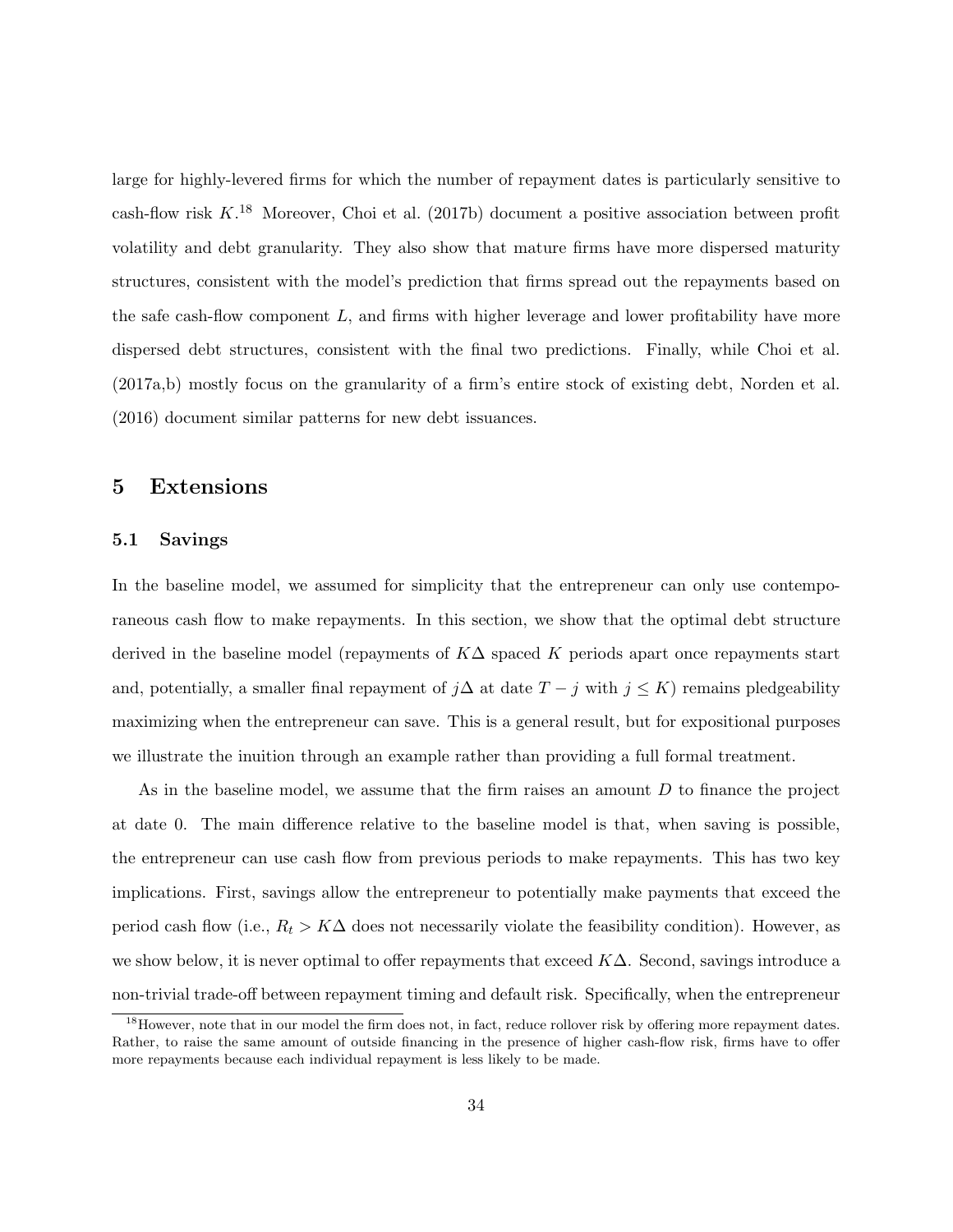can save, it can be optimal to delay the first repayment in order to allow the firm to accumulate cash. Therefore, relative to the baseline model, the pledgeability-maximizing debt structure may feature fewer (but less risky) repayments. Nevertheless, the general form of the optimal debt structure derived in the baseline model remains pledgeability maximizing when the entrepreneur can save.

We first show that it is never optimal to offer repayments that exceed  $K\Delta$ , even though the ability to save makes such repayments feasible in principle. For the sake of example, consider a larger repayment of  $R_t = 2K\Delta$ . Suppose that this is the last repayment, such that incentive compatibility requires that this repayment must occur on or before date  $T - 2K$ . Now consider splitting up this single repayment of  $2K\Delta$  into two separate repayments of  $K\Delta$  at dates  $T - 2K$  and  $T - K$ . It is easy to see that this new schedule is also incentive compatible. More importantly, though, splitting the repayment strictly improves the payoff to the entrepreneur. For any realization of cash flows, if the entrepreneur can repay  $2K\Delta$  at date  $T-2K$ , she can also make the two repayments of  $K\Delta$  under the new schedule. But the new schedule allows the entrepreneur strictly more time to repay the second  $K\Delta$ , thereby reducing the probability of liquidation. By the same logic, any debt contract that features individual repayments that exceed  $K\Delta$  can be improved upon.

**Proposition 5** In the optimal debt contract with savings, any individual repayment  $R_t$  is weakly smaller than K∆.

We now discuss why the general shape of the optimal debt structure derived in the baseline model remains pledgeability maximizing even when the entrepreneur can save. The intuition is similar to the baseline model. First, in order to maximize pledgeability, the incentive constraint must be binding at every repayment date. Second, to minimize default costs, it is optimal to backload repayments as much as possible. Together with the result that even in the presence of savings all repayments are bounded by  $K\Delta$ , these two conditions lead to a debt structure with initial repayments of  $K\Delta$  every K periods once repayments start, and a final repayment of j $\Delta$  at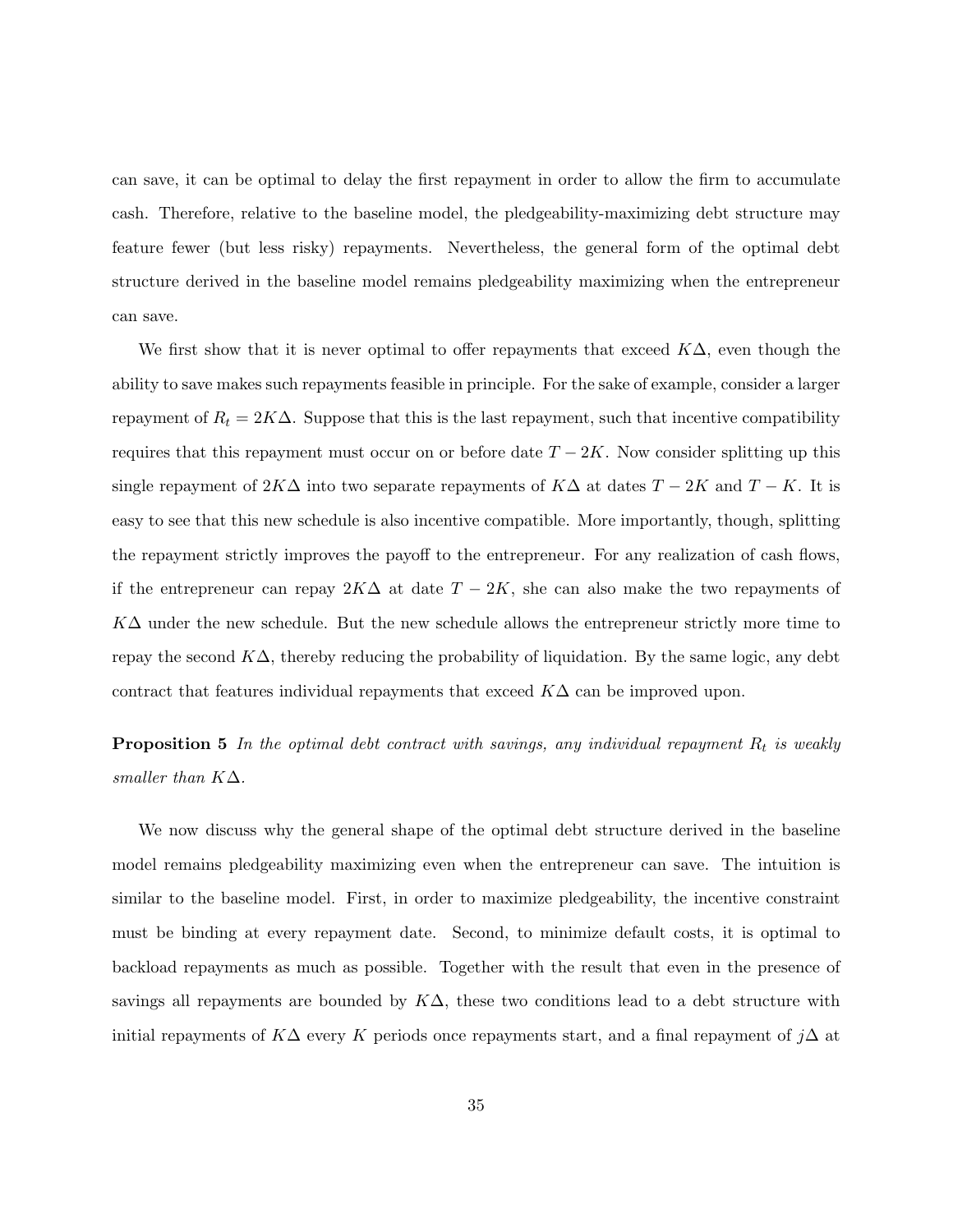date  $T - j$ .<sup>19</sup> Therefore, even though the ability to save significantly reduces default and increases pledgeable income, the pledgeability-maximizing debt structure is analogous to that in the baseline model.

The main difference to the baseline model is that in the presence of savings it is no longer necessarily pledgeability maximizing to offer as many repayments as possible. The reason is that it can be optimal to allow the borrower to save cash flow for some periods in order to make future repayments safer and, therefore, more valuable. Intuitively, relative to the baseline model moving repayments forward has an additional cost because it reduces the ability to build up a cash buffer stock. To see the intuition for this result, consider the following example.

**Example 1:** Suppose that the firm's project lasts for five dates  $t = 1, \ldots, 5$ , and at each date t, the potential cash flow  $X_t$  is either 2 $\Delta$  or 0 with equal probability (i.e.,  $K = 2$ ). In the baseline model without savings the pledgeability maximizing contract is  $\{2\Delta, 0, 2\Delta, 0, 0\}$ . Under the assumptions of the baseline model, the first and second repayments are made with probabilities 1  $\frac{1}{2}$  and  $\left(\frac{1}{2}\right)$  $\frac{1}{2}$ )<sup>2</sup>, respectively, so that the date-0 value of this debt contract is

$$
\frac{1}{2} * 2\Delta + \left(\frac{1}{2}\right)^2 * 2\Delta = \frac{3}{2}\Delta.
$$

When the entrepreneur can save, the probability of making the second repayment increases. Conditional on making the first repayment, the second repayment of  $2\Delta$  is made if  $X_2$  or  $X_3$  (or both) are positive. Hence, with savings the value of the contract  $\{2\Delta, 0, 2\Delta, 0, 0\}$  increases to

$$
\frac{1}{2} * \left\{ 2\Delta + \left[ 1 - \left(\frac{1}{2}\right)^2 \right] * 2\Delta \right\} = \frac{7}{4}\Delta.
$$

However, the entrepreneur can increase pledgeability even further by postponing the first repayment

 $19$ Using the recursive formulation of equation (1) and backward induction, one can verify that the entrepreneur's continuation value on any repayment date t is  $V_t = \Delta + Pr$ (no default)( $-R_t + V_{t+1}$ ) =  $\Delta$  whenever the incentive constraint binds  $(R_t = V_{t+1})$ . Therefore, on repayment dates, the continuation value  $V_t$  is exactly the same as in the baseline model, even though the ability to save leads to a significant reduction in the default probability. It then follows from backward induction that also on non-repayment dates the entrepreneur's continuation value is the same as in the baseline model.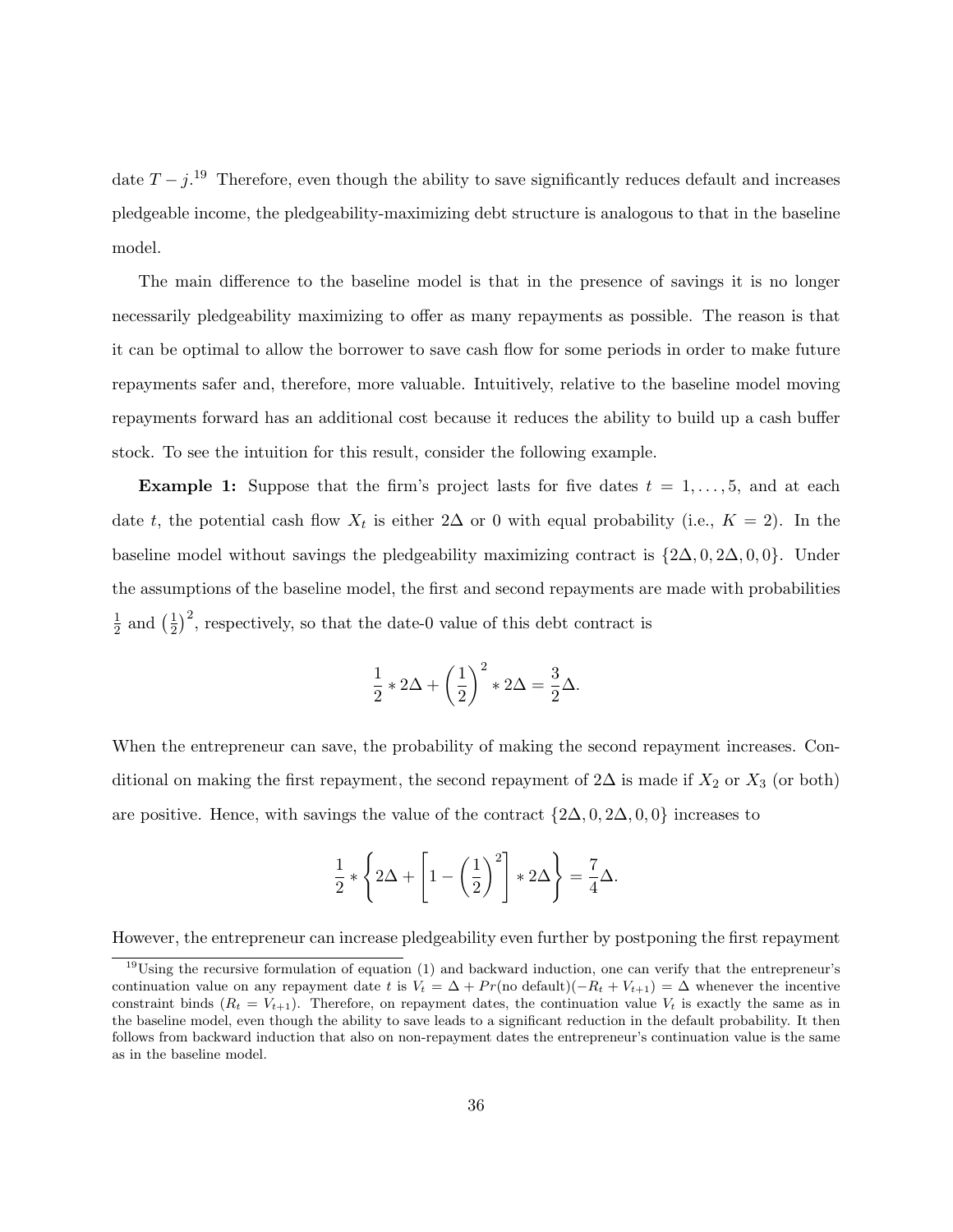and reducing the second repayment to preserve incentive compatibility:  $\{0, 2\Delta, 0, \Delta, 0\}$ , which, as one can easily check, is the pledgeability-maximizing contract. Under this contract, the first repayment of  $2\Delta$  is made with probability  $\left[1 - \left(\frac{1}{2}\right)\right]$  $\left[\frac{1}{2}\right)^2\right] = \frac{3}{4}$  $\frac{3}{4}$ . The second repayment of  $\Delta$  is made with certainty if both  $X_1 = X_2 = 2\Delta$  (with probability  $\frac{1}{4}$ ). If only one of  $X_1$  and  $X_2$  is positive (with probability  $\frac{1}{2}$ ), making the second repayment requires a positive cash flow in  $X_3$  or  $X_4$ , which happens with probability  $\frac{3}{4}$ . The value of this debt contract is therefore

$$
\frac{3}{4}*2\Delta+\frac{1}{4}*\Delta+\frac{1}{2}*\frac{3}{4}*\Delta=\frac{17}{8}\Delta>\frac{7}{4}\Delta.
$$

Hence, while the pledgeability-maximizing debt structure has the same structure as in the baseline model, it is shifted backwards so that the firm can build up a cash buffer.

Finally, note that, even though the optimal debt structure of the baseline model remains pledgeability maximizing, the ability to save cash flow generally allows for multiple ways to implement a given pledgeable income. In particular, in the presence of a savings technology one can usually split the repayments of  $K\Delta$  into smaller repayments that are spread out over K periods. In the previous example, the repayment profiles  $\{0, 2\Delta, 0, \Delta, 0\}$  and  $\{0, \Delta, \Delta, \Delta, 0\}$  are equivalent because, if the entrepreneur can repay 2 $\Delta$  at date 2 in the first contract, she can make two payments of  $\Delta$  at dates 2 and 3 in the second contract. Conversely, if the entrepreneur can make the first repayment of  $\Delta$ in the second contract, she has received at least one cash-flow realization of  $2\Delta$ , so that she could also make a repayment of  $2\Delta$  that would be required under the first contract. However, a small repayment cost or an imperfection in the savings technology would restore unique optimality of the debt structure derived in the baseline model.

#### 5.2 Refinancing

In this section, we present an extended version of the baseline model in which the entrepreneur can refinance the outstanding debt at any point before the end of the project's life. The main result of this section is that, without loss of generality, we can focus on contracts under which the firm is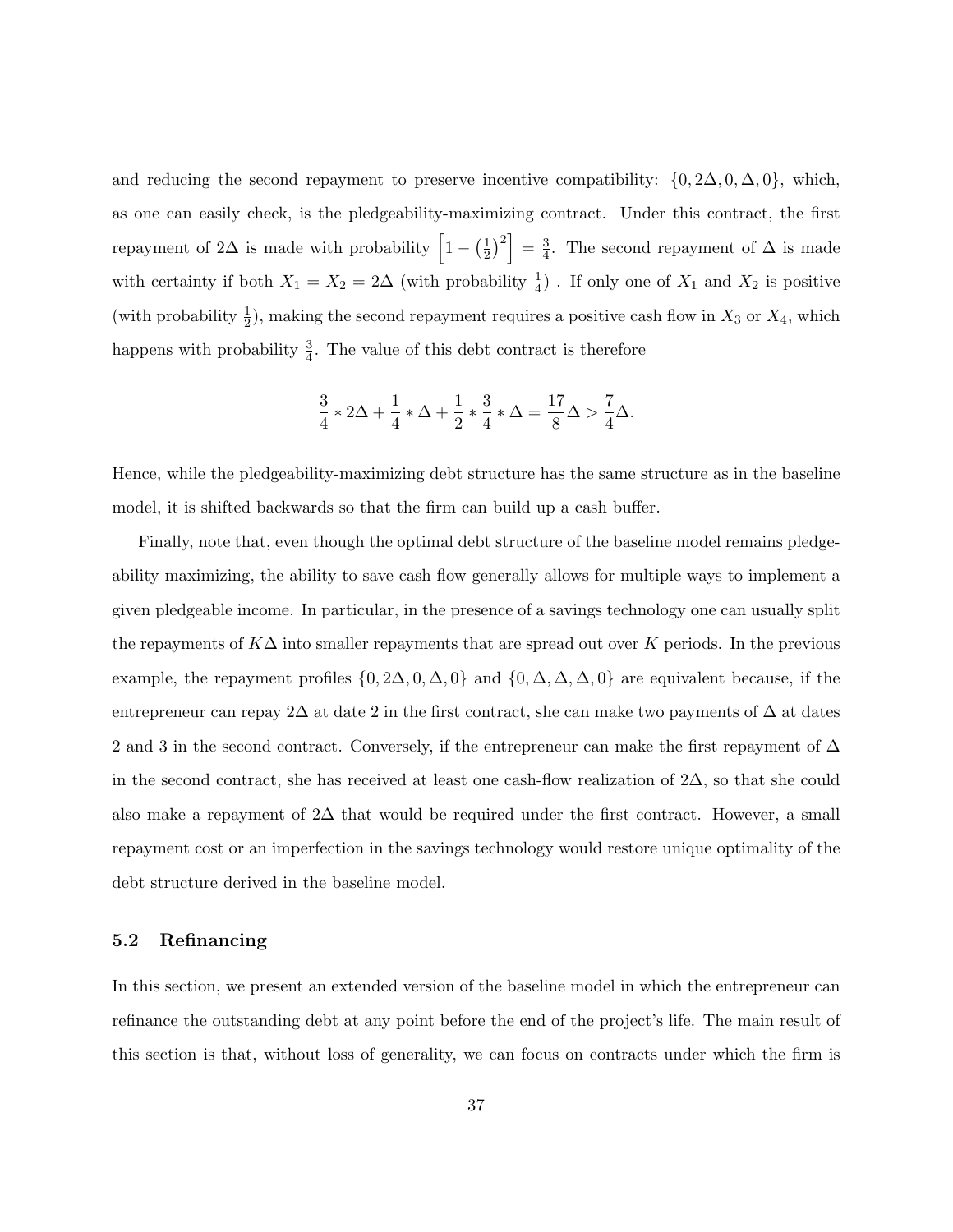liquidated the first time it receives a zero cash flow on a scheduled repayment date (i.e., as in the baseline model).

Unlike the ability to save, which allows the entrepreneur to use cash flow from previous periods, refinancing enables the entrepreneur to use (unpledged) future cash flow to make a repayment today. To capture this feature, denote by  $\mathcal{R}^s = \{(R_t^s, B_t^s)|t > s\}$  the debt contract signed at date s, which specifies a schedule of repayments  $R_t^s$  to be paid at dates  $t > s$  and a schedule of lump sum refinancing payments  $B_t^s$  that must be paid to creditors in case the debt contract is terminated early (i.e.,  $B_t^s$  is the call price of all debt outstanding at date t). We use the convention  $B_t^s = \infty$ to indicate instances when the contract signed at date  $s$  does not allow for refinancing at date  $t$ .

Using the notation introduced above, the initial contract signed at date 0,  $\mathcal{R}^0$ , is a schedule of repayment amounts and call prices  $\{(R_t^0, B_t^0)|t > 0\}$ . Subsequently, at each date t, the cash flow  $X_t \in \{0, K\Delta\}$  is realized. If the borrower repays  $R_t^0$ , the contract continues on to date  $t + 1$ . Alternatively, the borrower can choose to terminate the current contract by paying  $B_t^0$ . If the cash flow  $X_t$  alone is insufficient to pay  $B_t^0$ , the borrower can refinance the remainder  $B_t^0 - X_t$  by issuing a new contract  $\mathcal{R}^t$ . Denoting by  $\mathcal{D}(\mathcal{R}^t)$  the value of the refinancing contract  $\mathcal{R}^t$ , taking into account all possible refinancing in the future, successful refinancing therefore requires that  $\mathcal{D}(\mathcal{R}^t) = B_t^0 - X_t$ . We assume that, at date 0, the entrepreneur can commit to a (grand) refinancing plan  $\{\mathcal{R}^s | s \geq 1\}$ , with each refinancing contract  $\mathcal{R}^s$  depending on the history of publicly observable variables (i.e., previous contracts and refinancing decisions).<sup>20</sup>

Relative to the baseline model, one possibility that arises in the presence of refinancing is that the firm may be able to survive a period with a positive scheduled repayment  $R_t^s > 0$  and a zero cash-flow realization  $X_t = 0$  by refinancing to a new contract  $\mathcal{R}^t$  that satisfies  $\mathcal{D}(\mathcal{R}^t) = B_t^s$ . We will refer to such a repayment as a *refinanceable repayment*, because a zero cash-flow realization on the repayment date no longer leads to termination. The main result of this section is that,

 $^{20}$ The assumption that a grand refinancing contract is signed at date 0 is not crucial. However, it greatly simplifies the analysis because it means that we do not have to deal with beliefs about future refinancing contracts and possible deviations.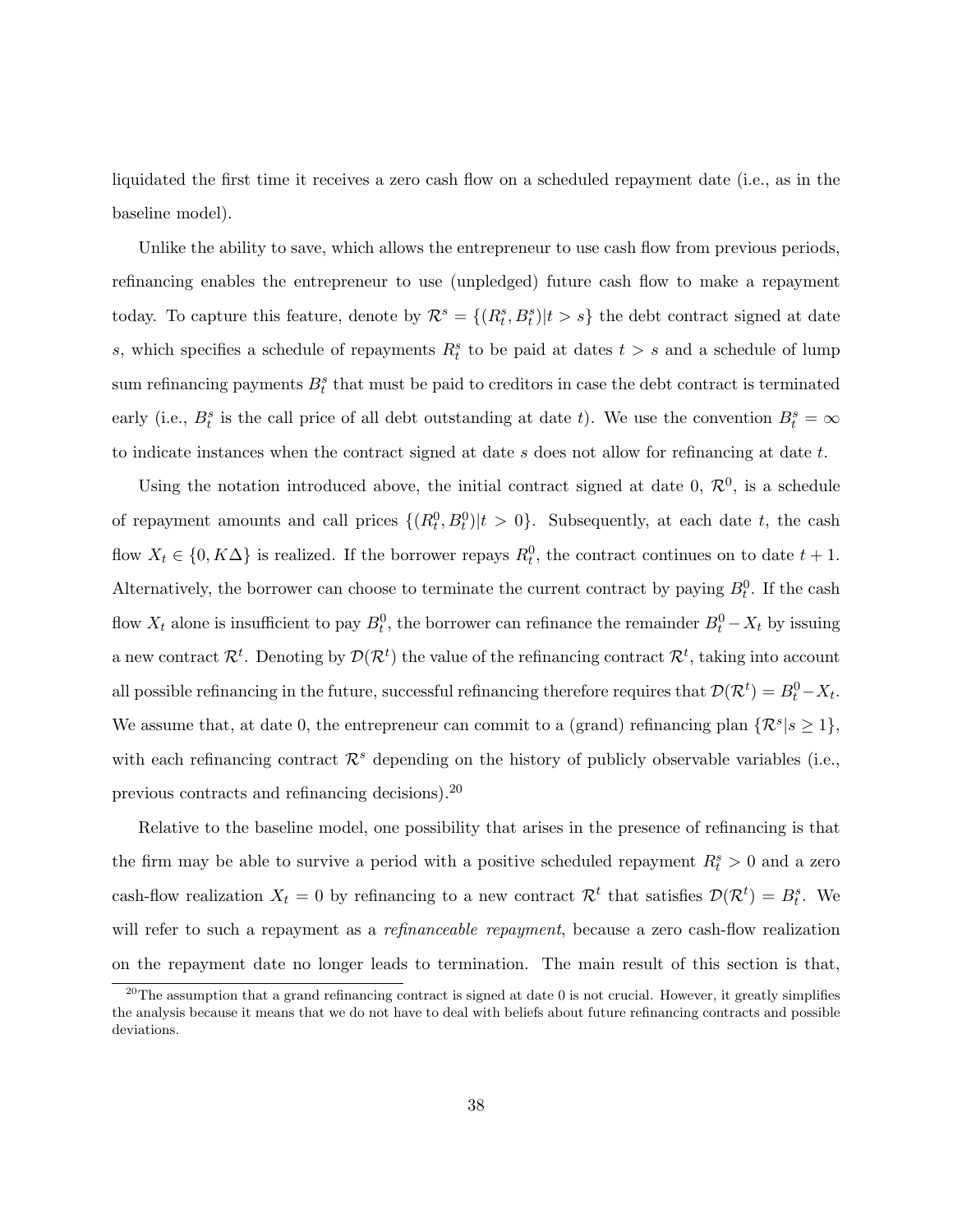without loss of generality, we can focus on contracts without such refinanceable repayments. Under a contract without refinanceable repayments, the firm is liquidated the first time it has a zero cash-flow realization on a repayment date, as is the case in the baseline model.

The intuition behind this result is that, for any refinancing plan with refinanceable repayments, we can construct an equivalent plan without refinanceable repayments. The key step in the construction is to eliminate the refinanceable repayment and to replace the original continuation contract following the refinanceable repayment by the refinancing contract starting at that date. To illustrate this in the simplest possible way, we return to the five-period example from Section 5.1. However, the reasoning of the example applies more generally.

**Example 2:** Suppose that the entrepreneur's initial borrowing is  $D = \Delta$ . Consider first an initial contract and associated refinancing plan  $\{\mathcal{R}\}\$  with an initial repayment profile  $R^0 =$  $\{0, \Delta, 0, 0, 0\}$  and  $B^0 = \{\infty, \Delta, \infty, \infty, \infty\}$ . The first repayment  $R_2^0 = \Delta$  is a refinanceable repayment because, even if  $X_2 = 0$ , the entrepreneur can repay  $\Delta$  by refinancing to a new contract  $\mathcal{R}^2$ with  $R^2 = \{2\Delta, 0, 0\}$  and  $B^2 = \{\infty, \infty, \infty\}$ . Note that, under this new contract, the entrepreneur cannot refinance again if  $X_3 = 0$ . As a result, the value of the refinancing contract entered at date 2,  $\mathcal{R}^2$ , is  $\frac{1}{2} * 2\Delta = \Delta$ , which is sufficient to raise  $B_2^0 = \Delta$ .

Next, we construct an equivalent refinancing plan  $\{\mathcal{R}\}\$  without the refinanceable repayment  $R_2^0$ . The key insight is that the refinancing contract  $\mathcal{R}^2$  now replaces the initial contract starting from date 3, i.e.,  $\tilde{R}^0 = \{0,0,R^2\} = \{0,0,2\Delta,0,0\}$  and  $\tilde{B}_t^0 = B_t^2$  for  $t \geq 3$ . Intuitively, if a payment is refinanceable in the original contract, we simply use the refinancing contract as part of the original contract. In addition, the refinanceable repayment  $(R_2^0 = \Delta)$  is replaced by a zero promised repayment and an option to prepay  $R_2^0 = \Delta$ , i.e.,  $\tilde{B}^0 \equiv \{B_1^0, R_2^0, B^2\} = \{\infty, \Delta, \infty, \infty, \infty\}$ . The option to refinance at date 2 is only taken when cash flow  $X_2 = 2\Delta^{21}$  Under this refinancing

<sup>&</sup>lt;sup>21</sup>In general, for a refinanceable repayment  $R_t^0$ , the new refinancing payment  $\tilde{B}_t^0$  should be the original repayment plus the continuation value of the original contract starting from date  $t + 1$ , i.e.  $\tilde{B}_t^0 = R_t^0 + D_{t+1}(\mathcal{R}^0)$ . The contract  $\tilde{R}^t$  to refinance the difference  $D_{t+1}(\mathcal{R}^0) = \tilde{B}_t^0 - R_t^0$  is simply the original contract  $\mathcal{R}^0$  starting from date  $t+1$ . Note, in the example, the continuation contract  $\mathcal{R}^0$  starting from date 3 is  $\{0,0,0\}$ , so the entrepreneur can pay  $\tilde{B}_2^0$  using cash flow  $X_2 = 2\Delta$  without issuing a refinancing contract  $\tilde{R}^2$ .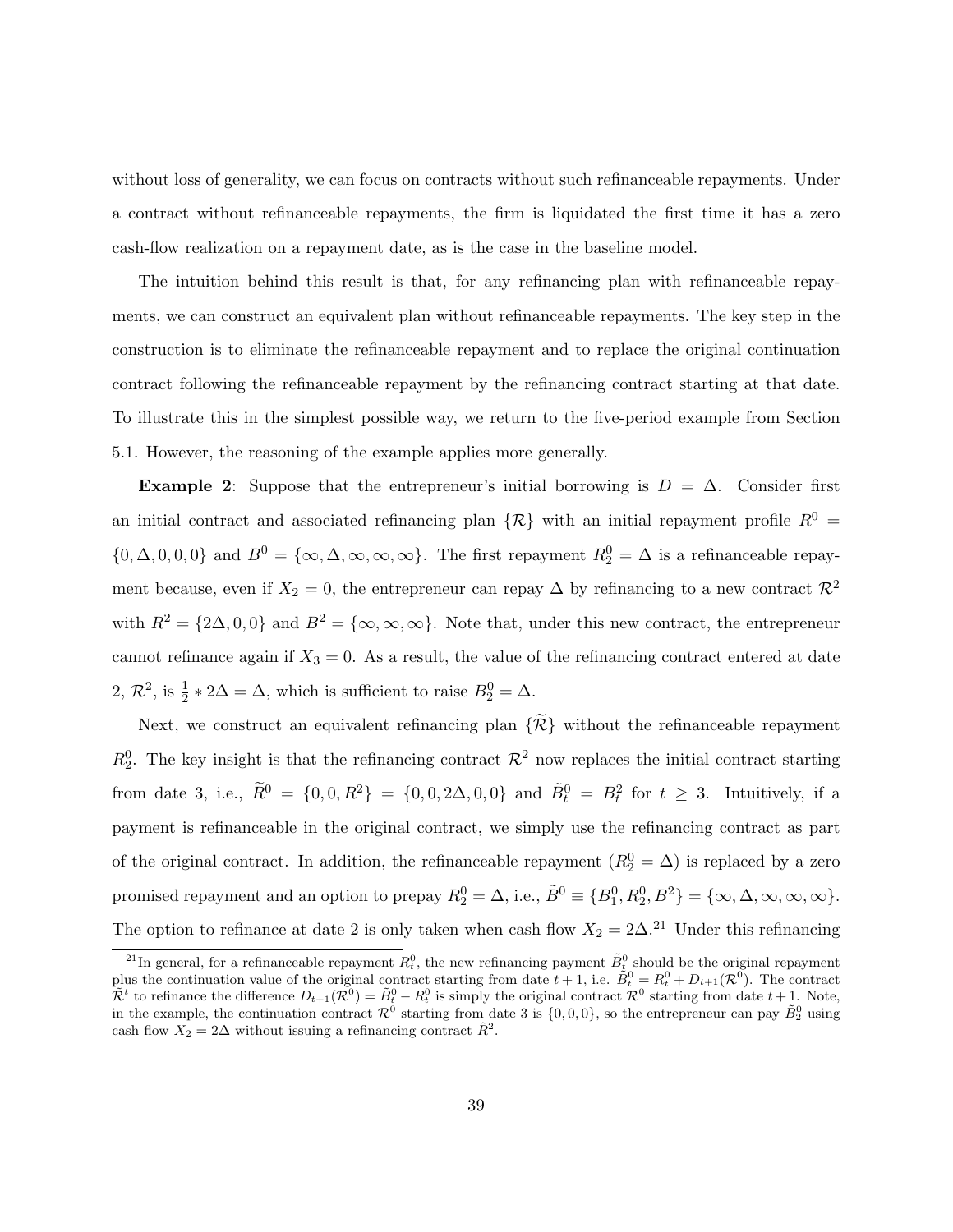plan, if  $X_2 = 2\Delta$ , the entrepreneur will refinance and thereby effectively prepay  $\tilde{B}_2^0 = \Delta$  to finish required repayments. Note that this is the same effective repayment pattern as under  $\{\mathcal{R}\}$ where, if  $X_2 = 2\Delta$ , the entrepreneur repays  $R_2^0 = \Delta$ . On the other hand, if  $X_2 = 0$ , under  $\{\mathcal{R}\}\$  the entrepreneur refinances, whereas under  $\{\widetilde{\mathcal{R}}\}$  the entrepreneur simply continues the ongoing contract and makes a payment of  $\tilde{R}_{3}^{0} = 2\Delta$  at date 3 if  $X_{3} = 2\Delta$  (and defaults if  $X_{3} = 0$ ). The effective repayment streams are exactly the same, so that  $\{\mathcal{R}\}\$ , which does not include any refinanceable repayments, is equivalent to  $\{\mathcal{R}\}\$ , the contract with refinanceable repayments.

Under the plan without refinanceable repayment,  $\{\mathcal{R}\}\$ , the key additional incentive compatibility constraint is the manager's willingness to refinance at date 2 if a positive cash flow  $X_2 = 2\Delta$  is realized. If the manager chooses not to refinance and consume  $X_2$ , his payoff is  $X_2 + E(X_3 - \widetilde{R}_3^0 + \widetilde{V}_4^0) =$  $2\Delta + \frac{1}{2}(2\Delta - 2\Delta + 2\Delta) = 3\Delta$ . This is strictly less than the payoff under refinancing, which is given by  $X_2 - \tilde{B}_2^0 + E(X_3) + E(X_4) + E(X_5) = 2\Delta - \Delta + 3\Delta = 4\Delta$ . Hence, if  $X_2 = 2\Delta$  the manager will refinance at date 2, as specified in the equilibrium strategy.

#### 5.3 Equivalence between Refinancing and Savings

Focusing on the debt contract without refinanceable repayments is also helpful in establishing a close parallel between refinancing and savings. Under this contract, refinancing is a way for the entrepreneur to prepay in high cash-flow states that do not feature a contractual repayment. Given this, it becomes intuitive that the same outcome can be achieved by saving early cash flows (or paying them into and escrow account or sinking fund). In fact, as we illustrate below, the maximum pledgeable income is the same under savings and refinancing. This result implies that the structure of the optimal contract in the baseline model (repayments of  $K\Delta$  spaced K periods apart and, potentially, a smaller final repayment of  $j\Delta$  at date  $T - j$  with  $j \leq K$ ) remains pledgeability maximizing even when refinancing is possible.

To show this, we return to the five-period example from Section 5.1 and characterize the pledgeability-maximizing repayment profile under refinancing.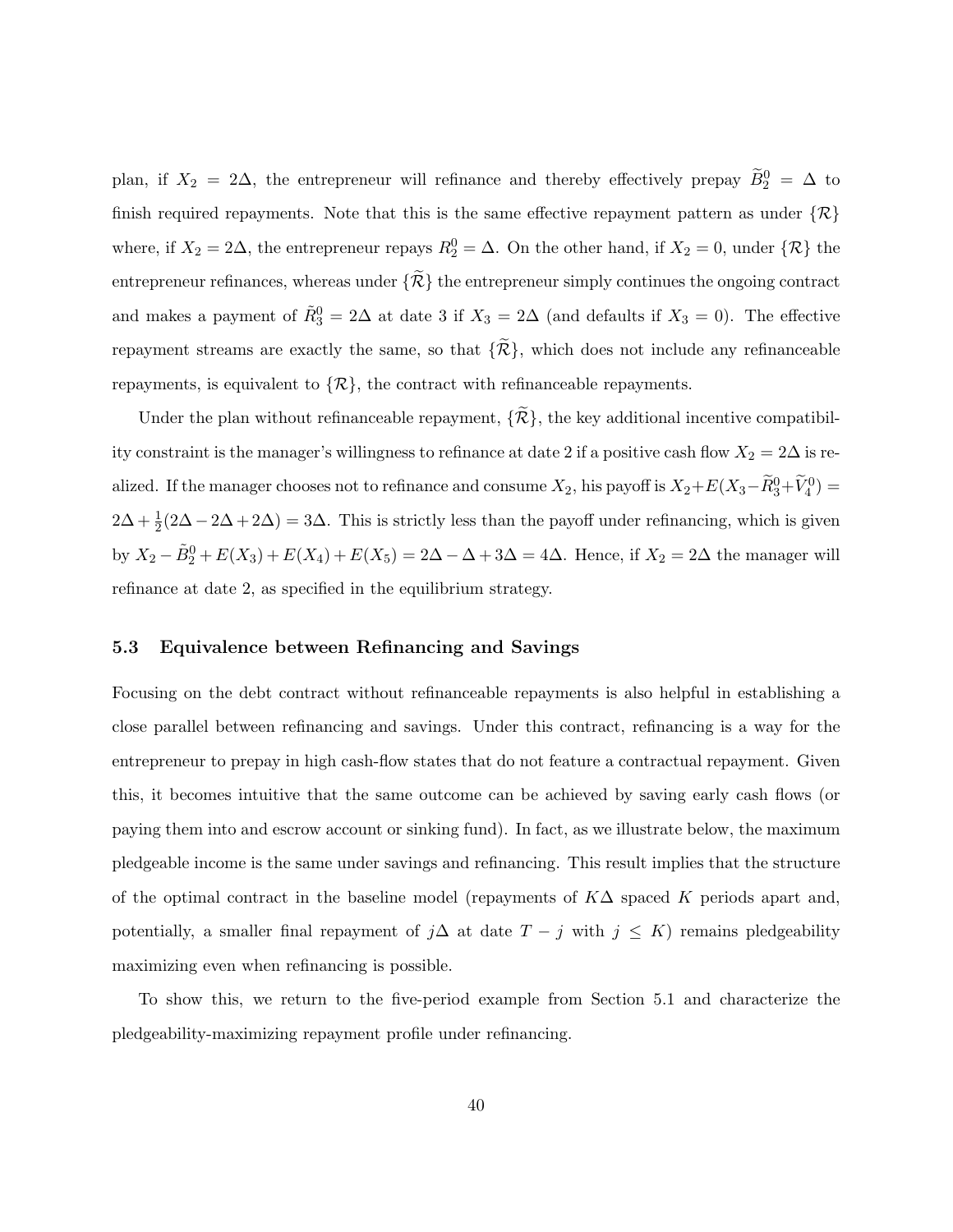**Example 3:** Consider an initial contract  $\mathcal{R}^0$  that consists of the promised repayment scheme  $R^0 = \{0, 2\Delta, 0, \Delta, 0\}$  and the early termination amounts  $B^0 = \{\frac{23}{8}\Delta, \infty, \Delta, \infty, \infty\}$ . (Note that refinancing is impossible at dates 2, 4, and 5 because  $B = \infty$ . Therefore, if the entrepreneur misses the repayment at those dates, the project will be terminated.) At date 1, if  $X_1 = 0$ , the entrepreneur will continue  $\mathcal{R}^0$ , whereas if  $X_1 = 2\Delta$ , the entrepreneur will terminate  $\mathcal{R}^0$  by prepaying 2 $\Delta$  and refinancing  $\frac{7}{8}\Delta$  by issuing a new contract  $\mathcal{R}^1$  with  $R^1 = \{0, 0, \Delta, 0\}$  and  $B^1 =$  $\{\Delta, \Delta, \infty, \infty\}$ . Intuitively,  $\mathcal{R}^1$  requires the entrepreneur to make a payment of  $\Delta$  at date 4, but allows for prepayment of this amount at dates 2 and 3.

We are now in a position to calculate the value of the above refinancing plan. Suppose first that  $X_1 = 0$ . If also  $X_2 = 0$ , then the project is terminated and the creditor receives 0. If  $X_2 = 2\Delta$ , then the entrepreneur pays  $R_2^0 = 2\Delta$  and then has two more chances to pay an additional  $\Delta$ , either by prepaying  $B_3^0 = \Delta$  or repaying  $R_4^0 = \Delta$ . Conditional on  $X_1 = 0$ , the expected payoff to the creditor is therefore

$$
\frac{1}{2} * 0 + \frac{1}{2} * \left[ 2\Delta + \left( 1 - \left(\frac{1}{2}\right)^2 \right) \Delta \right] = \frac{11}{8} \Delta.
$$

Now suppose that  $X_1 = 2\Delta$ . In this case, the entrepreneur will repay  $2\Delta$  using the current cash flow and refinance  $\frac{23}{8}\Delta - 2\Delta = \frac{7}{8}\Delta$  by issuing  $\mathcal{R}^1$ .  $\mathcal{R}^1$  raises  $\frac{7}{8}\Delta$  by giving the entrepreneur three chances to repay the remaining face value  $\Delta$ , either by prepaying  $B_2^1$  or  $B_3^1$  or by making the contractual repayment  $R_4^1$ , which is worth  $\left(1 - \left(\frac{1}{2}\right)$  $\left(\frac{1}{2}\right)^3$   $\Delta = \frac{7}{8}\Delta$  and therefore raises exactly the amount required for refinancing. Conditional on  $X_1 = 2\Delta$ , the expected payoff to the creditor (including the value of the repayment and the refinancing contract) is therefore  $2\Delta + \frac{7}{8}\Delta = \frac{23}{8}\Delta$ . Seen from date 0, the expected value of the initial contract  $\mathcal{R}^0$  is then given by

$$
\frac{1}{2} * \frac{23}{8}\Delta + \frac{1}{2} * \frac{11}{8}\Delta = \frac{17}{8}\Delta.
$$

This (pledgeability-maximizing) refinancing contract therefore achieves the same pledgeable income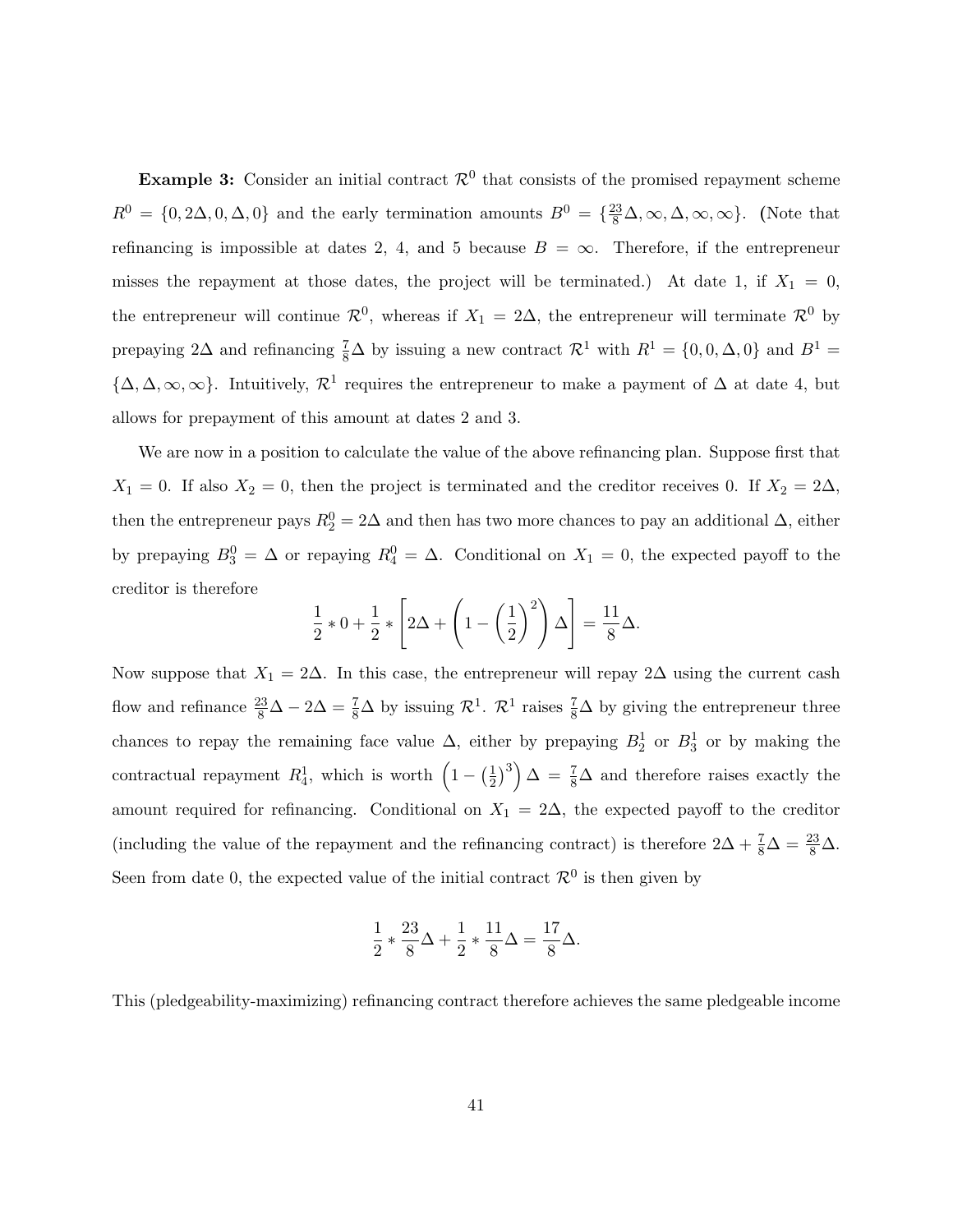as the pledgeability-maximizing contract under savings.<sup>22</sup> Moreover, note that the structure of the individual repayment profiles  $R_0$  and  $R_1$  mirrors the optimal repayment profile derived in the baseline model (periodic repayments of  $K\Delta$  spaced K periods apart and, potentially, a smaller final repayment of j $\Delta$  at date  $T - j$  with  $j \leq K$ ).<sup>23</sup> Of course, because the ability to refinance reduces the incidence of default on the equilibrium path, generally fewer repayments are required to finance the same amount D than under the optimal contract in the baseline model.

#### 5.4 Discounting

In this section, we briefly discuss how the introduction of time discounting affects our results. We first discuss introducing a common discount rate and then turn to the case in which the entrepreneur discounts the future more than creditors.

Common discount rate: The simplest (perhaps obvious) case is when the entrepreneur and creditors have a common discount factor  $\beta < 1$  and cash flows grow at the common discount rate (i.e., the high cash-flow realization on date t is given by  $\beta^{-t}K\Delta$ ). In this case, all results carry over analogously to the baseline model. This is because this case boils down to a simple rescaling of variables, where the rescaled variables are defined as  $\widetilde{R}_t = \beta^{-t} R_t$  and  $\widetilde{X}_t = \beta^{-t} X_t$ . Scheduled repayments will be increasing over time, given that the feasibility constraint is now  $R_t \leq \beta^{-t} K \Delta$ . Repayments continue to be spaced  $K$  periods apart as in the model without discounting. To see this, note that if we leave  $K$  periods until next payment, then entrepreneur receives

$$
\beta \beta^{-t-1} \Delta + \beta^2 \beta^{-t-2} \Delta + \dots + \beta^K \beta^{-t-K} \Delta = \beta^{-t} K \Delta,
$$

which makes the highest feasible date-t repayment  $R_t = \beta^{-t} K \Delta$  just incentive compatible.

Things are more interesting when there is a common discount rate but cash flows are constant

<sup>&</sup>lt;sup>22</sup>Incentive compatilibity of the pledgeability-maximizing refinancing contract can be checked in similar fashion to Example 2 above. We omit the details for brevity.

 $^{23}$ The equivalence between refinancing and savings in the case of the pledeability-maximizing contract is general. We conjecture that the same equivalence holds for values of debt below the pledgeability-maximizing level, but we have not formally established this result.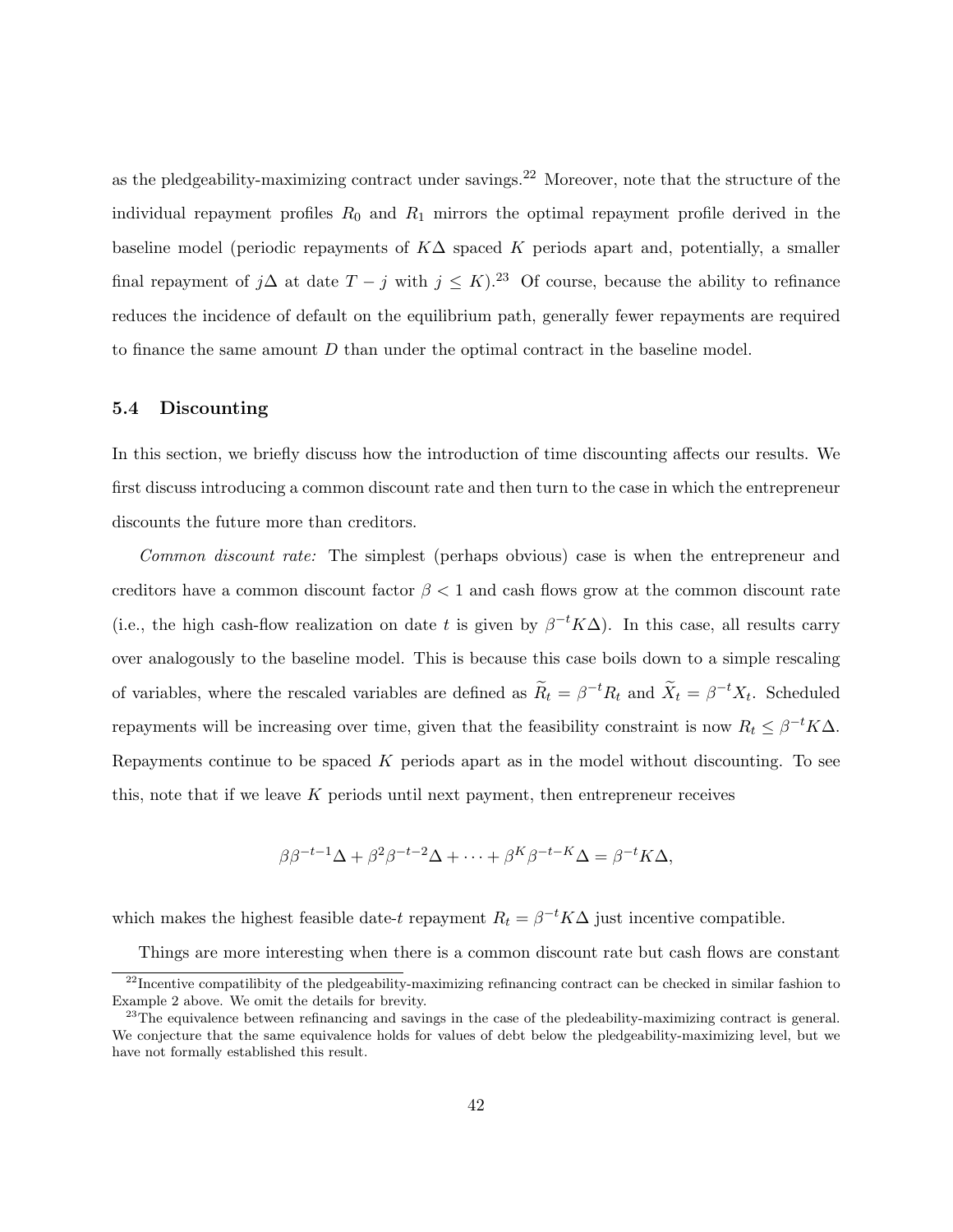(i.e., the high cash-flow realization on date t is given by  $K\Delta$ ). In this case, the results of our model continue to hold with some slight adjustments as long as the future is not discounted too heavily, i.e.,  $\beta \in [\beta, 1]$ . Intuitively, this case is essentially the opposite case to the model with cash-flow growth analyzed in Section 3.1. As in the case of cash-flow growth, in this case the entrepreneur's IC constraint is affected. In particular, to support a repayment of  $K\Delta$  today, the required number of periods until the next repayment is now given by  $m > K$  (recall that with cash-flow growth we have the opposite result,  $m < K$ ). Setting aside integer constraints, the distance between repayments m is implicitly pinned down by the condition that today's repayment of  $K\Delta$  has to be equal to the expected cash flows that accrue to the entrepreneur over the next  $m$  periods,

$$
K\Delta = \sum_{i=1}^{m} \beta^i \Delta.
$$

Note that by setting  $\beta = 1$  we recover the baseline model without discounting  $(m = K)$ .

In addition to changing the spacing between repayment dates to  $m > K$ , the discounting of promised future repayments affects the creditor's breakeven constraint. All other things equal, in the presence of discounting each promised future repayment is worth less than in the absence of discounting. Together with the result that repayments are spaced  $m > K$  periods apart, discounting therefore implies that more and earlier repayments are required to raise a given amount D relative to the case without discounting.

When the future is discounted heavily,  $\beta \in (0, \overline{\beta})$ , additional complications can arise. For brevity, we only briefly sketch them here. First, it may be possible that the feasibility constraint is never binding because the largest incentive-compatible repayment is strictly lower than  $K\Delta$ . This is the case when  $\beta$  satisfies  $K\Delta > \sum_{i=1}^{\infty} \beta^{i} \Delta = \frac{\beta}{1-\beta} \Delta$ , such that even promising all future cash flows to the entrepreneur is not sufficient to make a repayment of  $K\Delta$  incentive compatible. Second, with heavy discounting, it is possible that one early repayment of  $K\Delta$  can raise the same amount (or more) than two later repayments. If this is the case, then, unlike in the model without discounting, it may no longer be optimal to backload the debt structure as much as possible. For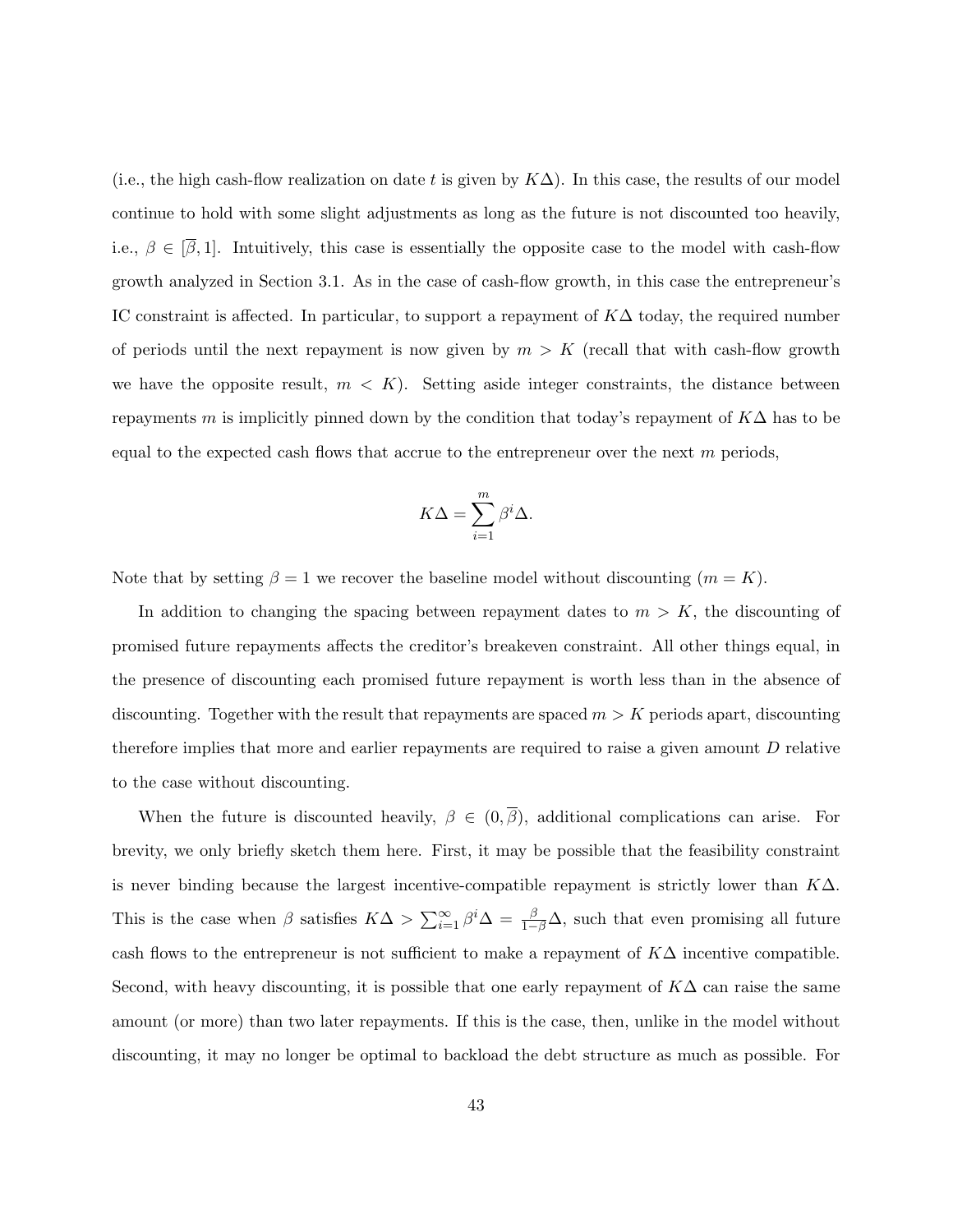example, with significant discounting it is possible that a debt contract with repayments of  $K\Delta$ on dates 1 and 4 raises the same amount of funding as a debt contract with repayments of  $K\Delta$  on dates 2, 5, and 8. There is a nontrivial tradeoff between the two contracts. Under the first contract, default risk is incurred earlier on but, because there are only two repayments, the overall probability of default is lower. Of course, this complication arises only when time discounting is significant. Without discounting (and, by continuity, with moderate discounting) moving repayments forward does not reduce the number of required repayments, such that it remains optimal to backload the debt structure as in the baseline model. Therefore, as long as  $\beta \geq \overline{\beta}$ , repayments are backloaded, subject to incentive compatibility, even in the presence of discounting.

Entrepreneur has a higher discount rate than creditors: Finally, suppose that the entrepreneur discounts the future more than creditors. For simplicity, we focus on the case in which the entrepreneur's discount factor is  $\beta^E$  < 1 and the creditors' discount factor is  $\beta^L = 1$ . Consider, as before, an entrepreneur who is raising  $D$  to finance an investment. Because the entrepreneur discounts the future more than creditors, there is now a second reason, in addition to avoiding early liquidation, to schedule repayments as late as possible: Relative to the creditors, the entrepreneur values early consumption more highly. However, the ability to schedule repayments as late as possible is limited by the fact that discounting changes the entrepreneur's IC constraint (as discussed above), therefore requiring a spacing of  $m > K$  between repayments. Hence, despite the additional desire for late repayments that results from the difference in discounting, the entrepreneur ends up having to make repayments earlier to guarantee incentive compatibility of the promised repayments.

# 6 Conclusion

This paper provides a model of optimal debt structure in a multi-period setting. Building on the insights of the literature on debt as a termination threat, which has mostly focused two-date settings, our multi-period model shows how a rich optimal debt structure emerges from a simple trade-off between providing the firm with incentives to repay and preventing costly early liquidation.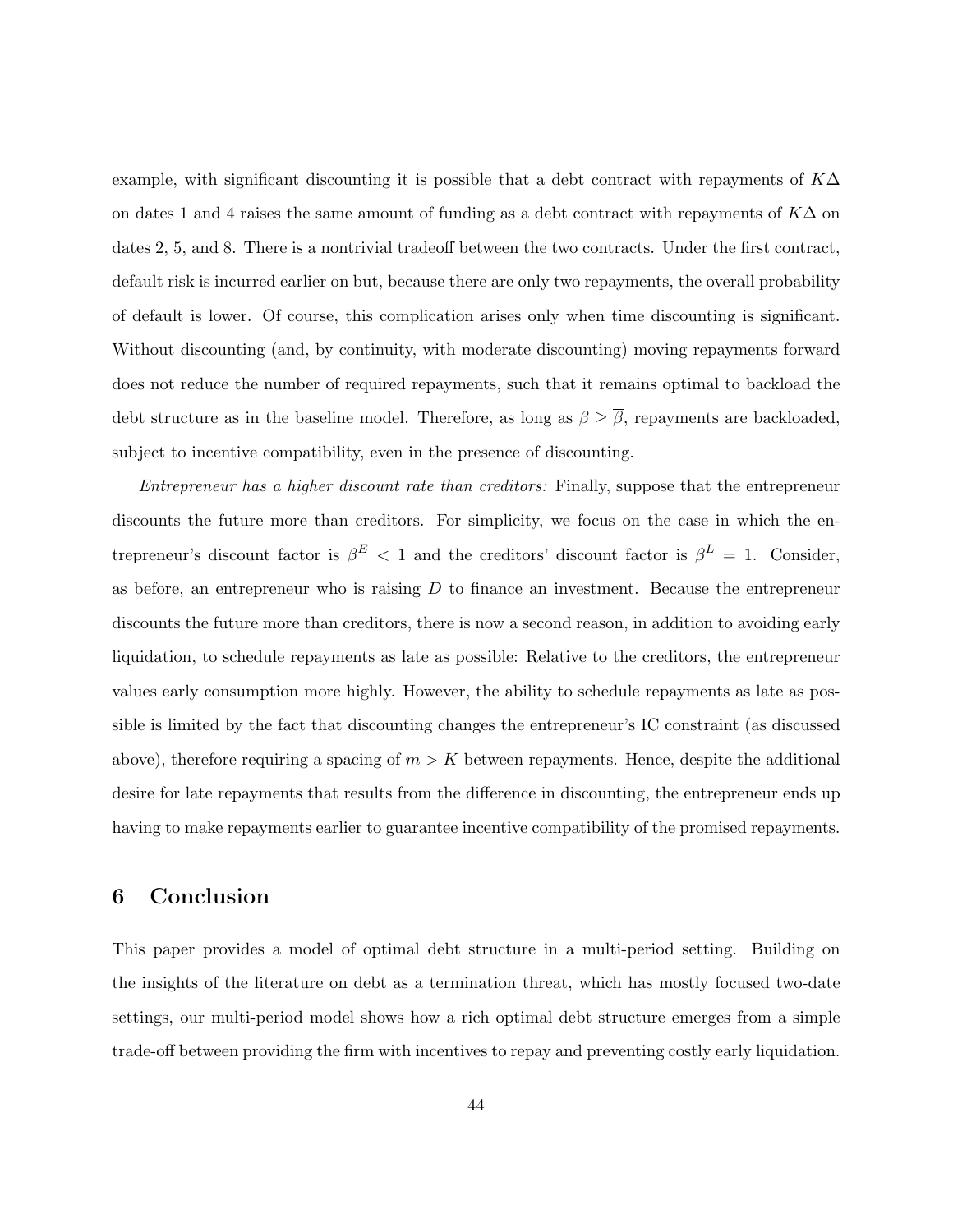Our model predicts that firms backload their debt structure subject to incentive compatibility—as they increase their borrowing, they add periodic risky repayments from the back of the maturity structure, with the time between repayments increasing in cash-flow risk. Cash-flow growth or a significant risk-free cash-flow component limit the number of periodic risky repayments because they introduce additional costs of defaulting early. On the other hand, firms with low cash-flow risk choose smooth maturity profiles with relatively safe repayments every period, rather than riskier, periodic repayments. The model provides a unified framework to study debt maturity and debt granularity, and its main results are robust to a number of extensions, including the introduction of savings, refinancing, or discounting.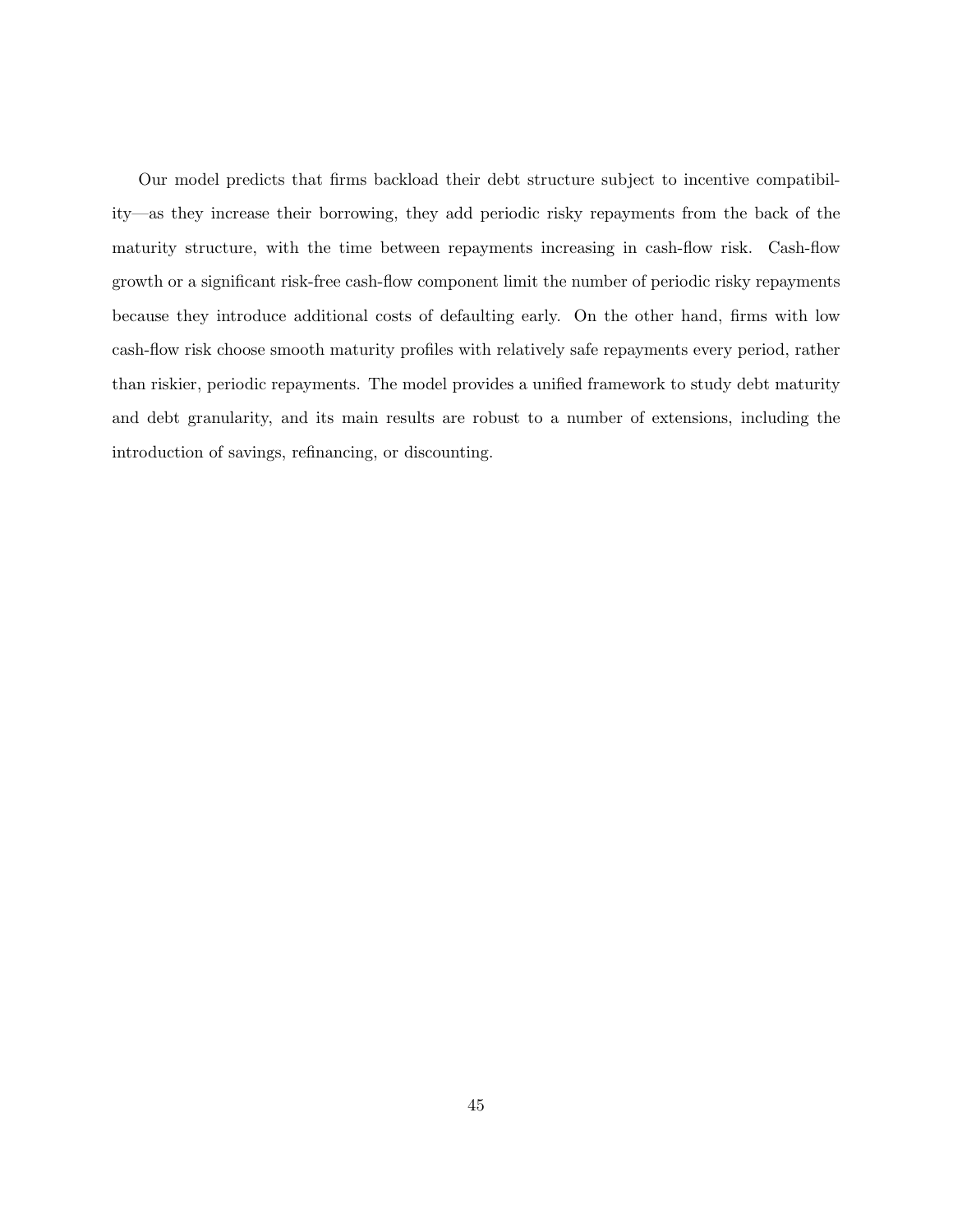# References

- Albuquerque, R. and H. A. Hopenhayn (2004). Optimal lending contracts and firm dynamics. Review of Economic Studies 71 (2), 285–315.
- Axelson, U., T. Jenkinson, P. Strömberg, and M. S. Weisbach (2013). Borrow cheap, buy high? the determinants of leverage and pricing in buyouts. Journal of Finance 68 (6), 2223–2267.
- Barclay, M. J. and C. W. Smith (1995). The maturity structure of corporate debt. *Journal of* Finance  $50(2)$ , 609–631.
- Berglöf, E. and E.-L. von Thadden (1994). Short-term versus long-term interests: Capital structure with multiple investors. Quarterly Journal of Economics  $109(4)$ , 1055–1084.
- Biais, B., T. Mariotti, G. Plantin, and J.-C. Rochet (2007). Dynamic security design: Convergence to continuous time and asset pricing implications. Review of Economic Studies  $\gamma_4(2)$ , 345–390.
- Biais, B., T. Mariotti, and J.-C. Rochet (2013). Dynamic financial contracting. Advances in Economics and Econometrics, 125–171.
- Billett, M. T., T.-H. D. KING, and D. C. Mauer (2007). Growth opportunities and the choice of leverage, debt maturity, and covenants. The Journal of Finance 62 (2), 697–730.
- Bolton, P. and M. Oehmke (2011). Credit default swaps and the empty creditor problem. Review of Financial Studies  $24(8)$ , 2617–55.
- Bolton, P. and D. S. Scharfstein (1990). A theory of predation based on agency problems in financial contracting. American Economic Review, 93–106.
- Bolton, P. and D. S. Scharfstein (1996). Optimal debt structure and the number of creditors. Journal of Political Economy, 1–25.
- Brunnermeier, M. K. and M. Oehmke (2013). The maturity rat race. Journal of Finance  $68(2)$ , 483–521.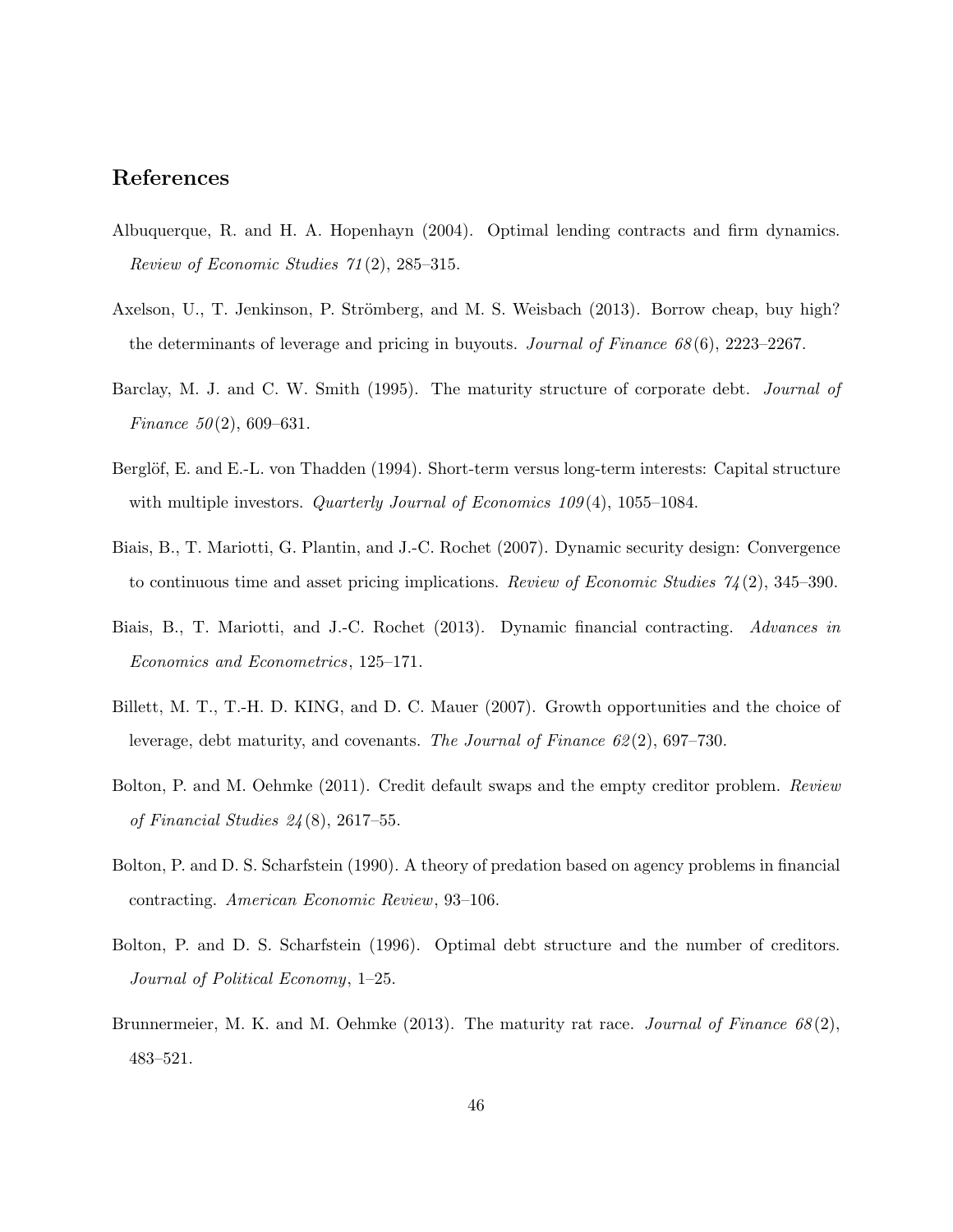- Cheng, I.-H. and K. Milbradt (2012). The hazards of debt: Rollover freezes, incentives, and bailouts. Review of Financial Studies 25 (4), 1070.
- Choi, J., D. Hackbarth, and J. Zechner (2017a). Corporate debt maturity profiles. Journal of Financial Economics. (forthcoming).
- Choi, J., D. Hackbarth, and J. Zechner (2017b). Granularity of corporate debt. Working paper.
- Clementi, G. L. and H. A. Hopenhayn (2006). A theory of financing constraints and firm dynamics. Quarterly Journal of Economics 121 (1), 229–265.
- Custódio, C., M. A. Ferreira, and L. Laureano (2013). Why are us firms using more short-term debt? *Journal of Financial Economics 108*(1), 182–212.
- Dang, T. V., G. Gorton, and B. Holmström (2012). Ignorance, debt and financial crises. Working paper, Columbia, Yale, and MIT.
- DeMarzo, P. and Z. He (2016). Leverage dynamics without commitment. Working paper.
- DeMarzo, P. M. and M. J. Fishman (2007). Optimal long-term financial contracting. Review of Financial Studies  $20(6)$ , 2079–2128.
- DeMarzo, P. M. and Y. Sannikov (2006). Optimal security design and dynamic capital structure in a continuous-time agency model. Journal of Finance  $61(6)$ ,  $2681-2724$ .
- Diamond, D. W. (1991). Debt maturity structure and liquidity risk. *Quarterly Journal of Eco*nomics  $106(3)$ , 709-737.
- Diamond, D. W. (1993). Seniority and maturity of debt contracts. Journal of Financial Economics 33(3), 341–368.
- Diamond, D. W. and Z. He (2014). A theory of debt maturity: the long and short of debt overhang. Journal of Finance  $69(2)$ , 719–762.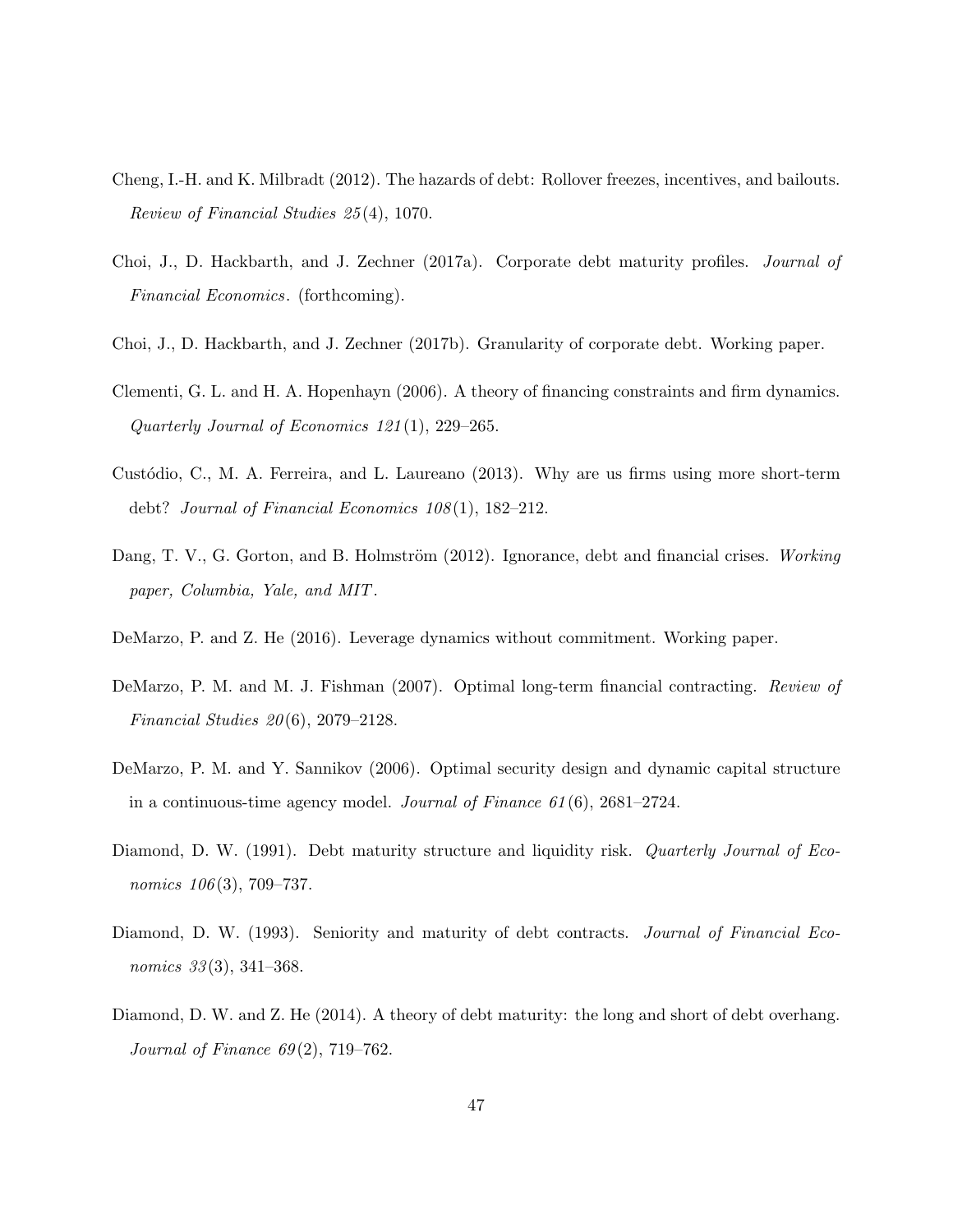- Diamond, D. W. and R. G. Rajan (2001). Liquidity risk, liquidity creation, and financial fragility: A theory of banking. Journal of Political Economy 109 (2), 287–327.
- Flannery, M. J. (1986). Asymmetric information and risky debt maturity choice. Journal of Finance  $41(1)$ , 19-37.
- Frank, M. Z. and V. K. Goyal (2009). Capital structure decisions: Which factors are reliably important? Financial Management 38 (1), 1–37.
- Gale, D. and M. Hellwig (1985). Incentive-compatible debt contracts: The one-period problem. Review of Economic Studies 52 (4), 647–663.
- Gorton, G. and G. Pennacchi (1990). Financial intermediaries and liquidity creation. *Journal of* Finance  $\angle 45(1)$ , 49-71.
- Gromb, D. (1994). Renegotiation in debt contracts. Working Paper, INSEAD.
- Guedes, J. and T. Opler (1996). The determinants of the maturity of corporate debt issues. Journal of Finance 51 (5), 1809–1833.
- Hart, O. and J. Moore (1989). Default and renegotiation: A dynamic model of debt. Working paper.
- Hart, O. and J. Moore (1994). A theory of debt based on the inalienability of human capital. Quarterly Journal of Economics 109 (4), 841–879.
- Hart, O. and J. Moore (1995). Debt and seniority: An analysis of the role of hard claims in constraining management. American Economic Review, 567–585.
- Hart, O. and J. Moore (1998). Default and renegotiation: A dynamic model of debt. Quarterly Journal of Economics  $113(1)$ , 1–41.
- He, Z. and K. Milbradt (2016). Dynamic debt maturity. Review of Financial Studies 29 (10), 2677–2736.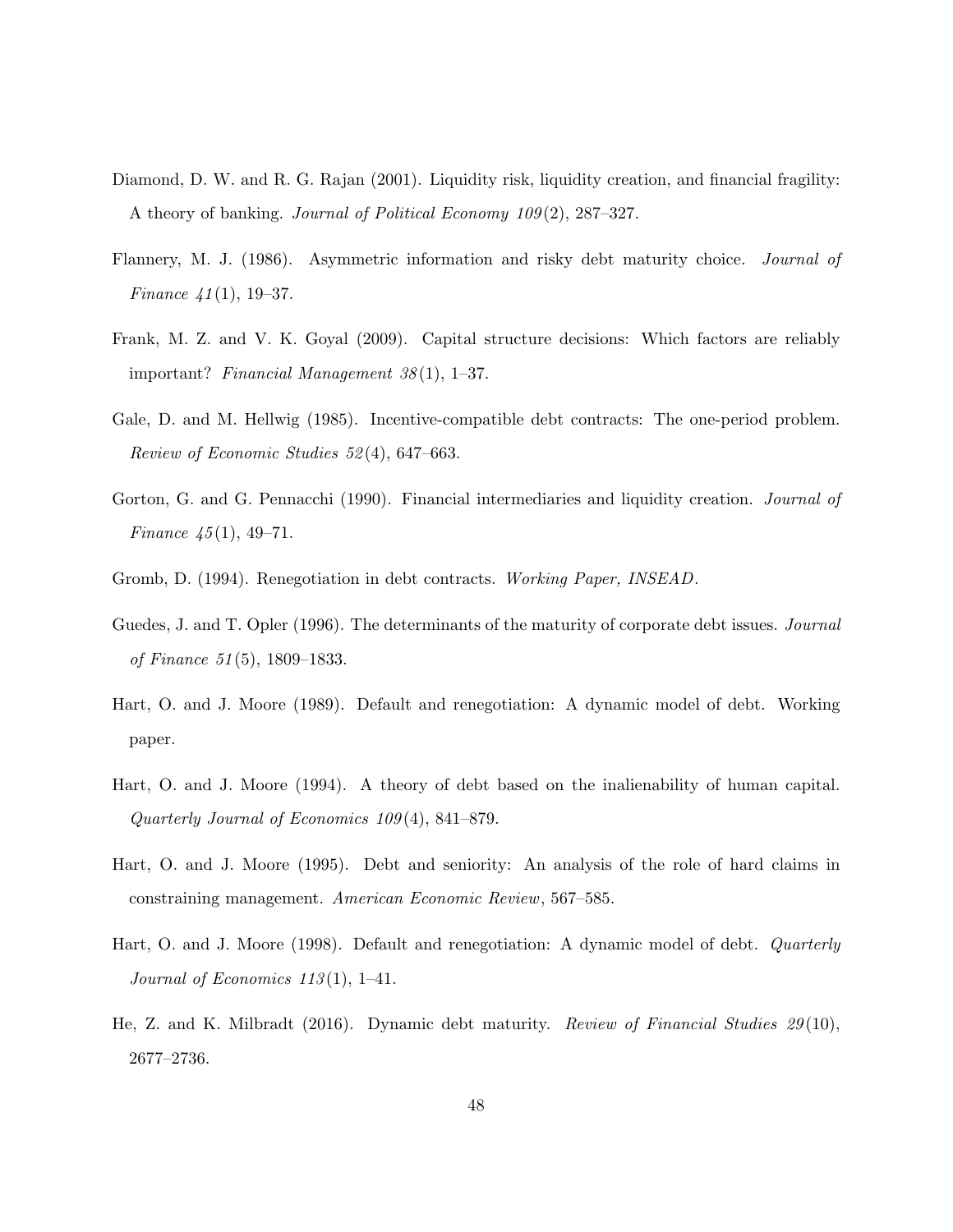- Innes, R. D. (1990). Limited liability and incentive contracting with ex-ante action choices. Journal of Economic Theory  $52(1)$ , 45–67.
- Norden, L., P. Roosenboom, and T. Wang (2016). The effects of corporate bond granularity. Journal of Banking & Finance 63, 25-34.
- Qian, J. and P. E. Strahan (2007). How laws and institutions shape financial contracts: The case of bank loans. Journal of Finance  $62(6)$ , 2803–2834.
- Rampini, A. A. and S. Viswanathan (2010). Collateral, risk management, and the distribution of debt capacity. Journal of Finance 65 (6), 2293–2322.
- Rampini, A. A. and S. Viswanathan (2013). Collateral and capital structure. Journal of Financial Economics  $109(2)$ , 466-492.
- Sannikov, Y. (2013). Dynamic security design and corporate financing. Handbook of the Economics of Finance 2, 71–122.
- Stohs, M. H. and D. C. Mauer (1996). The determinants of corporate debt maturity structure. Journal of Business, 279–312.
- Townsend, R. M. (1979). Optimal contracts and competitive markets with costly state verification. Journal of Economic Theory 21 (2), 265–293.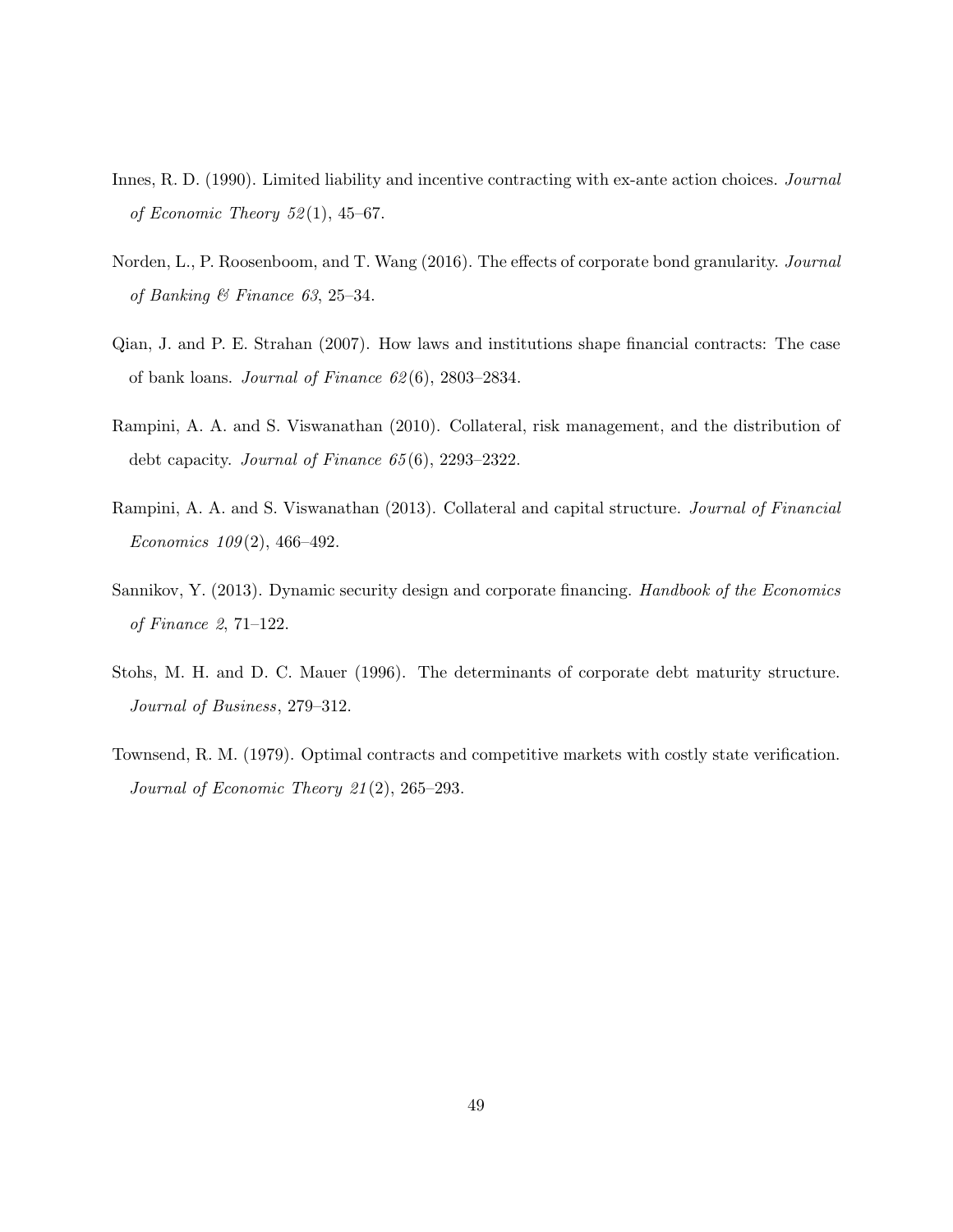# A Proofs

**Proof of Lemma 1:** Because  $\mathcal{Q}(\mathcal{R}) = \mathcal{Q}(\mathcal{R}')$ , and  $X_t$  is either  $K\Delta$  or 0, equation (5) implies that  $Pr(X_t \ge R_t) = Pr(X_t \ge R'_t)$  for any t. Therefore,

$$
\sum_{t=0}^{T} \prod_{s=0}^{t-1} \Pr(X_s \ge R_s) \Delta = \sum_{t=0}^{T} \prod_{s=0}^{t-1} \Pr(X_s \ge R'_s) \Delta.
$$

In addition, since  $\mathcal{D}(\mathcal{R}) = \mathcal{D}(\mathcal{R}')$ , it follows from equation (4) that  $\mathcal{R}$  and  $\mathcal{R}'$  will lead to the same  $V_1$ . Therefore, the entrepreneur is indifferent between  $R$  and  $R'$ .

Proof of Proposition 1: We prove this proposition by a series of claims.

**Claim 1**: For any two incentive compatible debt contracts, R and R', if  $\mathcal{D}(\mathcal{R}) = \mathcal{D}(\mathcal{R}')$  and  $\mathcal{Q} \subset \mathcal{Q}'$ , then the entrepreneur strictly prefers  $R$ . Put differently, other things equal, the entrepreneur wants to reduce the number of repayments.

To see this, first note that since  $\mathcal{D}(\mathcal{R}) = \mathcal{D}(\mathcal{R}')$ , it follows from Lemma 1 that  $V_1(\mathcal{R}) > V_1(\mathcal{R}')$  if and only if

$$
\sum_{t=0}^{T} \prod_{s=0}^{t-1} \Pr\left(X_s \ge R_s\right) \Delta - \sum_{t=0}^{T} \prod_{s=0}^{t-1} \Pr\left(X_s \ge R_s'\right) \Delta > 0.
$$

Because  $\mathcal{Q} \subset \mathcal{Q}'$ ,  $Pr(X_s \ge R_s) \ge Pr(X_s \ge R'_s)$  for all  $s \in \mathcal{T}$ . However, since at least one element in  $\mathcal{Q}'$ does not belong to Q, there is at least one  $s' \in \mathcal{T}$  such that  $R_{s'} = 0$  and  $R'_{s'} \in (0, K\Delta]$ . Hence, at  $s'$ ,  $Pr(X_{s'} \ge R_{s'}) = 1 > 1/K = Pr(X_{s'} \ge R'_{s'})$ . Therefore, the entrepreneur strictly prefers R.

**Claim 2:** Denote by  $\#\mathcal{Q}(\mathcal{R})$  the number of repayments of the debt contract  $\mathcal{R}$  and by  $\varrho$  the vector of the repayment dates. If  $\mathcal{D}(\mathcal{R}) = \mathcal{D}(\mathcal{R}')$ ,  $\#\mathcal{Q}(\mathcal{R}) = \#\mathcal{Q}(\mathcal{R}')$ , and  $\varrho > \varrho'$  (that is, any element of  $\varrho$  is greater than or equal to  $\varrho'$ , and at least one element of  $\varrho$  is strictly greater than the corresponding element of  $\varrho'$ ), then the entrepreneur strictly prefers R. Put differently, if two incentive compatible debt contracts have the same value and the same number of repayments, the entrepreneur prefers the one with late repayments.

Because  $\varrho > \varrho'$ , for any  $t$ ,  $\prod^{t-1}$  $\prod_{s=0}^{t-1} \Pr(X_s \geq R_s) \geq \prod_{s=0}^{t-1}$  $\prod_{s=0}$  Pr ( $X_s \ge R'_s$ ), and there exists a repayment date  $t_j \in \mathcal{Q}(\mathcal{R})$  that comes strictly later than the corresponding repayment date  $t'_j \in \mathcal{Q}(\mathcal{R}')$ . Then, at  $t_j$ ,  $\prod_{s=1}^{t_j-1} \Pr(X_s \geq R_s) >$  $\prod_{j=1}^{t_j-1} \Pr(X_s \geq R_s')$ . Therefore, the entrepreneur strictly prefers R.

 $s=0$ <br>**Claim 3**: We next show that the optimal debt contract has exactly N repayments if

$$
D \in \left(\Delta \sum_{i=0}^{N-2} \frac{1}{K^i}, \Delta \sum_{i=0}^{N-1} \frac{1}{K^i}\right].
$$
 (15)

Before proving claim, we state a repeatedly used adjustment procedure to the debt contract as a lemma.

**Lemma 3** Suppose  $t_i, t_j \in \mathcal{Q}(\mathcal{R})$  are two repayment dates, with  $R_{t_j} < K\Delta$ . Define " $(t_i, t_j, \epsilon)$  adjustment" to be the following procedure to construct a new contract  $\mathcal{R}'$ :  $R'_{t_i} = R_{t_i} - \epsilon$  and  $R'_{t_j} = R_{t_j} + \frac{\epsilon}{K^{i-j}}$ , leaving all other repayments unchanged. Then, the value of debt is unchanged,  $\mathcal{D}(\mathcal{R}') = \mathcal{D}(\mathcal{R})$ . In addition, if  $t_i > t_j$ , then  $\mathcal{R}'$  is also incentive compatible.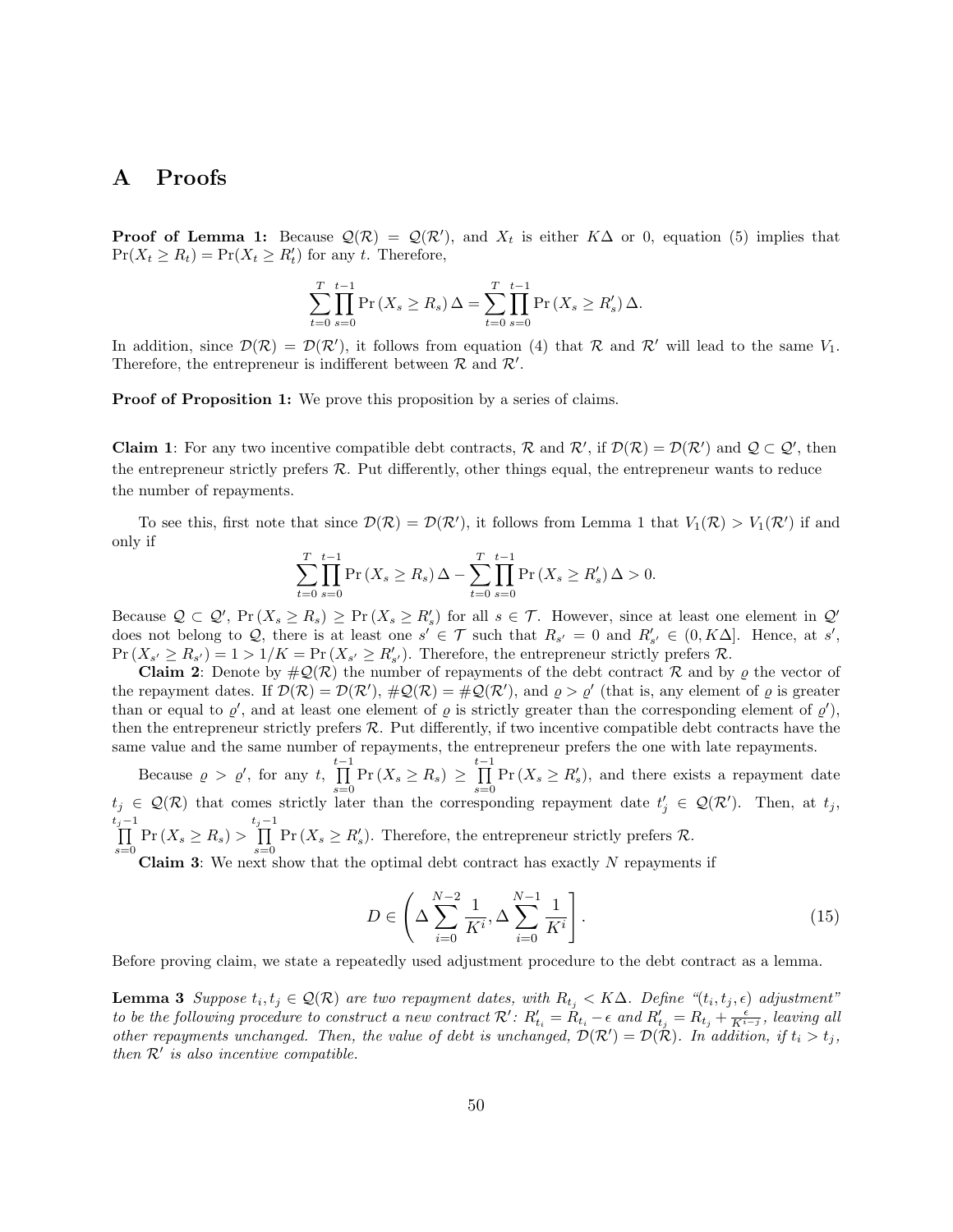**Proof of Lemma 3:** First, it is straight forward from (3) that  $\mathcal{D}(\mathcal{R}') = \mathcal{D}(\mathcal{R})$ . Next, if  $t_i > t_j$ , let V' be the entrepreneur's continuation value under contract  $\mathcal{R}'$ . It follows from equation (1) that the entrepreneur's payoff  $V_t$  can be rewritten as

$$
V_t = \sum_{i=t}^{T} \prod_{s=t}^{i-1} \Pr\left(X_s \geq R_s\right) \Delta - \sum_{i=t}^{T} \prod_{s=t}^{i} \Pr\left(X_s \geq R_s\right) R_i.
$$

Then, it is clear that  $V'_t \geq V_t$  holds for all t and strictly for  $t_j < t \leq t_i$ . In particular,  $V'_{t_j+1} = V_{t_j+1} + \frac{\epsilon}{K^{i-j}}$ , so condition  $R'_{t_j} \leq V'_{t_j+1}$  still holds. IC conditions for other repayments are trivially satisfied. This completes the proof of Lemma 3.

We now prove Claim 3. Consider any debt contract  $\mathcal R$  with  $\#\mathcal Q(\mathcal R)\leq n-1$  first. Let the i<sup>th</sup> repayment date be  $t_i \in \mathcal{Q}$ . Note that the maximum amount of any single repayment is  $K\Delta$ ; and  $R_{t_i}$  is actually paid if and only if  $X_{t_{\tau}} = K\Delta$  for all  $\tau \leq i$ , which happens with probability  $1/K^i$ . Therefore, the maximum total expected repayments of  $\mathcal R$  with at most  $n-1$  repayments is

$$
\sum_{i=1}^{n-1} \left[ \frac{1}{K^i} (K \Delta) \right] = \Delta \sum_{j=0}^{n-2} \frac{1}{K^i} < D
$$

by equation (15). Hence, creditor's IR constraint (2) implies that there must be at least n repayments:  $\#\mathcal{Q}(\mathcal{R}) \geq n$ .

Next, we show that any contract R with  $\#\mathcal{Q}(\mathcal{R}) = n+k$ , where  $k \geq 1$ , can be strictly improved. Suppose there is a positive integer  $j < n + k$  such that  $R_{t_i} < K\Delta$ . Then, we can apply  $(n + k, j, \epsilon)$  adjustment until either all initial  $n + k - 1$  repayments equal  $K\Delta$  or the last one repayment  $R'_{t_{n+k}} = 0$ . In the first case,

$$
\sum_{j=1}^{n+k} \left[ \frac{1}{K^j} R_{t_j} \right] > \sum_{j=1}^{n+k-1} \left[ \frac{1}{K^j} (K \Delta) \right] \ge D,
$$

so the total expected value of repayments exceeds  $D$ , contradicting the IR constraint  $(2)$ . In the second case, the entrepreneur can eliminate the last repayment without affecting the value of debt. By Claim 1, the adjusted repayment schedule is strictly preferred. Hence, we establish Claim 3.

Now, we prove Proposition 1. If  $D$  satisfies  $(8)$ , then it automatically satisfies  $(15)$ . Claim 3 implies that the optimal debt contract will include exactly N repayments. Denote the optimal debt contract by  $\mathcal{R}^*$ .

Next, we inductively prove that the  $i^{\text{th}}$  repayment occurs at  $t_i^* = T - j - (N - i)K$ . We first establish the statement for  $i = N$ , namely  $t_N^* = T - j$ . Consider any debt contract R whose last repayment date is later than  $T - j$ . The incentive compatibility constraint implies that  $R_{t_N} \leq (j-1)\Delta$ . However, since the expected value of the first  $N-1$  repayments is at most  $\sum_{i=0}^{N-2} \frac{\Delta}{K^i}$  (attained when every repayment is  $K\Delta$ ),  $D \leq \sum_{i=0}^{N-2} \frac{\Delta}{K^i} + \frac{(j-1)\Delta}{K^N}$ , violating equation (8).

Consider any debt contract R with the last repayment date  $t_N < T - j$ . We can apply  $(t_N, t_i, \epsilon)$ adjustment until  $R_{t_i} = K\Delta$  for all  $i < N$ . After such an adjustment, condition (8) implies  $R_{t_N} \leq j\Delta$ . So, the entrepreneur can delay  $R_{t_N}$  to  $T - j$  without affecting incentive compatibility and the value of debt, which by Claim 2, makes entrepreneur strictly better off. Hence, in  $\mathcal{R}^*, t^*_{N} = T - j$ .

Suppose  $t_s^* = T - j - (N - s)K$  for all  $s \geq i + 1$ . We now prove the statement for  $t_i^*$ . First, starting from  $\mathcal{R}^*$ , we can apply  $(t_i^*, t_i^*, \epsilon)$  adjustment for all  $l < i$ , until  $R_{t_l} = K\Delta$ . Next, apply  $(t_i^*, t_l^*, \epsilon)$  adjustment for all  $l > i$ , until  $R_{t_l^*} = K\Delta$  (if  $l < N$ ) or  $j\Delta$  (if  $l = N$ ). By Lemma 3, both adjustments do not affect the value of debt, and the first one is incentive compatible. It is easy to see that the second adjustment is also incentive compatible because the induction assumption implies that  $V_{t_i^*} = K\Delta$  (or  $j\Delta$ ) for all  $i < l < N$  (or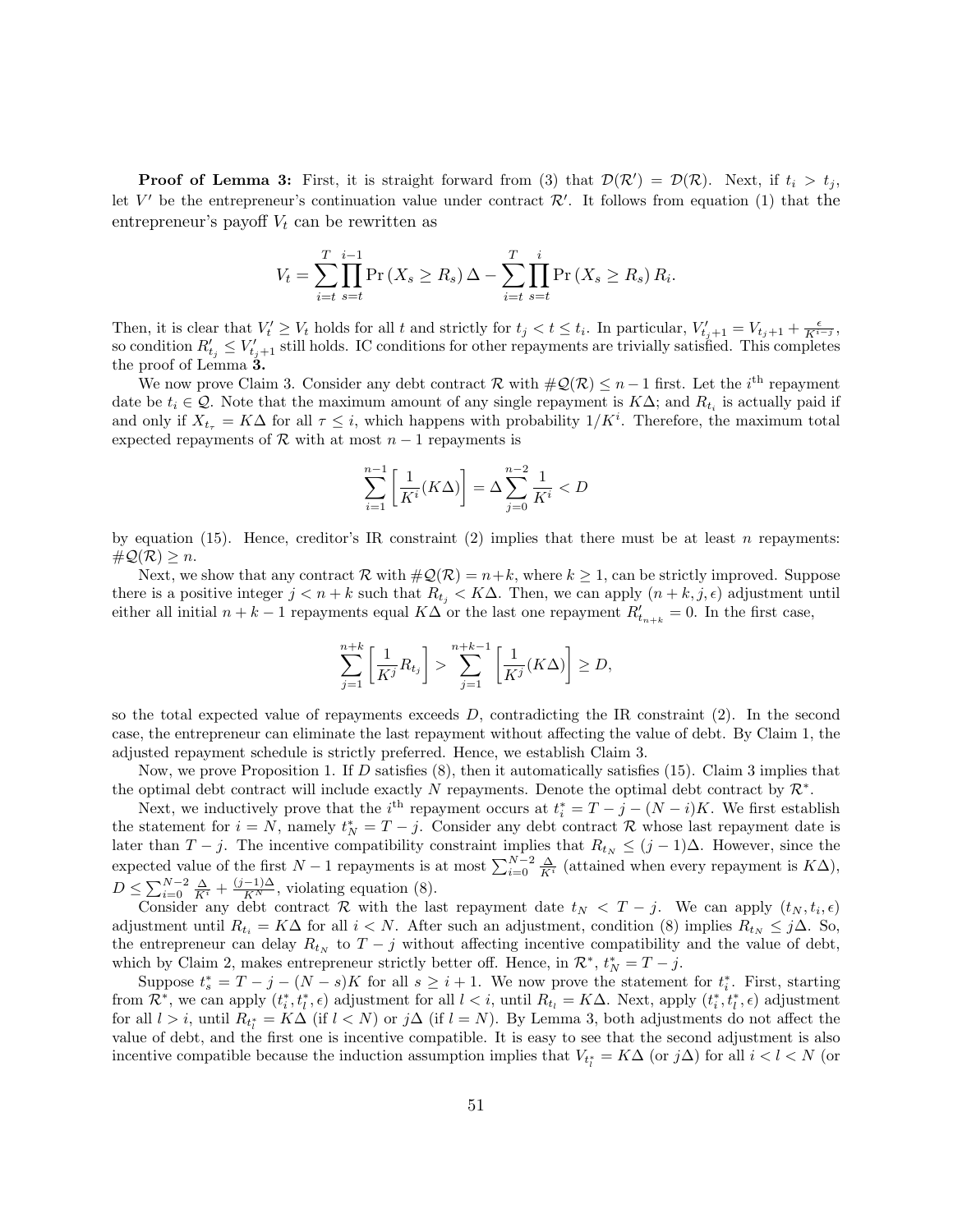$l = N$ ).

After the adjustment,

$$
R_{t_i^*} = \left(D - \sum_{l=0, l \neq i-1}^{N-2} \frac{\Delta}{K^l} - \frac{j\Delta}{K^N}\right) K^i.
$$

From (8),  $R_{t_i^*} \in (K\Delta - \frac{\Delta}{K^{N-i}}, K\Delta] \subset ((K-1)\Delta, K\Delta]$ . Therefore, IC condition for  $R_{t_i^*}$  implies that  $t_i^* \leq t_{i+1}^* - K$ . If  $t_i^* < t_{i+1}^* - K$ , we can simply move  $R_{t_i^*}$  to a later date:  $t_{i+1}^* - K$ . It is easy to see that such an adjustment does not affect the value of debt and is still incentive compatible. By Claim 2, the new contract dominates  $\mathcal{R}^*$ , contracting with the optimality of  $\mathcal{R}^*$ . Therefore, the induction conclusion holds for i and  $t_n^* = T - j - (N - n)K$  for any  $n \leq N$  in  $\mathcal{R}^*$ .

Finally, when  $D = \sum_{i=0}^{N-2} \frac{\Delta}{K^i} + \frac{j\Delta}{K^N}$ , we know from the previous proof that  $\mathcal{Q}(\mathcal{R}^*) = \{T-j, T-j-\}$  $K, \ldots, T-j-(N-1)K$ . IC conditions imply that  $R_{t_i}^* \leq K\Delta$  for  $i < N$  and  $R_{t_N}^* \leq j\Delta$ . As a result,  $\mathcal{D}(\mathcal{R}^*) \leq D$ , with equality holding if and only if  $R^*_{t_i} = K\Delta$  for  $i < N$  and  $R^*_{t_N} = j\Delta$ . This establishes the uniqueness and completes the proof.

#### Proof of Proposition 2:

**Part 1:** Consider a debt contract R with  $\#\mathcal{Q}(\mathcal{R}) = 1$  first. We claim that the repayment date  $t = T - m$ maximizes PI(1). To see this, we note that  $R_t$  has two upper bounds. First,  $R_t \leq K \mu^t \Delta$ , due to the feasibility constraint; and second,  $R_t \leq V_{t+1}$  for the contract to be incentive compatible. Note that

$$
V_{t+1} = \sum_{s=t+1}^{T} \mu^s \Delta = \mu^t \sum_{s=1}^{T-t} \mu^s \Delta.
$$

Hence,  $\forall t \in [T-m, T)$ ,

$$
V_{t+1} \le \left(\sum_{s=1}^m \mu^s\right) \mu^t \Delta = K \mu^t \Delta,
$$

and so the incentive compatibility constraint must be binding to attain the maximum pledgeable income; that is,  $R_t = V_{t+1}$ . Since  $V_{t+1}$  is strictly decreasing in t, when  $t \in [T-m, T)$ , in order to achieve the maximum pledgeability, the repayment date must be  $T - m$ , and the maximum pledgeable income is  $K\mu^{T-m}\Delta$ .

Now, consider  $t \leq T - m$ . Then,

$$
V_{t+1} \ge \left(\sum_{s=1}^m \mu^s\right) \mu^t \Delta \ge K \mu^t \Delta.
$$

So the feasibility constraint must be binding to maximize  $PI(1)$ . Because  $K\mu^t\Delta$  is strictly increasing in t, in order to achieve the maximum pledgeability, the repayment date must be  $T - m$ , and the maximum pledgeable income is  $K\mu^{T-m}\Delta$ . Combining both cases, if  $\#\mathcal{Q}(\mathcal{R})=1$ ,  $PI(1)=K\mu^{T-m}\Delta$ , which is attained by making the only repayment at date  $T - m$ . By the same arguments, we show that for a debt contract R, if  $t_j \in \mathcal{Q}$  and  $R_{t_j} = V_{t_j+1}$  (i.e.,  $V_{t_j} = \mu^{t_j} \Delta$ ), then the maximum repayment at the  $(j-1)$ <sup>th</sup> repayment date occurs at  $t_i - m$ .

Now, let's consider PI(2). For any debt contract R with  $\#\mathcal{Q}(\mathcal{R})=2$ , suppose  $t_2=T-q$ . It follows from the proof of the one repayment contract that  $q \leq m$ . Then, in order to attain the maximum pledgeable income, the entrepreneur can first set

$$
R_{t_2} = V_{t_2+1} = \sum_{s=T-q+1}^{T} \mu^s \Delta.
$$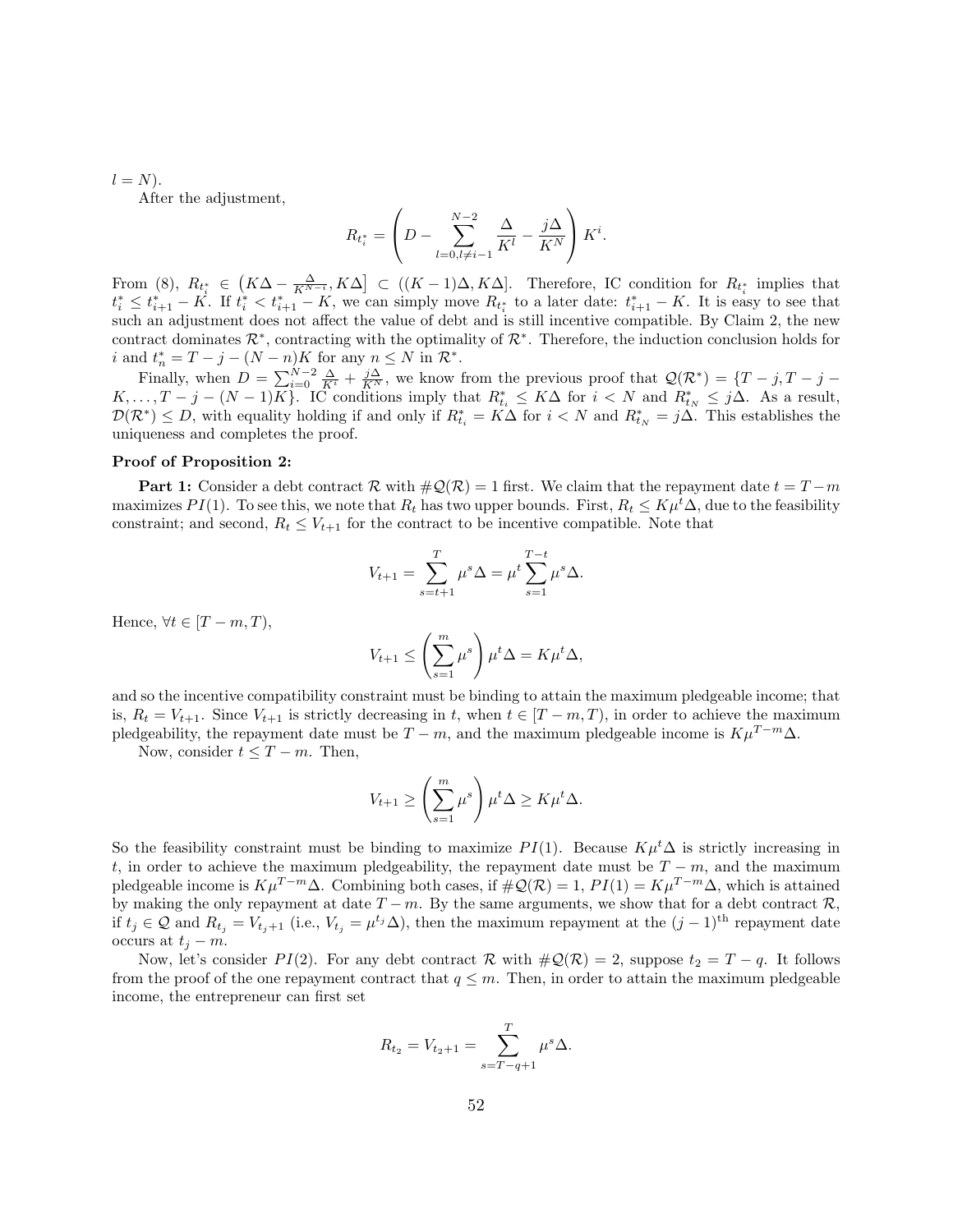As a consequence,  $t_1 = t_2 - m$ . Denote by  $PI<sup>q</sup>(N)$  the maximum pledgeable income of a contract with N repayments and the last repayment occurs at date  $T - q$ . Then,

$$
PI^{q}(2) = \frac{K\mu^{T-q-m}\Delta}{K} + \frac{1}{K^{2}} \sum_{s=T-q+1}^{T} \mu^{s}\Delta.
$$

So,

$$
PI^{q+1}(2) - PI^{q}(2) > 0 \Leftrightarrow \mu^{-1} + \frac{\mu^{m}}{K^2} > 1.
$$
\n(16)

Suppose equation (16) holds, then  $PI<sup>q</sup>(2)$  is strictly increasing in q. Hence,

$$
PI(2) = PI^{m}(2) = \mu^{T-2m}\Delta + \frac{\mu^{T-m}\Delta}{K}.
$$

Let's now compare  $PI(2)$  and  $PI(1)$  under equation (16).

$$
PI(2) > PI(1) \Leftrightarrow \mu^{-m} + \frac{1}{K} > 1.
$$
\n<sup>(17)</sup>

Note that, by equation (10), we have

$$
K - \frac{K}{\mu} = \sum_{s=1}^{m} \mu^s - \sum_{s=0}^{m-1} \mu^s = \mu^m - 1.
$$
 (18)

Then, equation (17) is equivalent to  $1 - \mu^m + \frac{\mu^m}{K} > 0$ , which holds if and only if  $\frac{K}{\mu} - K + \frac{\mu^m}{K} > 0$ . The last inequality is equivalent to equation (16). So, when  $n = 2$ ,  $PI(2) = PI<sup>m</sup>(2)$  if and only if  $PI(2) > PI(1)$ .

We now use induction. Assume that  $PI(n) = PI^m(n)$  if and only if  $PI(n) > PI(n-1)$ , where  $n \geq 2$ . Let's consider  $n + 1$ . Fix any  $t_{n+1} = T - q$ . When the contract can attain the largest pledgeable income,  $R_{t_{n+1}} = V_{T-q+1}$ . Then, by the assumption that  $PI(n) = PI^{m}(n)$ , we have

$$
PI^{q}(n+1) = \left[\sum_{j=1}^{n} \frac{\mu^{T-q-(n-j+1)m}\Delta}{K^{j-1}} + \frac{1}{K^{n+1}} \sum_{j=T-q+1}^{T} \mu^{j}\Delta\right].
$$

Then,

$$
PI^{q+1}(n+1) - PI^{q}(n+1)
$$
\n
$$
= \left[ \sum_{j=1}^{n} \frac{\mu^{T-(q+1)-(n-j+1)m} \Delta}{K^{j-1}} + \frac{1}{K^{n+1}} \sum_{j=T-(q+1)+1}^{T} \mu^{j} \Delta \right]
$$
\n
$$
- \left[ \sum_{j=1}^{n} \frac{\mu^{T-q-(n-j+1)m} \Delta}{K^{j-1}} + \frac{1}{K^{n+1}} \sum_{j=T-q+1}^{T} \mu^{j} \Delta \right]
$$
\n
$$
= \mu^{T-q} \left[ (\mu^{-1} - 1) \sum_{j=1}^{n} \frac{\mu^{-(n-j+1)m} \Delta}{K^{j-1}} \right] + \frac{\mu^{T-q} \Delta}{K^{n+1}}.
$$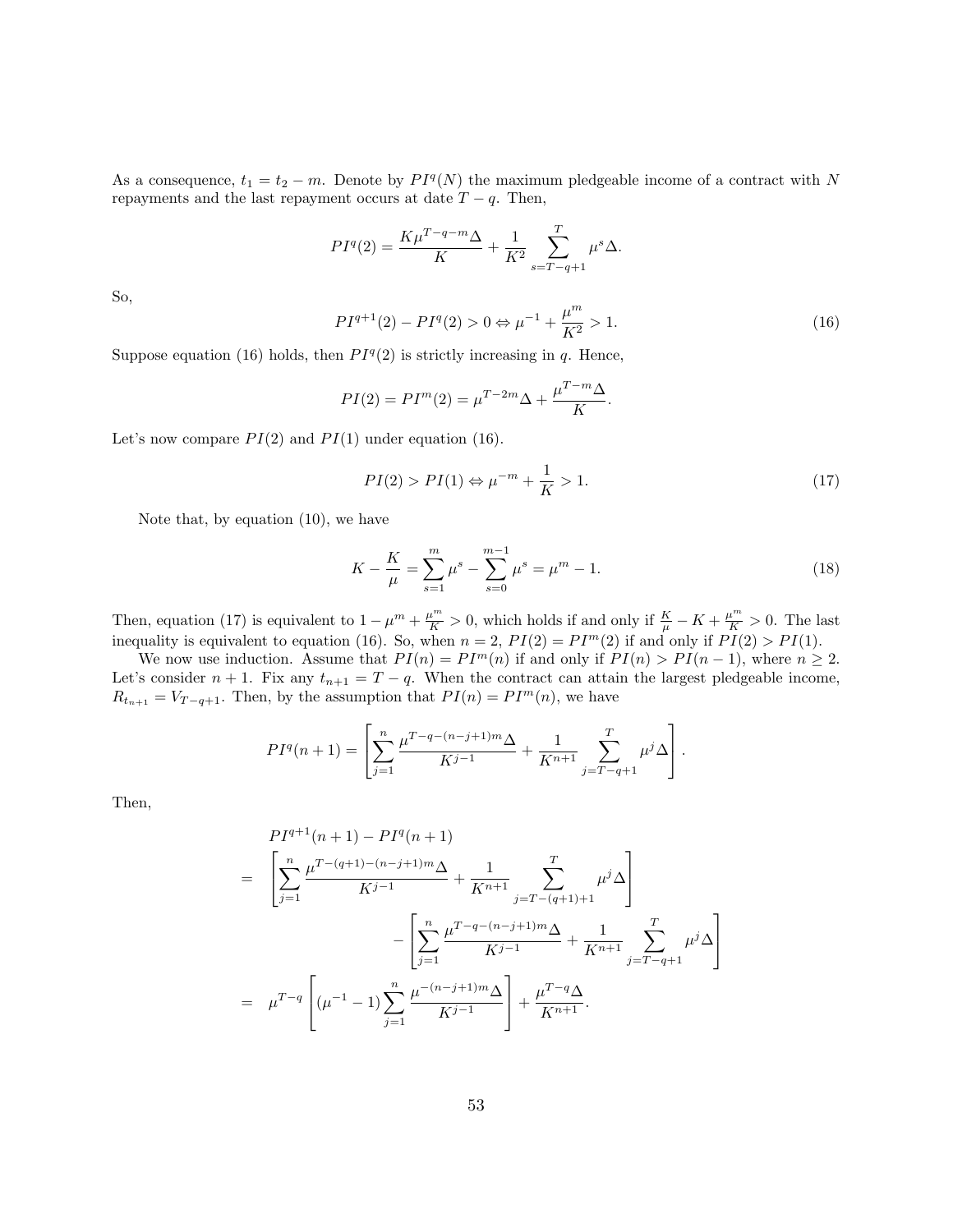So,  $PI^{q+1}(n + 1) > PI^{q}(n + 1)$  if and only if

$$
\left[ (\mu^{-1} - 1) \sum_{j=1}^{n} \frac{\mu^{-(n-j+1)m}}{K^{j-1}} \right] + \frac{1}{K^{n+1}} > 0.
$$
 (19)

Now, suppose equation (19) holds, then  $PI(n+1) = PI^m(n+1)$ . We then have

$$
PI(n+1) - PI(n) = \sum_{j=1}^{n+1} \frac{\mu^{T-(n-j+2)m}}{K^{j-1}} - \sum_{j=1}^{n} \frac{\mu^{T-(n-j+1)m}}{K^{j-1}} > 0
$$

if and only if

$$
(1 - \mu^m) \sum_{j=1}^n \frac{\mu^{-(n-j+1)m}}{K^{j-1}} + \frac{1}{K^n} > 0.
$$
 (20)

It then follows from equation (18) that

$$
1 - \mu^m = \frac{K}{\mu} - K.
$$

So, equation (20) and equation (19) are equivalent. Therefore, if  $PI(n+1) = PT^m(n+1)$ ,  $PI(n+1) > PI(n)$ . Note that equation (19) is equivalent to

$$
\left[ (\mu^{-1} - 1) K \sum_{j=1}^{n} \left( K \mu^{-m} \right)^{n-j+1} \right] + 1 > 0.
$$

So, it follows from equation (11) that if and only if  $N \leq N^*$ ,  $PI(N) \geq PI(N-1)$ . Therefore,  $PI(N)$  is maximized at  $N = N^*$ .

Part 2: Because for any  $N \le N^*$ ,  $PI(N) = PI^m(N)$ . Therefore,

$$
PI(N) = \sum_{i=0}^{N-1} \frac{\mu^{T-(N-i)m}}{K^i} \Delta.
$$

**Part 3:** Now, suppose  $D \in (PI(N-1), PI(N)]$ . By the definition of  $PI(N)$ , since  $D > PI(N-1)$ , it is impossible to design a contract with at most  $N-1$  repayment dates such that the creditor's IR constraint holds. But  $D \leq PI(N)$ , so there exists a contract with N repayments such that the creditor's participation constraint holds.

Consider any contract R with  $\#\mathcal{Q} = N + p$  ( $p \in \mathbb{Z}_+$ ). Without loss of generality, we only consider contracts with  $R_t = K\mu^t\Delta$ ,  $\forall t \in \mathcal{Q} \setminus \{t_{N+p}\}.$  Otherwise, if  $R_{t_j} < K\mu^{t_j}\Delta$ , the entrepreneur can make the  $(t_{N+p}, t_j, \epsilon)$  adjustment, until either  $R_{t_j} = K \mu^{t_j} \Delta$  or  $R_{t_{N+p}} = 0$ . The former case is under consideration, while in the latter case, the entrepreneur is strictly better off. Note, in this process, the contract's incentive compatibility and the creditor's participation constraint are preserved.

We now first claim that for any  $t_j, t_{j+1} \in \mathcal{Q} \setminus \{t_1\}, t_{j+1} - t_j \geq m$ . Let  $t_j \in \mathcal{Q}$  be the last repayment date at which  $t_{j+1} - t_j < m$ . Because the original debt contract R is incentive compatible, it follows from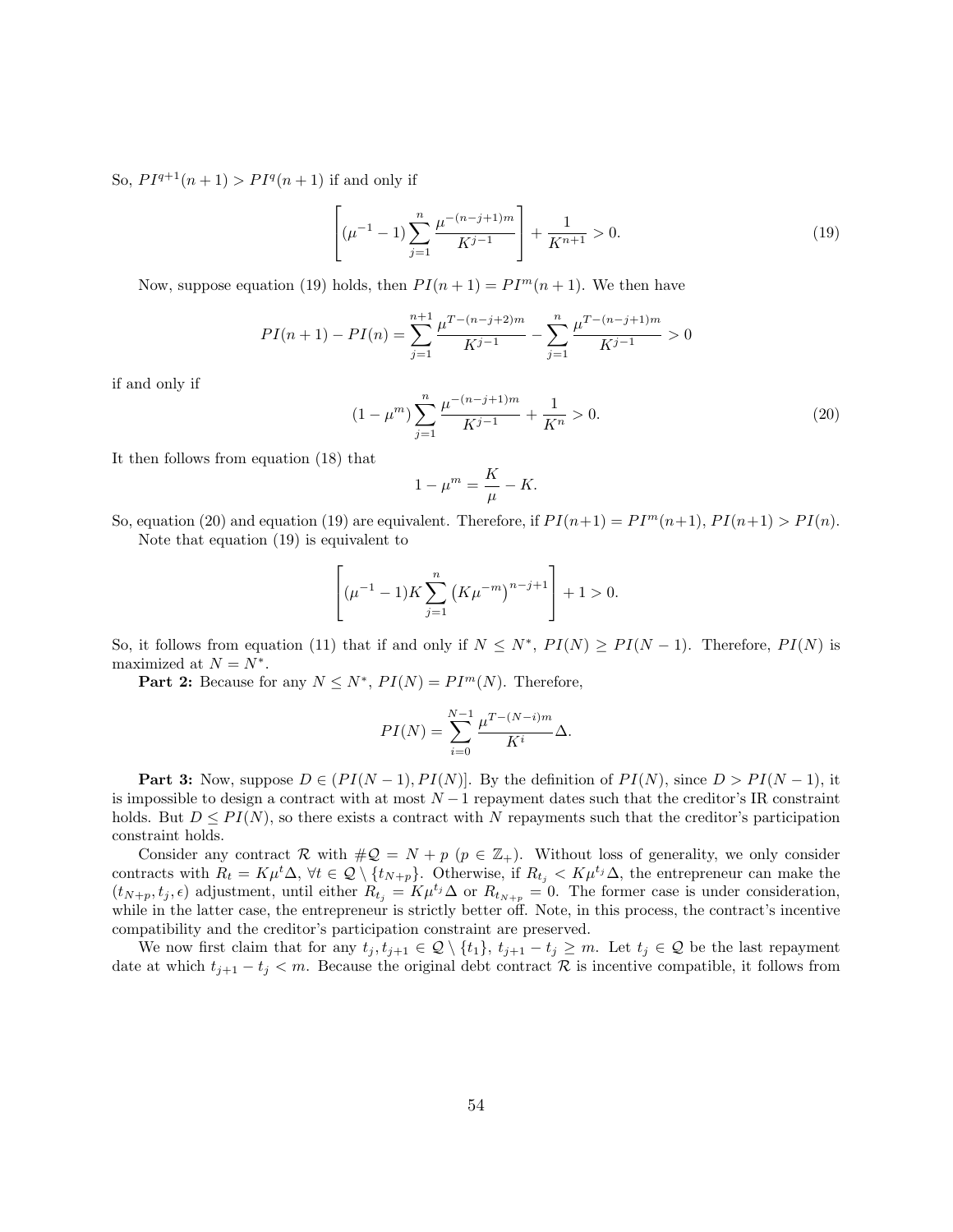the definition of m in equation (10) and  $R_s = K\mu^s \Delta$  for all  $s \in \mathcal{Q} \setminus \{t_{N+p}\}\$  that

$$
R_{t_j} \leq V_{t_j+1},
$$
  
\n
$$
\Leftrightarrow \sum_{s=t_j+1}^{t_j+m} \mu^s \Delta \leq \sum_{s=t_j+1}^{t_{j+1}} \mu^s \Delta + \frac{1}{K^{N+p-j}} \left( \sum_{s=t_{N+p}+1}^T \mu^s \Delta - R_{t_{N+p}} \right)
$$
  
\n
$$
\Leftrightarrow R_{t_{N+p}} \leq \sum_{s=t_{N+p}+1}^T \mu^s \Delta - K^{N+p-j} \sum_{s=t_{j+1}+1}^{t_{j+1}+\ell} \mu^s \Delta,
$$

where  $\ell = t_j + m - t_{j+1} \ge 1$ . If  $t_{N+p} + 1 = T$ ,

$$
R_{t_{N+p}}
$$
\n
$$
\leq \sum_{s=t_{N+p}+1}^{T} \mu^{s} \Delta - K^{N+p-j} \sum_{s=t_{j+1}+1}^{t_{j+1}+\ell} \mu^{s} \Delta
$$
\n
$$
= \mu^{t_{j+1}} \left[ \mu^{T-t_{j+1}} \Delta - K^{N+p-j} \sum_{s=1}^{\ell} \mu^{s} \Delta \right]
$$
\n
$$
< \Delta \mu^{t_{j+1}} \left[ \mu^{(N+p-(j+1))m+1} - \mu^{(N+p-j)m+1} \right] < 0,
$$

where the first strict inequality is again due to the definition of  $m$  in equation (10). Such an inequality contradicts to the assumption that  $R_{t_{N+p}} > 0$  in the original contract, and so  $t_{N+p} + 1 < T$ .

Then, the entrepreneur can construct a new contract  $\mathcal{R}'$  such that  $R'_{t_{N+p}} = 0$ ,  $R'_{t_{N+p}+1} = R_{t_{N+p}}$ , and  $R'_s = R_s$  for all other s. That is, the last repayment is delayed to date  $t_{N+p} + 1$ . Let's check the incentive compatibility of the new contract  $\mathcal{R}'$ . Under  $\mathcal{R}'$ , at date  $t_{N+p} + 1$ , we have

$$
V'_{t_{N+p}+2} - R'_{t_{N+p}+1}
$$
  
=  $V'_{t_{N+p}+2} - R_{t_{N+p}}$   

$$
\geq \sum_{s=t_{N+p}+2}^{T} \mu^s \Delta - \left( \sum_{s=t_{N+p}+1}^{T} \mu^s \Delta - K^{N+p-j} \sum_{s=t_{j+1}+1}^{t_{j+1}+\ell} \mu^s \Delta \right)
$$
  

$$
> \left( K^{N+p-j} - \mu^{(N+p-j-1)m} \right) \mu^{t_{j+1}+1} \Delta > 0.
$$

Hence, the incentive compatibility constraint holds at date  $t_{N+p}+1$ . Because  $t_{s+1}-t_s = m$  for all  $s \geq j+1$ , the incentive compatibility constraint holds at all these dates. At  $t_j$ , because  $V'_{t_j+1} > V_{t_j+1}$  (since all subsequent repayment amounts are unchanged, and the last repayment is delayed),  $V'_{t_j} > V_{t_j}$ ; then, the incentive compatibility of R implies the incentive compatibility of  $\mathcal{R}'$ . Importantly, the creditor's participation constraint does not change. Therefore,  $\mathcal{R}'$  satisfies both incentive compatibility constraint and creditor participation constraint. Finally, because  $V'_{t_j} > V_{t_j}$ , and all repayments before  $t_j$  are the same in  $R$  and  $R'$ ,  $\mathcal{R}'$  is strictly better than  $\mathcal{R}$ . This implies that our original assumption  $t_{j+1} - t_j < m$  is invalid.

We then only need to consider a contract with  $t_{j+1} - t_j \geq m$  for any  $t_j, t_{j+1} \in \mathcal{Q} \setminus \{t_1\}$ . Since  $t_{N+p} < T$ and  $p \ge 1$ ,  $t_{N+p} - (N+p-j)m < T - (N-j+1)m$ . Hence, if the entrepreneur offers a contract  $\mathcal{R}^j$  with  $\#\mathcal{Q}'=N$ , the j<sup>th</sup> repayment day could be  $T-(N-j+1)m$ , which is late than the j<sup>th</sup> repayment date in the original contract R. Therefore, there exists  $\mathcal{R}'$  with  $\#\mathcal{Q}' = N$  that is strictly better than R. Therefore, when  $D \in (PI(N-1), PI(N)]$ , the optimal contract has exactly N repayment dates. In addition, since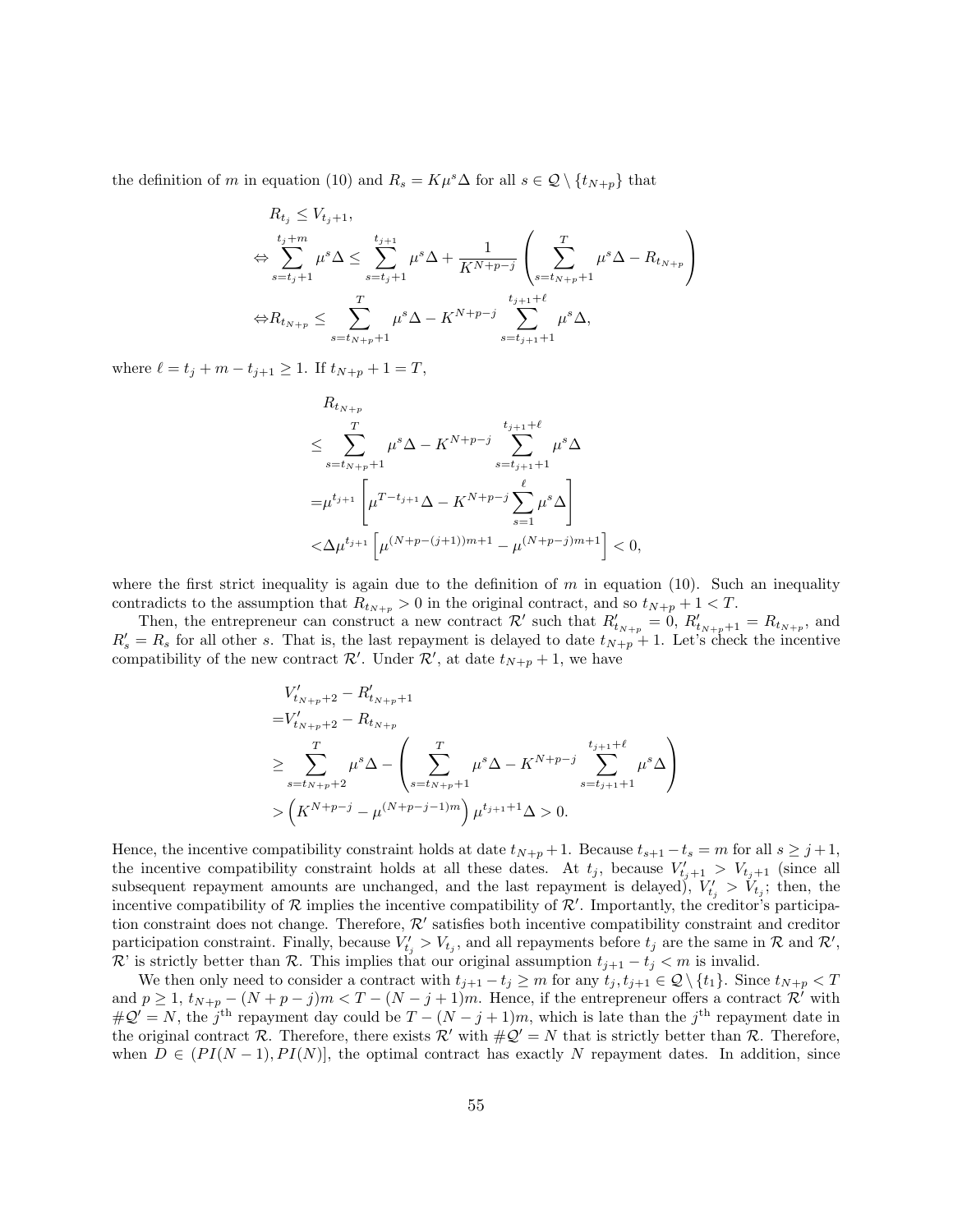$t_{j+1} - t_j = m$  and  $T - t_N \le m$ , the first repayment date  $t_1 \ge T - Nm$ .

**Part 4:** When  $D = PI(N)$ , the optimal debt contract must have  $t_N = T-m$ , because  $PI(N) = PI^m(N)$ . Then,  $Q = \{T - m, T - 2m, ..., T - Nm\}$ . In addition, to attain the maximum pledgeable income, the entrepreneur must make the largest repayment at each repayment date, so  $R_t = K\mu^t\Delta$ , implying that the schedule proposed is the unique one to attain  $D = PI(N)$ , which can be attained by the repayment schedule

$$
R_t = \begin{cases} \mu^t K \Delta, & \text{if } t \in \{T - m, T - 2m, \dots, T - Nm\} \\ 0, & \text{otherwise.} \end{cases}
$$

**Proof of Corollary 1:** Consider the left-hand side of equation (11) when  $N = 1$ , we have

$$
\left[ (\mu^{-1} - 1) K \sum_{j=1}^{N} \left( K \mu^{-m} \right)^j \right] + 1 = (\mu^{-1} - 1) K (K \mu^{-m}) + 1. \tag{21}
$$

Note that  $(\mu^{-1} - 1)K = 1 - \mu^m$ , equation (21) becomes  $K\mu^{-m} - K + 1$ , which is negative because  $1 > \frac{1}{K} + \mu^{-m}$ . So when  $1 > \frac{1}{K} + \mu^{-m}$ ,  $N^* = 1$ .

**Proof of Proposition 3:** Suppose on the contrary that a risky contract  $\mathcal{R}$  maximizes the value of debt. Denote by  $t \leq T-1$  the last risky repayment date. Construct a new contract  $\mathcal{R}'$  such that  $R'_s = R_s$  for all  $s < t$  or  $s > t + 1$ ,  $R'_t = L$ , and  $R'_{t+1} = R_{t+1} + \max(0, R_t - \Delta - L) < R_t$ .

The new contract  $\mathcal{R}'$  is incentive compatible because for any s,

$$
V'_{s} \geq (\Delta + L) + \frac{1}{K}(V'_{s+1} - R_{s}) \geq \Delta + L,
$$

so all risk-free repayments  $R'_s \leq L$  when  $s > t+1$  are automatically incentive compatible. In addition,  $R'_{t+1}$  is incentive compatible because either  $R'_{t+1} = R_{t+1}$ , in which case IC trivially holds, or  $R'_{t+1} = R_{t+1} + R_t - \Delta - L$ and

$$
V'_{t+2} = V_{t+2} = V_{t+1} + R_{t+1} - (\Delta + L) \ge R_t + R_{t+1} - (\Delta + L) = R'_{t+1}.
$$

Finally, note that

$$
V'_{t} - V_{t}
$$
\n
$$
\geq \left[2(\Delta + L) - L + \frac{V'_{t+2} - R'_{t+1}}{K}\right] - \left[(\Delta + L) + \frac{V_{t+2} + (\Delta + L) - R_{t+1} - R_t}{K}\right]
$$
\n
$$
= \Delta + \frac{R_{t+1} + R_t - (\Delta + L) - R'_{t+1}}{K} > 0,
$$

Therefore, we can recursively show that  $V'_s > V_s$  for all  $s \leq t$  and  $R'_s = R_s$  is thereby incentive compatible. Next we show  $\mathcal{D}(\mathcal{R}') > \mathcal{D}(\mathcal{R})$ . This is because when (12) holds,

$$
\mathcal{D}(\mathcal{R}') - \mathcal{D}(\mathcal{R}) \ge L + \frac{R_{t+2} + \max(0, R_t - \Delta - L)}{K} - \frac{R_{t+1} + R_{t+2}}{K} \ge L - \frac{\Delta + L}{K} > 0.
$$

Contradiction with the maximality of R. Therefore, risk-free schedule  $R_s = L$  maximizes pledgeability.

Proof of Proposition 4: We prove this proposition in four parts.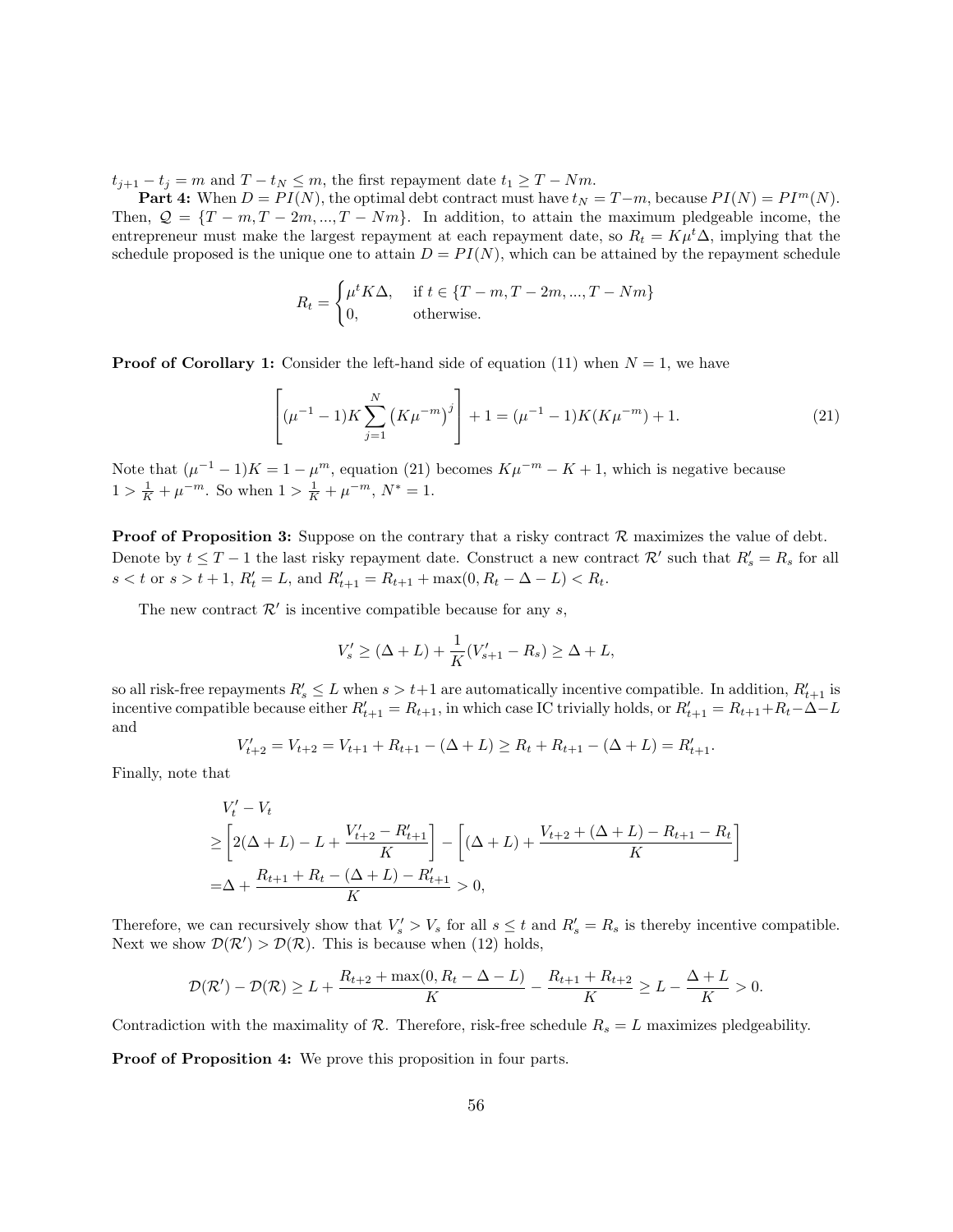**Part 1:** Let N be the number of risky repayments. We show that the value of any repayment profile with  $N \neq N^{**}$  can be strictly improved. Let's first consider a contract R with  $N > N^{**}$ . Suppose  $t_N < T$ is the last risky repayment date. If there is a  $t < t_1 \in \mathcal{Q}$ , such that  $R_t < L$ , the entrepreneur can simply set  $R'_t = L$  to increase the value of the contract. If  $t \in (t_j, t_{j+1})$ , the entrepreneur can apply the  $(t_j, t, \epsilon)$ adjustment, until either  $R'_t = L$  or  $R'_{t_j} = 0$ . In the former case, the value of the contract does not change; in the latter case, the value of the contract will increase, because all repayment after  $t_i$  become less risky. Note that in the adjustment process, the incentive compatibility is preserved. Hence, without loss of generality, we can consider the debt contract  $\mathcal{R}$ , in which at any  $t \notin \mathcal{Q}$ ,  $R_t = L$ . The entrepreneur can then apply the  $(t_j, t_{j+1}, \epsilon)$  adjustment for  $t_j, t_{j+1} \in \mathcal{Q}$ , such that the incentive compatibility constraint is binding at each risky repayment date. (Here, we take  $t_{N+1} = T$ . It is possible that  $t_{j+1} - t_j > K$ , and so the incentive compatibility at  $t_{j+1}$  cannot be binding. However, in this case, the entrepreneur can just set  $R'_{t_{j+1}} = L$  and  $R_{t_{j+1}+1}' = K\Delta + L$  to increase the value of the contract.) This is guaranteed one-by-one from the last risky repayment date. In addition, the value of the contract does not change in the adjustment process. Therefore, below, we only need to show that a contract R with  $R_s = L$  for all  $s \notin \mathcal{Q}$  and  $R_t = V_{t+1}$  for all  $t \in \mathcal{Q}$  can be strictly improved.

We can construct a new contract  $\mathcal{R}'$ :  $R'_{s} = R_{s}$  for all  $s < t_1$  and  $s > t_N + 1$ ,  $R'_{t_1} = L$ ,  $R'_{s+1} = R_{s}$  for all  $s \in [t_1, t_N - 1]$ , and  $R'_{t_N+1} = (T - (t_N + 1)) \Delta + L$ . (If  $t_N + 1 = T$ ,  $R'_{t_N+1} = 0$ . This case will be nested in the following proof.) Since  $R_s = L$  for all  $s \in [t_N + 2, T - 1]$  and  $R_T = 0$ ,  $V'_{t_N + 2} = (T - (t_N + 1)) \Delta + L$ . Hence, the incentive compatibility constraint is binding at  $t_N + 1$ . What's more,  $V'_{t_N+1} = V_{t_N} = \Delta + L$ . Therefore, at each previous date, the incentive compatibility constraint is binding.

Hence, we just need to show that  $\mathcal{D}(\mathcal{R}') > \mathcal{D}(\mathcal{R})$ . Note that

$$
\mathcal{D}(\mathcal{R}') - \mathcal{D}(\mathcal{R})
$$
\n
$$
\geq R'_{t_1} + \frac{R'_{t_N+1}}{K^N} - \frac{R_{t_N} + R_{t_N+1}}{K^N}
$$
\n
$$
= L + \frac{(T - (t_N + 1))\Delta - ((T - t_N)\Delta + L)}{K^N}
$$
\n
$$
= L - \frac{\Delta + L}{K^N} > 0
$$

Here, the first inequality is strict when  $t_N + 1 = T$ , and the last inequality is due to the definition of  $N^{**}$ .

Next, consider the case with  $N < N^{**}$ . Without loss of generality, we assume that  $R_s = L$  for all  $s < t_1$ . The entrepreneur can construct the following new contract  $\mathcal{R}'$ :  $R'_{s} = R_{s}$  for all  $s < t_{1} - K$ ,  $R'_{s} = R_{s+K}$  for all  $s \in [t_1 - K, T - 1 - K]$ ,  $R'_{T-K} = K\Delta + L$ , and  $R'_{s} = L$  for all  $s > T - K$ . Since there are K periods after date  $T - K$ ,  $R'_{T-K}$  is incentive compatible. In addition, because  $R'_{T-K} = K\Delta + L$  and  $R'_{s} = L$  for all  $s > T - K$ ,  $V'_{T-K} = \Delta + L$ ; hence, at any repayment date  $s < T - K$ ,  $\mathcal{R}^{\prime}$  is incentive compatible because  $\mathcal{R}$ is incentive compatible.

Note that  $N < N^{**}$ , and so  $L < (\Delta + L)/K^{N+1}$ . Therefore, we have

$$
\mathcal{D}(\mathcal{R}') - \mathcal{D}(\mathcal{R}) = \frac{K(\Delta + L)}{K^{N+1}} - KL > 0,
$$

Hence, the pledgeable income after adding the extra risky repayment increases. Therefore,  $PI(N)$  is maximized at  $N^{**}$ .

**Part 2:** In the remainder of the proof, we assume  $N \leq N^{**}$ . When  $N = 1$ , to maximize the value of the debt, obviously IC condition must be binding at the risky repayment date  $t_1$ , and that at any date  $s < t_1$ ,  $R_s = L$ . First, it is easy to see that  $t_1 \geq T - K$ ; otherwise, because  $R_s \leq L$  for all  $s > t_1$ , so

$$
V_{t_1+1} \ge (T-t_1)\Delta + L > K\Delta + L \ge R_{t_1}
$$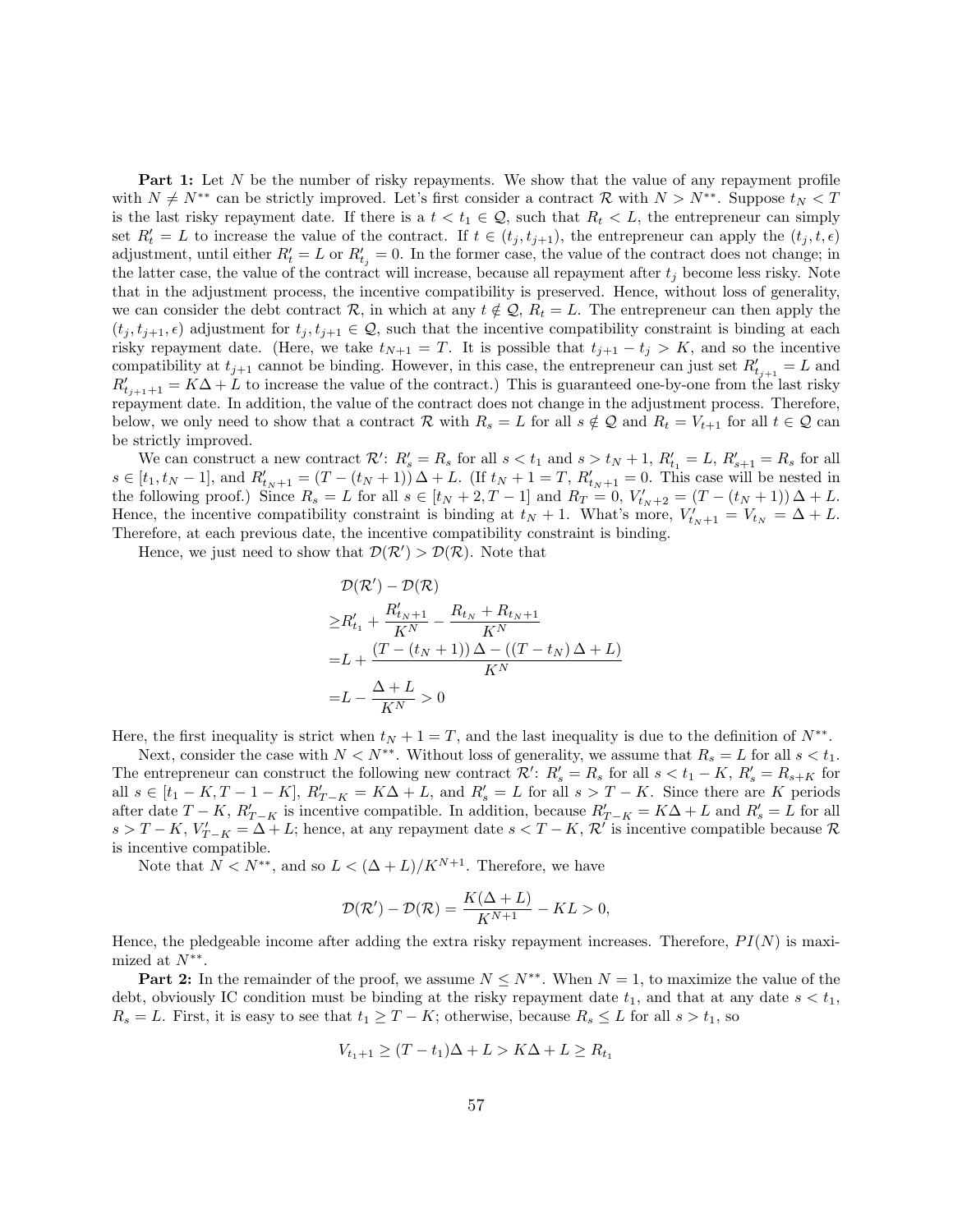and IC condition cannot possibly bind. For any  $t_1 > T - K$ , we can construct a new contract  $\mathcal{R}'$ :  $R_s = L$ for all  $s \neq T - K$ , and  $R'_{T-K} = K\Delta + L$ . This is obviously incentive compatible. Now,

$$
\mathcal{D}(\mathcal{R}') - \mathcal{D}(\mathcal{R})
$$
\n
$$
= \frac{K(\Delta + L)}{K} - \left[ (t_1 - (T - K))L + \frac{(T - t_1)(\Delta + L)}{K} \right]
$$
\n
$$
= (K - (T - t_1)) \left( \frac{\Delta + L}{K} - L \right).
$$

Hence,  $\mathcal{D}(\mathcal{R}') - \mathcal{D}(\mathcal{R}) \geq 0$ , because  $t_1 \geq T - K$  and  $N \leq N^{**}$ . Note that the inequality is strict if  $t_1 > T - K$ ; hence,  $PI(1)$  is uniquely attained by  $R_{t_1} = K\Delta + L$  at date  $t_1 = T - K$ , and  $R_s = L$  at date  $s \neq t_1$ . Then,  $PI(1) = (T - 1 - K)L + (\Delta + L).$ 

Now, let's consider any  $N \leq N^{**}$  and consider a contract R with  $\#\mathcal{Q} = N$ . Fixing all repayments at dates  $s \ge t_2$ , we have  $V_{t_2+1} \ge R_{t_2}$  by the incentive compatibility of R. Then, as the same argument of the case  $N = 1$ , the value of the contract is maximized when  $t_1 = t_2 - K$ ,  $R_{t_1} = K\Delta + L$ ,  $R_s = L$  for all  $s < t_2$ but  $s \neq t_1$ . We can now increase the value of the contract by increasing  $R_{t_2}$  to  $V_{t_2+1}$ . Similarly, fixing all repayments at dates  $s \ge t_n$  for all  $n \le N$ , the value of the contract is maximized by setting  $t_j = t_j - K$  for all  $j < n$ ,  $R_{t_j} = K\Delta + L$  at date  $t_j$  for all  $j < n$ , and  $R_s = L$  at dates  $s < t_n$  but  $s \neq t_j$  for any  $t_j < t_n$ . Then, finally, because  $R_T = V_{T+1} = 0$ , the contract's value is maximized by setting  $t_N = T - K$ .

Therefore, in order to maximize the pledgeable income, the entrepreneur needs to make risky repayment at dates  $t = T - iK$ , where  $i = 1, 2, ..., N$ . In addition, at each risky repayment date, the risky repayment should be  $K\Delta + L$ , such that both the feasibility constraint and the incentive compatibility constraint binding; at other dates, the entrepreneur needs to repay L. Therefore, the maximum pledgeable income of a debt contract with N repayment dates is

$$
PI(N) = (T - 1 - NK)L + \sum_{j=1}^{N} \frac{\Delta + L}{K^{j-1}}.
$$

**Part 3:** For any  $N \leq N^{**}$ , if  $D \in (PI(N-1), PI(N)]$ , by the definition of  $PI(N)$ , the entrepreneur cannot use a contract with at most  $N-1$  repayment dates to attain D, but she can use a contract with N repayment dates to attain D.

Now, we show that a contract with  $N + p$  repayments, where  $p \ge 1$ , can be strictly improved. The first step is to show that at all dates when the entrepreneur does not make risky repayment, the entrepreneur repays L. Suppose there is one date t such that  $R_t < L$ . If t is earlier than the first risky repayment  $t_1$ , the entrepreneur apply the  $(t, t_1, \epsilon)$  adjustment by setting  $R'_t = R_t + \epsilon$  and  $R'_{t_1} = R_{t_1} - K\epsilon$ . Then, the creditor's participation constraint does not change, and the entrepreneur is at least as good as before (strictly better if  $R_{t_1}' \leq L$  after the adjustment). If  $t \in (t_j, t_{j+1})$ , then the entrepreneur can make the  $(t_j, t, \epsilon)$  adjustment by setting  $R'_{t_j} = R_{t_j} - \epsilon$  and  $R'_t = R_t + \epsilon$ . Such an adjustment will not change the incentive compatibility and the creditor's participation constraint either; again, the entrepreneur is at least not worse off. Hence, when consider the optimal debt contract, the entrepreneur will repay L when she does not make risky repayments. Then, the rest of the proof is the same as that of Claim 3 in the proof of Proposition 1 by iterated application of the  $(t_{N+p}, t_i, \epsilon)$  adjustments.

As shown above, in the optimal debt contract,  $t_{j+1} - t_j \leq K$  and  $t_N \geq T - K$ ; otherwise, if some  $t_j < t_{j+1} - K$  (we can denote by  $t_{N+1} = T$ ), it is strictly better for the entrepreneur to set  $R'_{t_j} = L$  and  $R_{t_j+1}' = R_{t_j}$ . Such a new contract is still incentive compatible, because the value between  $t_j + 1$  and  $t_j$  will be greater than or equal to  $K(\Delta + L)$ . Therefore,  $t_1 \geq T - NK$ .

**Part 4:** For any  $N \leq N^{**}$ , if  $D = PI(N)$ , the optimal debt contract will have exactly N risky repayment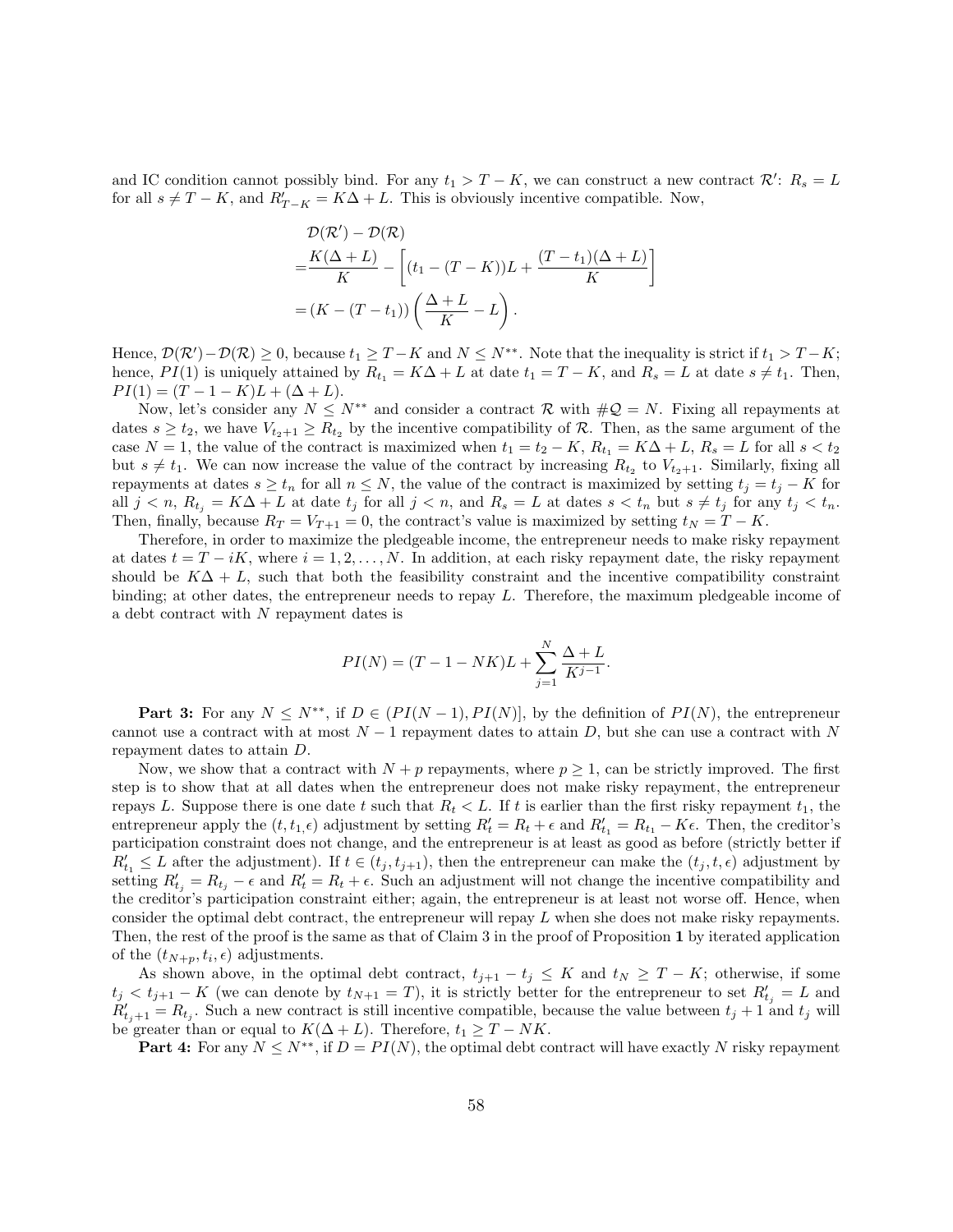dates. Then, by Part 2, to attain  $D$  by a contract with  $N$  risky repayment dates, the entrepreneur has to repay  $K\Delta + L$  at dates  $t_i = T - iK$  (for  $i = 1, 2, ..., N$ ) and repay L at all other dates. Therefore, there is a unique optimal contract that attains D, which is

$$
R_t = \begin{cases} K\Delta + L, & \text{if } t \in \{T - K, T - 2K, \dots, T - NK\} \\ L & \text{otherwise.} \end{cases}
$$

Proof of Lemma 2: Suppose D satisfies (8). Proposition 1 uniquely determines the set of repayment dates. Suppose  $ART$  is attained by some schedule  $R$  other than the one specified in the lemma. Then, there must exist an  $i \in [2, N-1]$  such that  $R_{t_i} < K\Delta$ , or  $i = N$  and  $R_{t_i} < j\Delta$ . Given such an i, consider an alternative schedule  $\mathcal{R}'$  given by a  $(t_1, t_i, \epsilon)$  adjustment. It is clear that when  $\epsilon < \frac{K\Delta - R_{t_i}}{K^N}$  (or  $\frac{j\Delta - R_{t_i}}{K^N}$  if  $i = N$ , schedule  $\mathcal{R}'$  is still incentive compatible. By Lemma 3,  $\mathcal{D}(\mathcal{R}') = \mathcal{D}(\mathcal{R})$ . The adjusted schedule  $\mathcal{R}'$ increases ART:

$$
ART(\mathcal{R}') - ART(\mathcal{R}) = \frac{\epsilon(t_i - t_1)}{KD} > 0.
$$

Contradiction! So ART is uniquely attained by  $R_{t_N} = j\Delta$ ,  $R_{t_i} = K\Delta$  for all  $i \in [2, N - 1]$ , and  $R_{t_1} = K(D - \sum_{i=1}^{N-2} \frac{\Delta}{K^i} - \frac{j\Delta}{K^N})$ . It then follows from the definition of ART that

$$
ART
$$
  
\n
$$
= \frac{1}{D} \left\{ (D - \sum_{i=1}^{N-2} \frac{\Delta}{K^i} - \frac{j\Delta}{K^N}) (T - j - (N - 1)K) + \sum_{i=1}^{N-2} \frac{\Delta}{K^i} (T - j - (N - 1 - i)K) + \frac{j\Delta}{K^N} (T - j) \right\}
$$
  
\n
$$
= (T - j) - \frac{1}{D} \left[ \sum_{i=0}^{N-2} \frac{\Delta}{K^{i-1}} (N - i - 1) - (N - 1) (K\Delta - R_{t_1}) \right]
$$
  
\n
$$
= (T - j) - \frac{1}{D} \left[ \sum_{i=0}^{N-2} \frac{\Delta}{K^{i-1}} (N - i - 1) + K (N - 1) \left( D - \sum_{i=0}^{N-2} \frac{\Delta}{K^i} - \frac{j\Delta}{K^N} \right) \right],
$$

which is equivalent to equation (14).

**Proof of Prediction 1:** Claim 3 in the proof of Proposition 1 together with the fact that  $\Delta \sum_{n=1}^{N-1}$  $i=0$  $\frac{1}{K^i}$  is decreasing in K directly imply that  $\#\mathcal{Q}$  is weakly increasing in K. It follows from Proposition 1 that if  $t_i, t_{i+1} \in \mathcal{Q}$ , then  $t_{i+1} - t_i = K$ . So, it is obvious that the time interval between two consecutive repayments is strictly increasing in K.

We now study ART as K increases to  $K + 1$ . It follows from equation (14) that ART can be rewritten as

$$
ART = [T - j - (N - 1)K] + \frac{1}{D} \left[ \sum_{i=1}^{N-2} \frac{\Delta}{K^{i-1}} i + \frac{j\Delta}{K^{N-1}} (N - 1) \right].
$$

Obviously, if the increase in K does not change  $Q$ , ART will decrease. Otherwise, suppose that the increase in K leads to a change of  $Q$ . First, simple algebra shows that ART is decreasing in N and j respectively.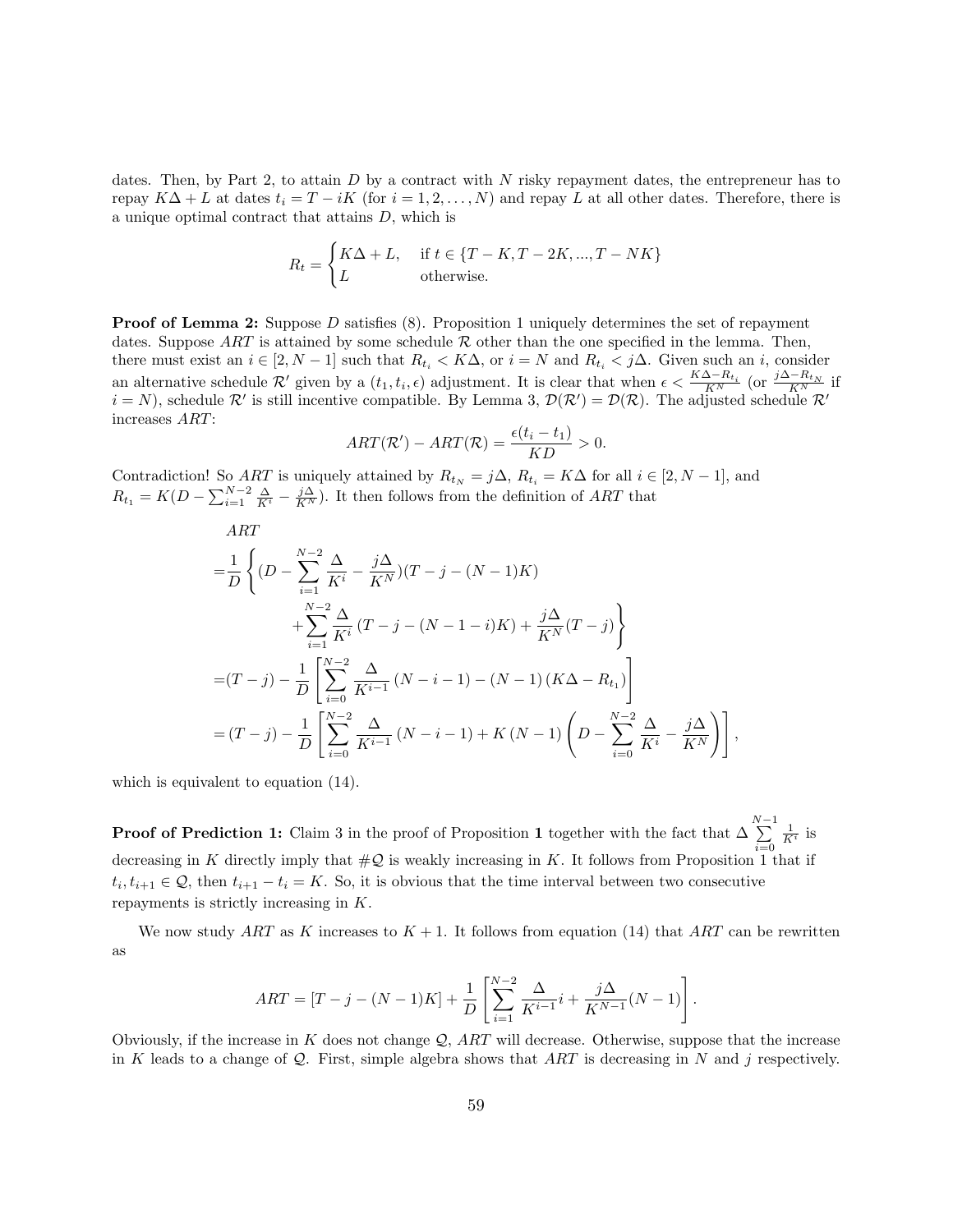Let  $N_K$  and  $j_K$  be the equilibrium outcome in Proposition 1 given K. Then, if  $N_{K+1} \ge N_K$  and  $j_{K+1} \ge j_K$ , then  $ART(K + 1) < ART(K)$ . Finally, we prove the result for  $N_{K+1} > N_K$  and  $1 \leq j_K - j_{K+1} \leq K - 1$ :

$$
ART(K + 1) - ART(K)
$$
  
\n
$$
\leq K(N_K + 1) - N_{K+1}(K + 1)
$$
  
\n
$$
+ \frac{1}{D} \left[ \sum_{i=1}^{N_{K+1}-2} \frac{\Delta}{(K+1)^{i-1}} i + \frac{j_{K+1}\Delta}{(K+1)^{N_{K+1}-1}} (N_{K+1} - 1) - \sum_{i=1}^{N_K-2} \frac{\Delta}{K^{i-1}} i - \frac{j_K\Delta}{K^{N_K-1}} (N_K - 1) \right].
$$

Let's consider the terms in the bracket. First,

$$
\frac{1}{D} \left[ \sum_{i=1}^{N_{K+1}-2} \frac{\Delta}{(K+1)^{i-1}} i + \frac{j_{K+1}\Delta}{(K+1)^{N_{K+1}-1}} (N_{K+1} - 1) \right]
$$
\n
$$
= (K+1)N_{K+1} \frac{1}{D} \left( \sum_{i=0}^{N_{K+1}-2} \frac{\Delta}{(K+1)^{i}} + \frac{(j_{K+1}-1)\Delta}{(K+1)^{N_{K+1}}} \right)
$$
\n
$$
- \frac{1}{D} (K+1) \left( \sum_{i=0}^{N_{K+1}-2} \frac{\Delta}{(K+1)^{i}} (N_{K+1} - i) + \frac{(N_{K+1} - j_{K+1})\Delta}{(K+1)^{N_{K+1}}} \right)
$$
\n
$$
< (K+1)N_{K+1} - \frac{1}{D} (K+1) \left( \sum_{i=0}^{N_{K+1}-2} \frac{\Delta}{(K+1)^{i}} (N_{K+1} - i) + \frac{(N_{K+1} - j_{K+1})\Delta}{(K+1)^{N_{K+1}}} \right).
$$

Second,

$$
- \frac{1}{D} \left[ \sum_{i=1}^{N_K - 2} \frac{\Delta}{K^{i-1}} i + \frac{j_K \Delta}{K^{N_K - 1}} (N_K - 1) \right]
$$
  
=  $- K(N_K + 1) \frac{1}{D} \left( \sum_{i=0}^{N_K - 2} \frac{\Delta}{K^i} + \frac{j_K \Delta}{K^{N_K}} \right)$   
 $+ \frac{1}{D} K \left( \sum_{i=0}^{N_K - 2} \frac{\Delta}{K^i} (N_K + 1 - i) + \frac{2j_K \Delta}{K^{N_K}} \right)$   
 $\leq - K(N_K + 1) + \frac{1}{D} K \left( \sum_{i=0}^{N_K - 2} \frac{\Delta}{K^i} (N_K + 1 - i) + \frac{2j_K \Delta}{K^{N_K}} \right).$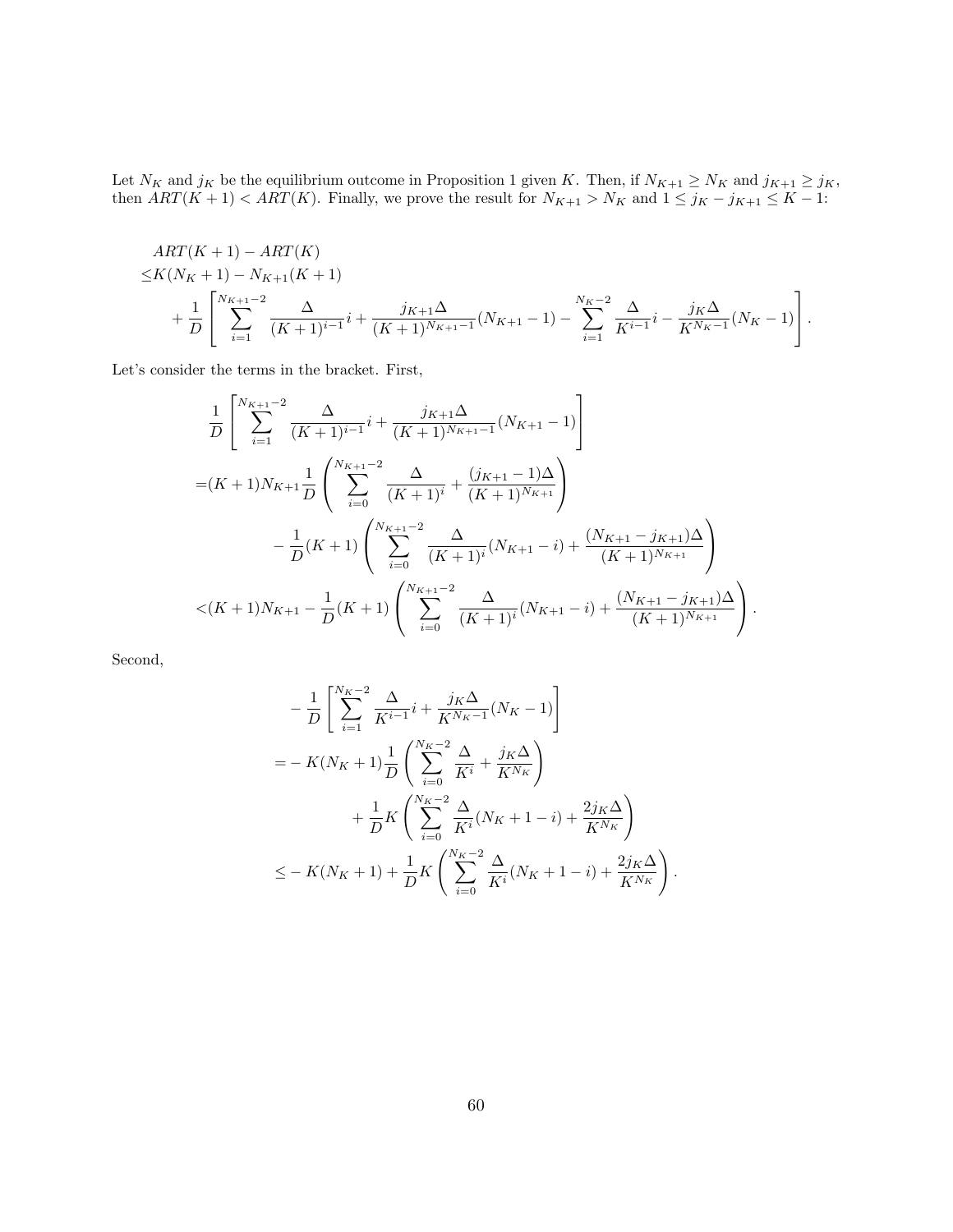Therefore,

$$
ART(K + 1) - ART(K)
$$
\n
$$
\begin{aligned}\n&\leq \frac{1}{D} \left[ K \left( \sum_{i=0}^{N_K - 2} \frac{\Delta}{K^i} (N_K + 1 - i) + \frac{2j_K \Delta}{K^{N_K}} \right) - (K + 1) \left( \sum_{i=0}^{N_{K+1} - 2} \frac{\Delta}{(K+1)^i} (N_{K+1} - i) + \frac{(N_{K+1} - j_{K+1})\Delta}{(K+1)^{N_{K+1}}} \right) \right] \\
&\leq \frac{1}{D} \left[ K \left( \sum_{i=0}^{N_K - 2} \frac{\Delta}{K^i} (N_{K+1} - i) + \frac{2j_K \Delta}{K^{N_K}} \right) - (K + 1) \left( \sum_{i=0}^{N_{K+1} - 2} \frac{\Delta}{(K+1)^i} (N_{K+1} - i) + \frac{(N_{K+1} - j_{K+1})\Delta}{(K+1)^{N_{K+1}}} \right) \right] \\
&\leq \frac{1}{D} \left[ \sum_{i=0}^{N_K - 2} \left( \frac{K\Delta}{K^i} - \frac{(K+1)\Delta}{(K+1)^i} \right) (N_{K+1} - i) - \sum_{i=N_K - 1}^{N_{K+1} - 2} \frac{\Delta}{(K+1)^{i-1}} (N_{K+1} - i) + \frac{2Kj_K \Delta}{K^{N_K}} - \frac{(N_{K+1} - j_{K+1})\Delta}{(K+1)^{N_{K+1} - 1}} \right] \\
&= \frac{1}{D} \left[ -N_{K+1} \Delta + \sum_{i=1}^{N_{K} - 3} \left( \frac{\Delta}{K^i} - \frac{\Delta}{(K+1)^i} \right) (N_{K+1} - 1 - i) - \sum_{i=N_K - 1}^{N_{K+1} - 2} \frac{\Delta}{(K+1)^{N_K}} - \frac{(N_{K+1} - j_{K+1})\Delta}{(K+1)^{N_{K+1} - 1}} \right].\n\end{aligned}
$$

Note, the second term in the bracket is 0 if  $N_K \leq 3$ ; in such a case, simple mathematical induction can show that  $ART(K + 1) < ART(K)$ . When  $N_K \geq 4$ , we first have

$$
-N_{K+1}\Delta + \sum_{i=1}^{N_K-3} \left(\frac{\Delta}{K^i} - \frac{\Delta}{(K+1)^i}\right)(N_{K+1} - 1 - i) + \frac{2Kj_K\Delta}{K^{N_K}}
$$
  

$$
\leq -N_{K+1}\Delta + (N_{K+1} - 2)\sum_{i=1}^{\infty} \left(\frac{\Delta}{K^i} - \frac{\Delta}{(K+1)^i}\right) + \frac{2\Delta}{K^{N_K-2}}
$$
  

$$
= \frac{N_{K+1}(1 - (K-1)K)\Delta}{(K-1)K} - 2\Delta \left[\frac{1}{(K-1)K} - \frac{1}{K^{N_K-2}}\right] < 0.
$$

This inequality, combined with the fact that

$$
-\frac{2\Delta}{(K+1)^{N_{K+1}-3}}+\frac{j_{K+1}\Delta}{(K+1)^{N_{K+1}-1}}<-\frac{2\Delta}{(K+1)^{N_{K+1}-3}}+\frac{(K+1)\Delta}{(K+1)^{N_{K+1}-1}}<0,
$$

implies that  $ART(K+1) < ART(K)$ . Hence, the conclusion holds for any  $N_{K+1} > N_K$  and  $j_{K+1} < j_K$ . In all, ART decreases in K.

**Proof of Prediction 2:** Assume the variance of per-period cash flow is a constant:  $\Delta^2 (K - 1) = \alpha^2$  for some constant  $\alpha > 0$ . Denote the solution by  $\Delta_K = \frac{\alpha}{\sqrt{K-1}}$ , which is decreasing in K. Therefore,  $t_{i+1} - t_i = K$  is decreasing in  $\Delta$ . In addition,  $\Delta \sum_{i=1}^{N-1}$  $i=0$  $\frac{1}{K^i} = \Delta \sum_{n=1}^{N-1}$  $i=0$ 1  $\frac{1}{\left(\frac{\alpha^2}{\Delta^2}+1\right)^i}$  is increasing in  $\Delta$ , so Claim 3 in the proof of Proposition 1 implies that  $\#\mathcal{Q}$  is decreasing in  $\Delta$ .

In the remainder of the proof, we show that ART increases as  $\Delta$  increases. We only consider the increase in  $\Delta$  that decreases K to a smaller integer. Without loss of generality, we focus on the comparison between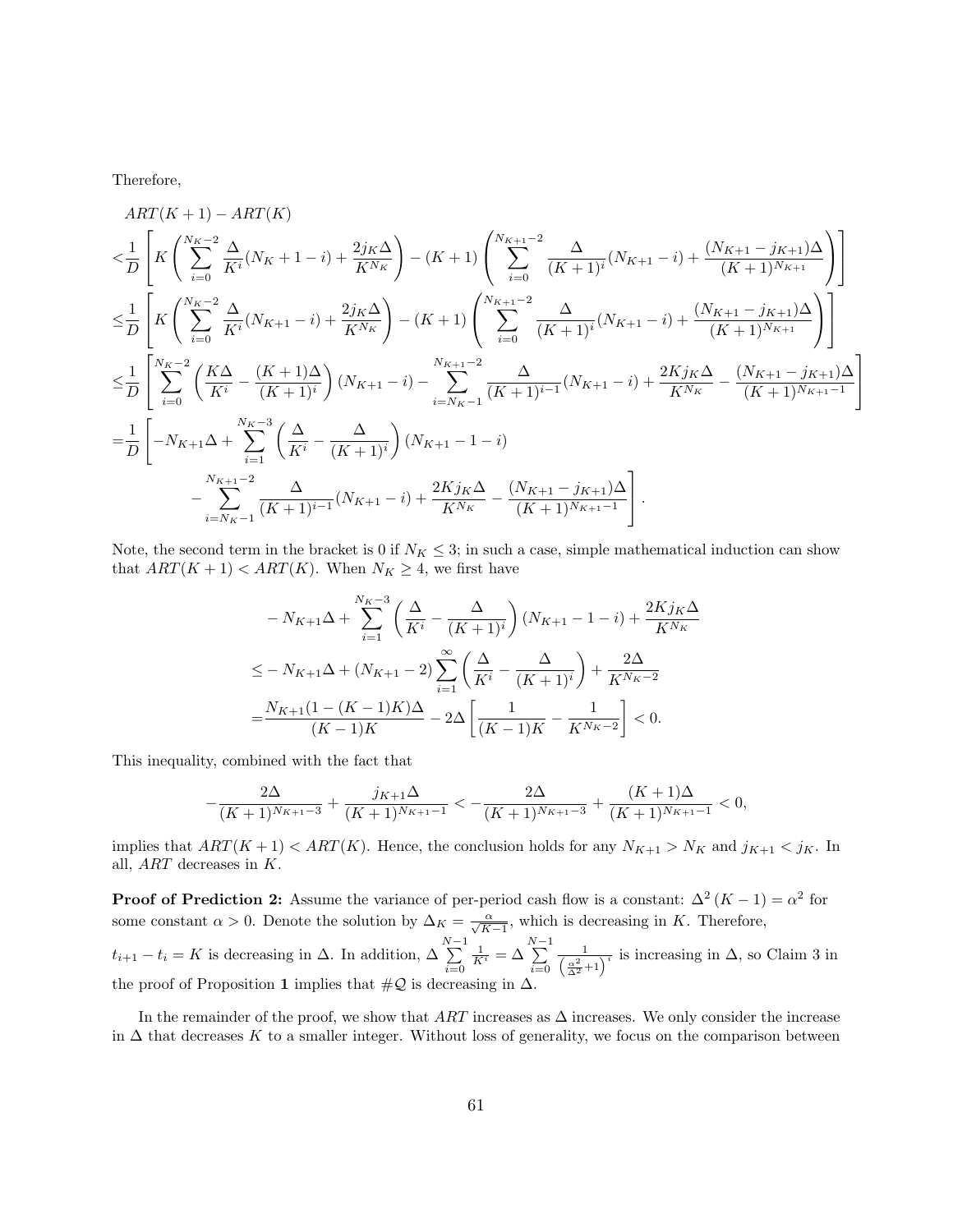$ART(\Delta_{K+1})$  and  $ART(\Delta_K)$ . Let's first consider the case that Q does not change. From (14),

$$
ART = [T - j - (N - 1)K] + \frac{\alpha}{D} \left[ \sum_{i=1}^{N-2} \frac{1}{K^{i-1}\sqrt{K-1}} i + \frac{j}{K^{N-1}\sqrt{K-1}} (N - 1) \right].
$$

When  $\Delta$  increases from  $\Delta_{K+1}$  to  $\Delta_K$  without changing Q, ART increases, because ART is strictly decreasing in K. Similarly, if  $N_{K+1} \ge N_K$  and  $j_{K+1} \ge j_K$ , ART also increases in  $\Delta$ . Hence, we only need to show that the same property holds in the case that  $j_K - j_{K+1} \leq K - 1$  and  $N_{K+1} \geq N_K + 1$ . Similar to the proof of Prediction 1, we have

$$
ART(K + 1) - ART(K)
$$
\n
$$
\leq \frac{1}{D} \left[ K \left( \sum_{i=0}^{N_K - 2} \frac{\Delta_K}{K^i} (N_{K+1} - i) + \frac{2j_K \Delta_K}{K^{N_K}} \right) - (K + 1) \left( \sum_{i=0}^{N_{K+1} - 2} \frac{\Delta_{K+1}}{(K+1)^i} (N_{K+1} - i) + \frac{(N_{K+1} - j_{K+1}) \Delta_{K+1}}{(K+1)^{N_{K+1}}} \right) \right]
$$
\n
$$
\leq \frac{1}{D} \left[ \sum_{i=0}^{N_K - 2} \left( \frac{K \Delta}{K^i} - \frac{(K+1) \Delta}{(K+1)^i} \right) (N_{K+1} - i) - \sum_{i=N_K - 1}^{N_{K+1} - 2} \frac{\Delta}{(K+1)^{i-1}} (N_{K+1} - i) + \frac{2Kj_K \Delta}{K^{N_K}} - \frac{(N_{K+1} - j_{K+1}) \Delta}{(K+1)^{N_{K+1} - 1}} \right]
$$
\n
$$
< \frac{\alpha}{D} \left[ N_{K+1} (\sqrt{K} - \sqrt{K+1}) + \sum_{i=0}^{\infty} \left( \frac{1}{K^i \sqrt{K}} - \frac{1}{(K+1)^i \sqrt{K+1}} \right) (N_{K+1} - 1 - i)
$$
\n
$$
- \sum_{i=N_K - 1}^{N_{K+1} - 2} \frac{1}{(K+1)^{i-1} \sqrt{K+1}} (N_{K+1} - i) + \frac{2Kj_K}{K^{N_K} \sqrt{K}} - \frac{(N_{K+1} - j_{K+1})}{(K+1)^{N_{K+1} - 1} \sqrt{K+1}} \right]
$$
\n
$$
\leq \frac{\alpha}{D} \left[ N_{K+1} \left( \frac{K \sqrt{K}}{K - 1} - \frac{(K+1)\sqrt{K+1}}{K} \right) - \left( \frac{\sqrt{K}}{K - 1} - \frac{\sqrt{K+1}}{K} \right) + \frac{2\sqrt{K}}{K^{N_K - 1}}
$$
\n
$$
- \sum_{i=N_K - 1}^{N_{K+1} - 2} \frac{1}{(K+1)^{i-1} \sqrt
$$

In the last inequality, the sum of the first three terms is negative when  $K \geq 4$ , and the sum of the last term is less than 0 as in the proof of Prediction 1. Therefore, under the condition that  $K \geq 4$ ,  $ART(\Delta_{K+1}) >$  $ART(\Delta_K)$ . This completes the proof.

**Proof of Prediction 3:** Claim 3 in the proof of Proposition 1 directly implies that  $\#\mathcal{Q}$  is weakly increasing in D. In the rest of the proof, we study  $ART(D)$  as D increases. There are two cases depending on whether  $D$  is at the boundary of  $(8)$ .

Case 1: Both D and  $D + \epsilon$  satisfy (8) for some common N and j. It then follows from equation (14) that

$$
ART(D + \epsilon) - ART(D) < 0,
$$

because

$$
\sum_{i=0}^{N-2} \frac{\Delta}{K^{i-1}} (N-i-1) + K (N-1) \left( -\sum_{i=0}^{N-2} \frac{\Delta}{K^i} - \frac{j\Delta}{K^N} \right) < 0.
$$

Therefore, if the increase in D does not change  $Q$ ,  $ART(D)$  is strictly decreasing in D.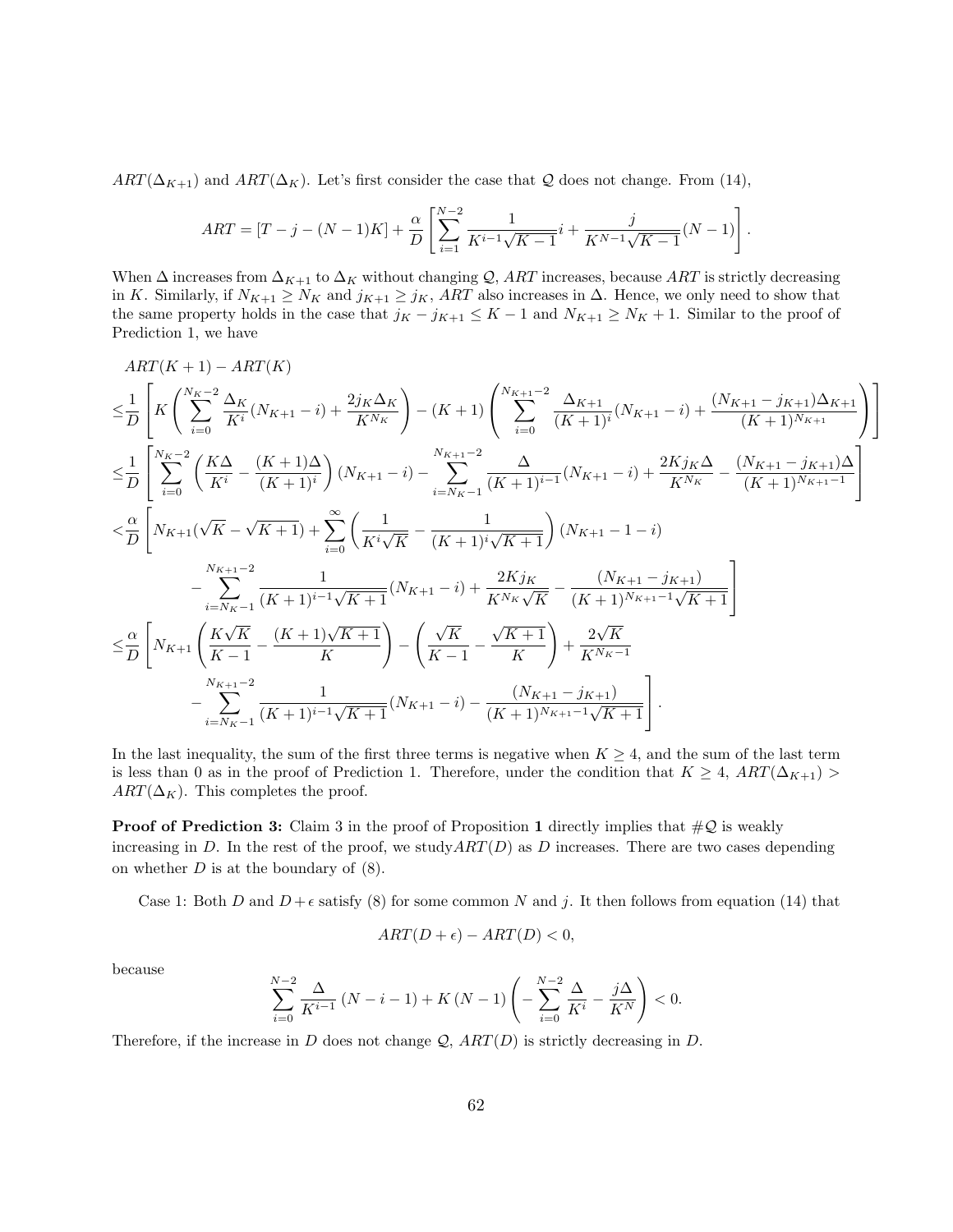Case 2: Suppose  $D = \sum_{i=0}^{N-2} \frac{\Delta}{K^i} + \frac{j\Delta}{K^N}$  for some N and  $j = 0, 1, ..., K - 1$ . When D marginally increases to  $D + \epsilon$ , the equilibrium debt contract then features  $\#\mathcal{Q} = N$  and  $t_N = T - (j + 1)$ . Therefore,

$$
\lim_{\epsilon \to 0} ART(D + \epsilon)
$$
\n
$$
= \lim_{\epsilon \to 0} (T - (j+1)) - \frac{1}{D + \epsilon} \left[ \sum_{i=0}^{N-2} \frac{\Delta}{K^{i-1}} (N - i - 1) + K (N - 1) \left( (D + \epsilon) - \sum_{i=0}^{N-2} \frac{\Delta}{K^i} - \frac{(j+1)\Delta}{K^N} \right) \right]
$$
\n
$$
= ART(D) - 1 + \frac{\frac{\Delta}{K^N} (N-1)K}{D} < ART(D),
$$

because  $\frac{\Delta N(N-1)K}{D}$  < 1. Therefore, we conclude that  $ART(D)$  is strictly decreasing in D if the marginal change of  $D$  does not change  $Q$ ; however, when the marginal increase in  $D$  leads to a different set of repayment dates, ART has a discrete drop.

**Proof of Proposition 5:** Consider a repayment schedule with  $R_t > K\Delta$  for some  $t \in \mathcal{Q}$ . Let  $R_{t_i}$  be the last repayment with  $R_{t_j} > K\Delta$ . There are two cases. First, the repayment schedule has exactly j repayments, and so  $R_{t_j}$  is also the last repayment. Then,

$$
T-t_j = \left\lceil \frac{R_{t_j}}{\Delta} \right\rceil > K;
$$

otherwise,  $R_{t_i} > V_{t_i+1}$ , violating the incentive compatibility constraint. Then, fix all previous j – 1 repayments (the time and the amount), the entrepreneur may consider the following adjustment:  $R'_{t_j} = K\Delta$  and  $R'_{t_j+K} = R_{t_j} - K\Delta$ . Such a new repayment schedule is still incentive compatible; otherwise, if  $R'_{t_j+K} > V_{t_j+K+1} = (T-t_j-K)\Delta$ ,  $R_{t_j} > (T-t_j)\Delta = V_{t_j+1}$ , violating the assumption that the original repayment schedule is incentive compatible.

Because the first j – 1 repayments do not change, if the entrepreneur can repay  $R_{t_j}$  at date  $t_j$ , she is able to make the repayments  $R'_{t_j}$  and  $R'_{t_j+K}$  (because of saving). Indeed, there is a positive probability that the entrepreneur cannot repay  $R_{t_j}$  but can make the repayments  $R'_{t_j}$  and  $R'_{t_j+K}$ , because the project may generate positive cash flows between  $t_j + 1$  and  $t_j + K$ . In addition, because of saving, the creditor's participation constraint is also satisfied. Therefore, the entrepreneur can even reduce  $R'_{t_j+K}$  to a certain  $R_{t_j+K}''$  and still keep the creditor's participation constraint satisfied.

Now, let's compare  $V_{t_j}$  and  $V'_{t_j}$ . Denote by  $S_t$  the total funds the entrepreneur can use to make repayment at date t. We can calculate

$$
V_{t_j} = \Delta + \Pr(S_{t_j} \ge R_{t_j}) \left( -R_{t_j} + (T - t_j)\Delta \right)
$$

and

$$
V'_{t_j}
$$
  
= $\Delta$  + Pr  $(S'_{t_j} \ge R'_{t_j})$   $\{-R'_{t_j} + K\Delta$   
+ Pr  $(S'_{t_j+K} \ge R''_{t_j+K}|S'_{t_j} \ge R'_{t_j})$   $(-R''_{t_j+K} + (T - t_j - K)\Delta)$   
= $\Delta$  + Pr  $(S'_{t_j} \ge R'_{t_j})$   $(-R'_{t_j} + K\Delta)$   
+ Pr  $(S'_{t_j} \ge R'_{t_j})$  Pr  $(S'_{t_j+K} \ge R''_{t_j+K}|S'_{t_j} \ge R'_{t_j})$   $(-R''_{t_j+K} + (T - t_j - K)\Delta)$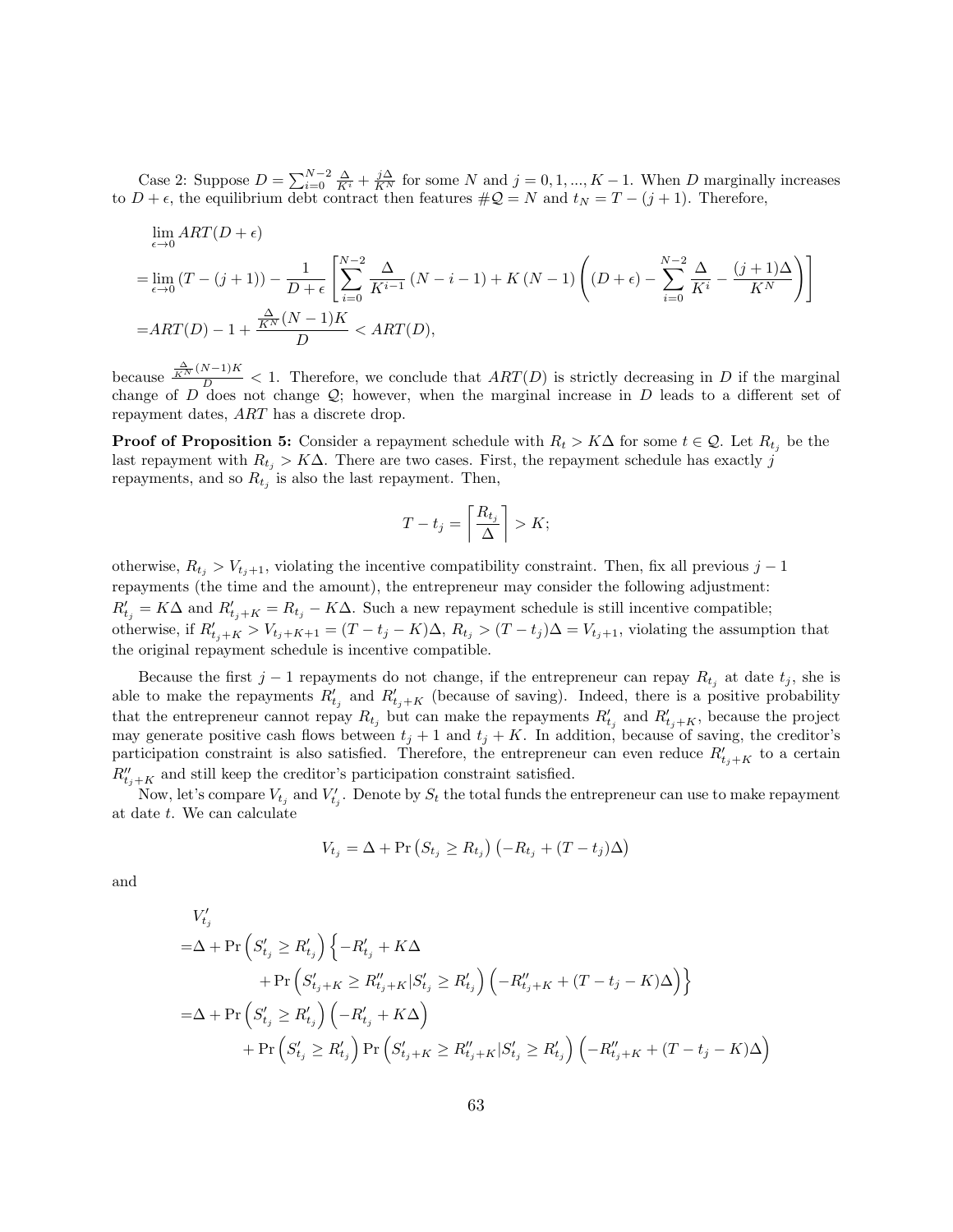As we argued above, the same first  $j-1$  repayments imply that  $S_{t_j} = S'_{t_j}$ , and then because of  $R_{t_j} =$  $R'_{t_j} + R'_{t_j+K} > R'_{t_j}$ , if Pr $(S_{t_j} \ge R'_{t_j}) > 0$ ,

$$
\Pr\left(S_{t_j} \ge R_{t_j}'\right) \ge \Pr\left(S_{t_j} \ge R_{t_j}\right).
$$

In addition, if  $S_{t_j} \ge R_{t_j}$ , then  $S_{t_j} - R'_{t_j} = R'_{t_j+K} > R''_{t_j+K}$ , and so

$$
\Pr\left(S_{t_j} \ge R'_{t_j}\right) \Pr\left(S'_{t_j+K} \ge R''_{t_j+K} | S_{t_j} \ge R'_{t_j}\right) > \Pr\left(S_{t_j} \ge R_{t_j}\right).
$$

These imply that

$$
V'_{t_j}
$$
  
\n
$$
\geq \Delta + \Pr(S_{t_j} \geq R_{t_j}) \left( -R'_{t_j} + K\Delta \right) + \Pr(S_{t_j} \geq R_{t_j}) \left( -R''_{t_j+K} + (T - t_j - K)\Delta \right)
$$
  
\n
$$
\geq \Delta + \Pr(S_{t_j} \geq R_{t_j}) \left( -R'_{t_j} + K\Delta - R'_{t_j+K} + (T - t_j - K)\Delta \right)
$$
  
\n
$$
= V_{t_j}
$$

Hence, the adjustment makes the entrepreneur strictly better off.

In the second case, the repayment schedule has more than j repayments. Then, by assumption, all repayments after date  $t_j$  are at most K $\Delta$ . The entrepreneur can then make all the repayments after date  $t_j$ as late as possible, until that delaying one of these repayments one date will violate the incentive compatibility. Then, the entrepreneur can iteratedly apply the  $(t_{i-1}, t_i, \epsilon)$  adjustment for all  $i \geq j$  beginning from  $i = N$  (the last repayment), such that the incentive compatibility constraint binding at each repayment date after date  $t_j$ . The entrepreneur will not be worse off by this adjustment, for the same reason as in the first case. Suppose now that  $R_{t_j}$  is still strictly greater than  $K\Delta$ . Then,  $V_{t_{j+1}} = (t_{j+1} - t_j) \Delta$ , and  $t_{j+1} - t_j = \left\lceil \frac{R_{t_j}}{\Delta} \right\rceil > K$ . Hence, the same argument in the first case will prove that such a contract is not optimal for the entrepreneur.

# B Numerical Solution

This appendix describes the numerical procedure used to calculate the results in Section 3.3, where we present optimal debt structures when the period cash flow  $X_t$  follows an IID lognormal distribution.

We calculate the optimal debt structure using numerical finite-horizon dynamic programming methods. Recall that, written recursively, the value function at the beginning of period t is given by.

$$
V_t = E(X_t) + \Pr(X_t \ge R_t) (-R_t + V_{t+1}).
$$

The optimal debt structure  $\mathcal{R} = \{R_t\}$  is then the solution to the following maximization problem:

$$
\max_{\mathcal{R}} V_1
$$
  
s.t.  $R_t \le V_{t+1}$  (IC)  

$$
\mathcal{D}(\mathcal{R}) = D
$$
 (IR), (22)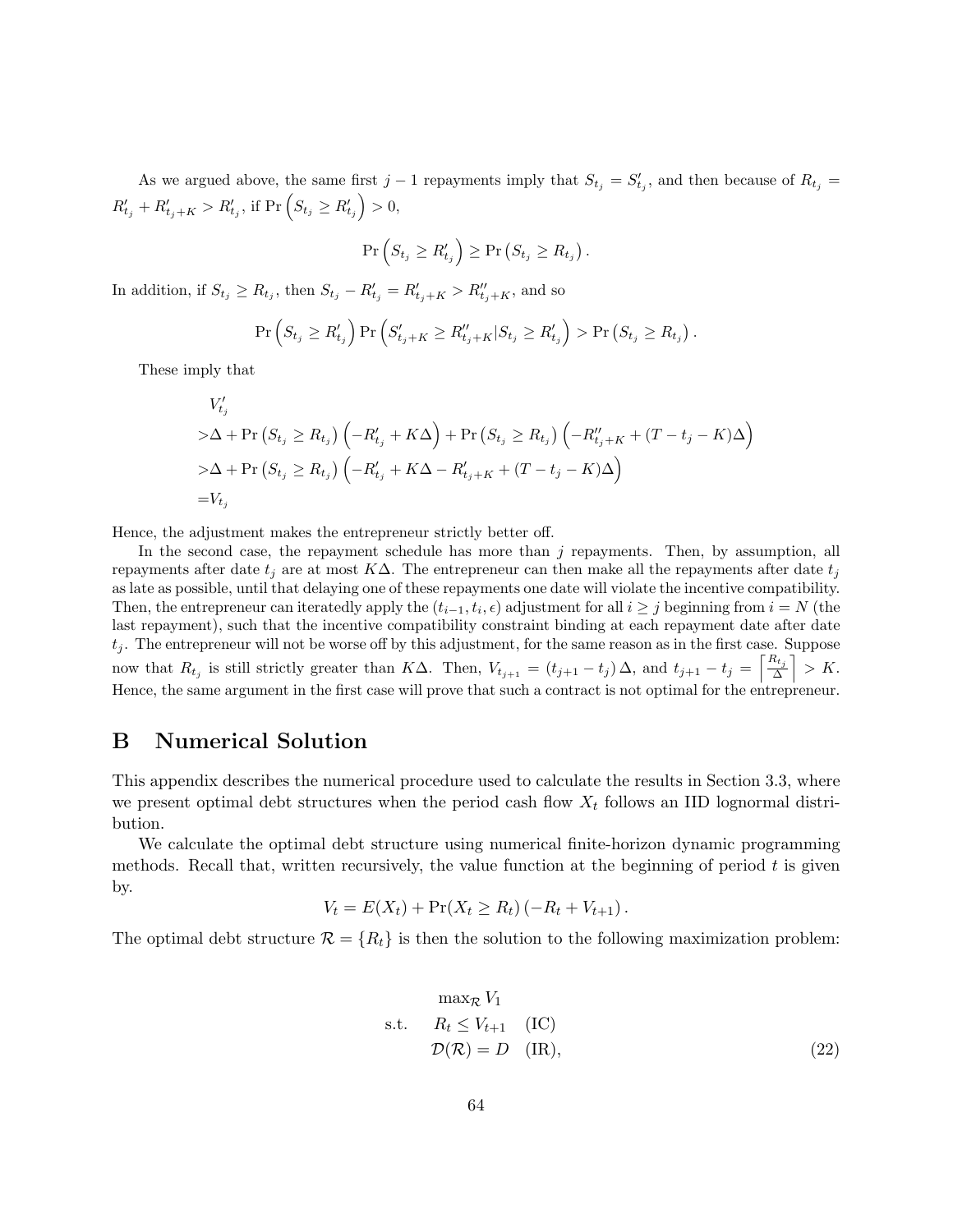where  $\mathcal{D}(\mathcal{R})$  denotes the expected payoff to creditors,

$$
\mathcal{D}(\mathcal{R}) = \sum_{t=1}^{T} \prod_{s \le t} \Pr(X_s \ge R_s) R_t,
$$
\n(23)

and the parameter  $D$  is the amount of outside financing that needs to be raised. We assume that the period cash flow is IID lognormally distributed,

$$
X_t \sim \text{Lognormal}(-\frac{\sigma^2}{2}, \sigma^2),
$$

where  $-\frac{\sigma^2}{2}$  $\frac{\sigma^2}{2}$  and  $\sigma$  are the mean and the volatility parameters of the underlying normal distribution, so that the expected period cash flow is normalized to  $E(X_t) = 1$ .

In describing the numerical algorithm it is useful to define the amount of financing raised by promised repayments scheduled from date t onward as

$$
D_t = \sum_{k=t}^{T} \prod_{s \leq k} \Pr(X_s \geq R_s) R_k.
$$

The algorithm we use to solve for the optimal repayment profile is essentially backward induction.

1. Grid points: We first solve for the single-peariod pledgeability-maximizing face value

$$
\overline{R} = \arg\max_{R} P(X_t \ge R)R.
$$

We then discretize the interval  $[0, \overline{R} + 0.1]$  at increments of 0.1, rounding up  $\overline{R} + 0.1$  to the closest decimal point. In total, depending on the parametrization, there are around  $N_R = 20$ grid points for R. We discretize value of debt D using  $N_D = 1,000,000$  to 10,000,000 points on  $[0, D_{max}]$ , where  $D_{max}$  is picked to be slightly above the firm's borrowing capacity (i.e., maximum pledgeable income). To achieve better computational efficiency we choose the lowest possible  $D_{max}$  that does not impose a binding constraint on the optimization problem. The computational challenge is that the grid points on D must be much finer than the grid points on  $R$  in order to guarantee the precision of the algorithm. For example, when the date-10 face value  $R_{10}$  changes by one grid of 0.1, its impact on the value of debt  $D_1$  is scaled by the survival probabilities given several positive earlier repayments. Hence, in order for the algorithm to detect variations in all  $R_t$ , the number of grid points for  $D$  must be orders of magnitude larger than the number of grid points for  $R$ . This issue becomes more severe when there are more potential repayment dates and thereby acts as a constraint on the number of dates T for which we can numerically calculate the optimal debt structure. Section 3.3 presents results for an 11-period model  $(T = 11)$ . For these results we have checked that the discretization is fine enough. In particular, the results are unchanged when we move to even finer levels of discretization in D.